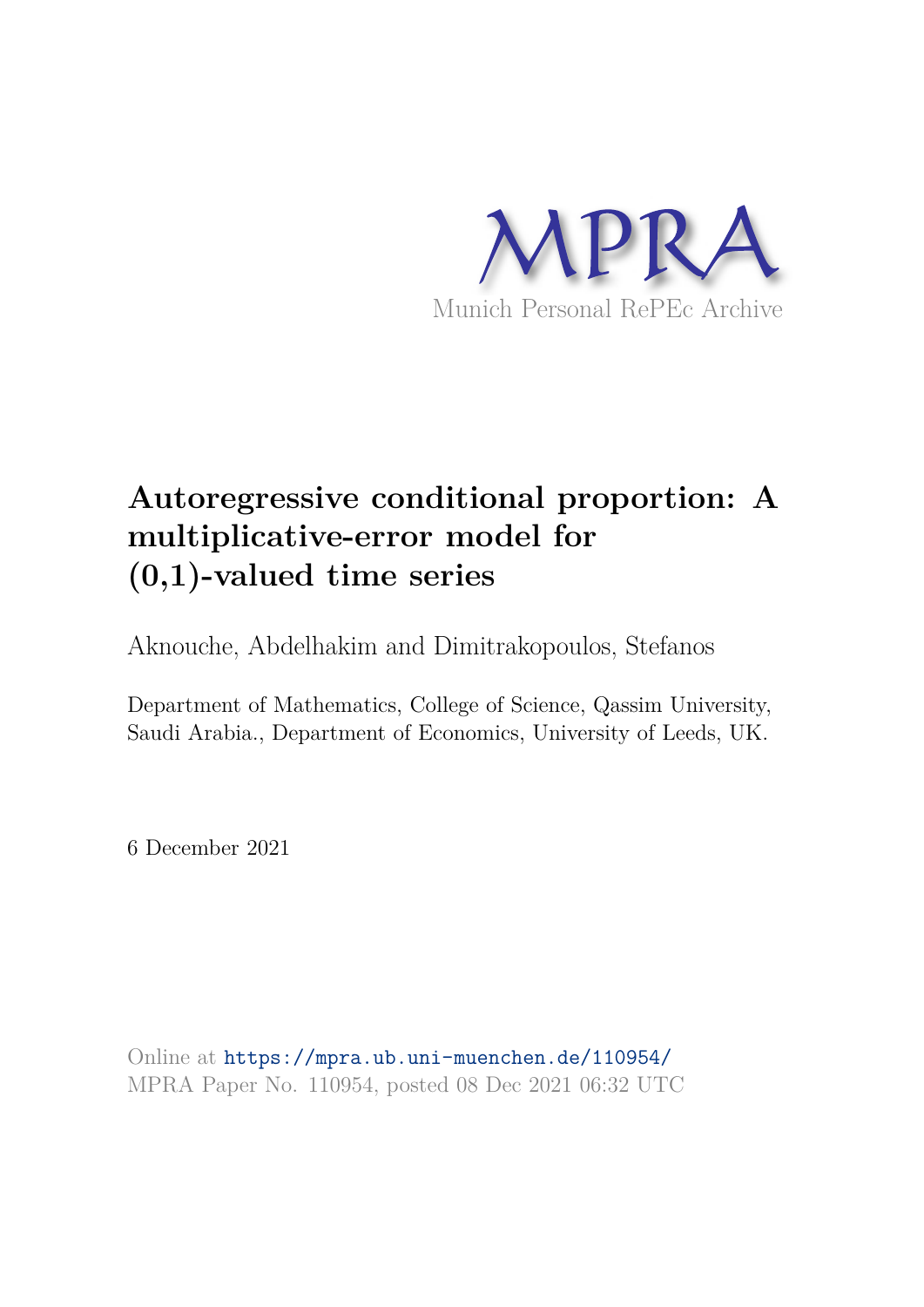# Autoregressive conditional proportion: A multiplicative-error model for  $(0,1)$ -valued time series

Abdelhakim Aknouche

Departement of Mathematics, Qassim University, Saudi Arabia Stefanos Dimitrakopoulos

Department of Economics, University of Leeds, UK

#### Abstract

We propose a multiplicative autoregressive conditional proportion (ARCP) model for (0,1)-valued time series, in the spirit of GARCH (generalized autoregressive conditional heteroscedastic) and ACD (autoregressive conditional duration) models. In particular, our underlying process is defined as the product of a  $(0,1)$ -valued iid sequence and the inverted conditional mean, which, in turn, depends on past reciprocal observations in such a way that is larger than unity. The probability structure of the model is studied in the context of the stochastic recurrence equation theory, while estimation of the model parameters is performed by the exponential quasi-maximum likelihood estimator (EQMLE). The consistency and asymptotic normality of the EQMLE are both established under general regularity assumptions. Finally, the usefulness of our proposed model is illustrated with simulated and two real datasets.

Keywords: Proportional time series data, Beta-ARMA model, Simplex ARMA, Autoregressive conditional duration, Exponential QMLE.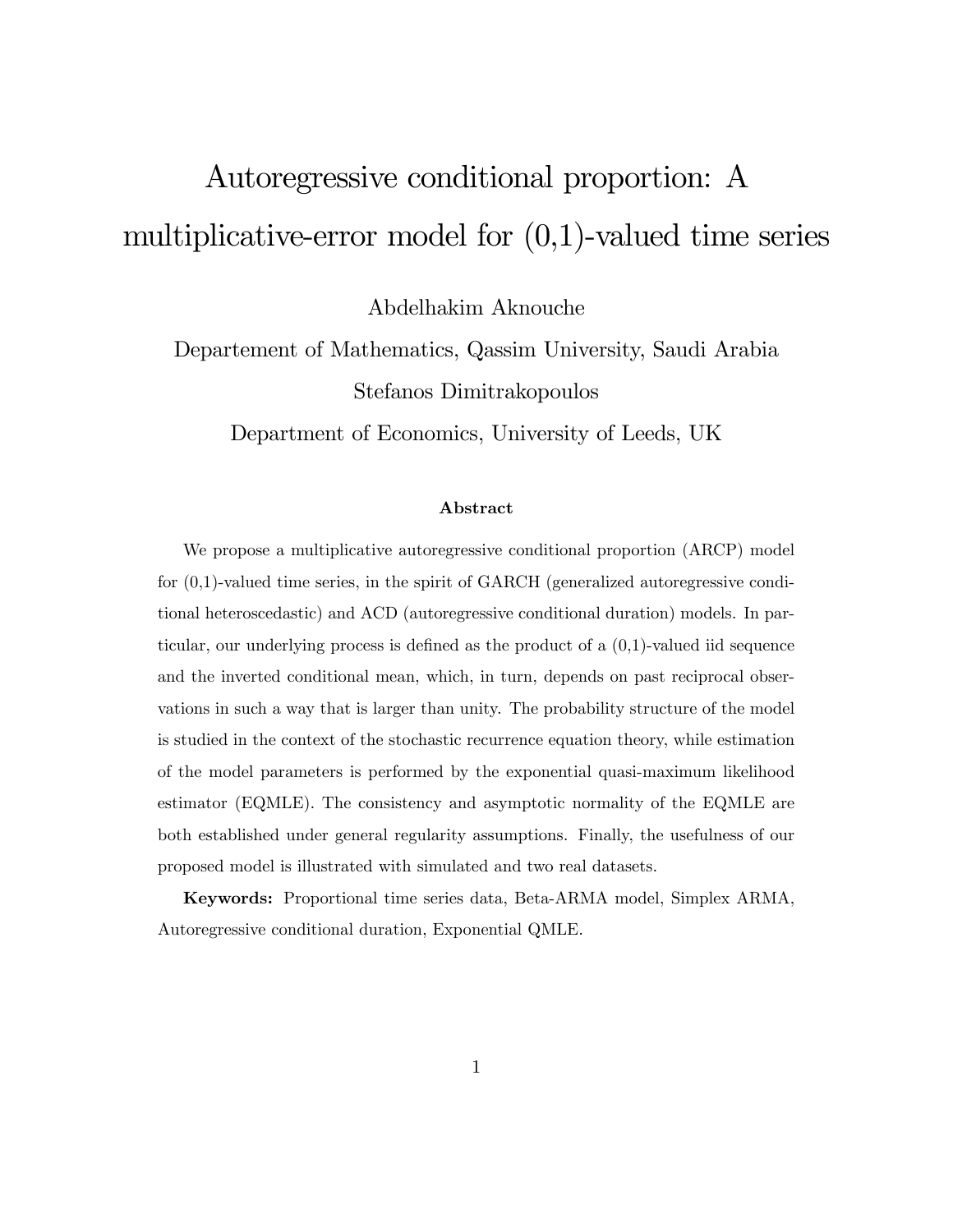# 1 Introduction

Time series models can be classified into two broad categories, equation-based models and (conditional) distribution-based models. In the first category (e.g. Box et  $al$ , 1994; Brockwell and Davis, 1991; Hamilton, 1994; Francq and Zakoian, 2019), an observed time series sequence is assumed to be a solution to a stochastic difference equation driven by a specific innovation input with a precise structure (iid, martingale difference, white noise, etc.). In the second category (e.g. Zeger and Qaqish, 1987; Li, 1994; Benjamin et al, 2003; Zheng et al, 2015), a time series is assumed to follow a given conditional distribution, which depends on a stochastic time-varying parameter, representing a specific characteristic, such as the conditional mean, the conditional variance, the conditional kurtosis, and the conditional skewness. In some cases, it is possible to switch from one representation to another (Engle and Russell, 1998; Engle, 2002).

The equation-based approach is quite useful in defining relatively misspecified models, whose probabilistic structure can be easily revealed and their statistical properties can be estimated by distribution-free methods (for example, quasi-maximum likelihood and weighted least squares estimators). On the contrary, distribution-based models have relatively more complex structures (Aknouche and Francq, 2021a) and because their distributions are wellspecified, they are usually estimated using maximum likelihood or Bayesian methods. Nevertheless, compared to equation-based models, distribution-based models are adapted more naturally to the support of the data (bounded, positive, integer-valued, binary) and therefore they do not require any prior transformation that could lead to interpretability issues, distributional inadequacy, and biased predictions.

Over the past few years a strand of the statistics and econometrics literature has attempted to model time series having a specific range with the distribution-based approach. This literature deals, mainly, with integer-valued time series models (e.g. Grunwald et al, 2000; Heinen, 2003; McKenzie, 2003; Ferland et al, 2006; Davis and Liu, 2016), nonnegative time series models (e.g. Benjamin et al, 2003; Zheng et al, 2015), and bounded-valued time series models (e.g. Rocha and Cribari-Neto, 2009; Guolo and Varin, 2014; Gorgi and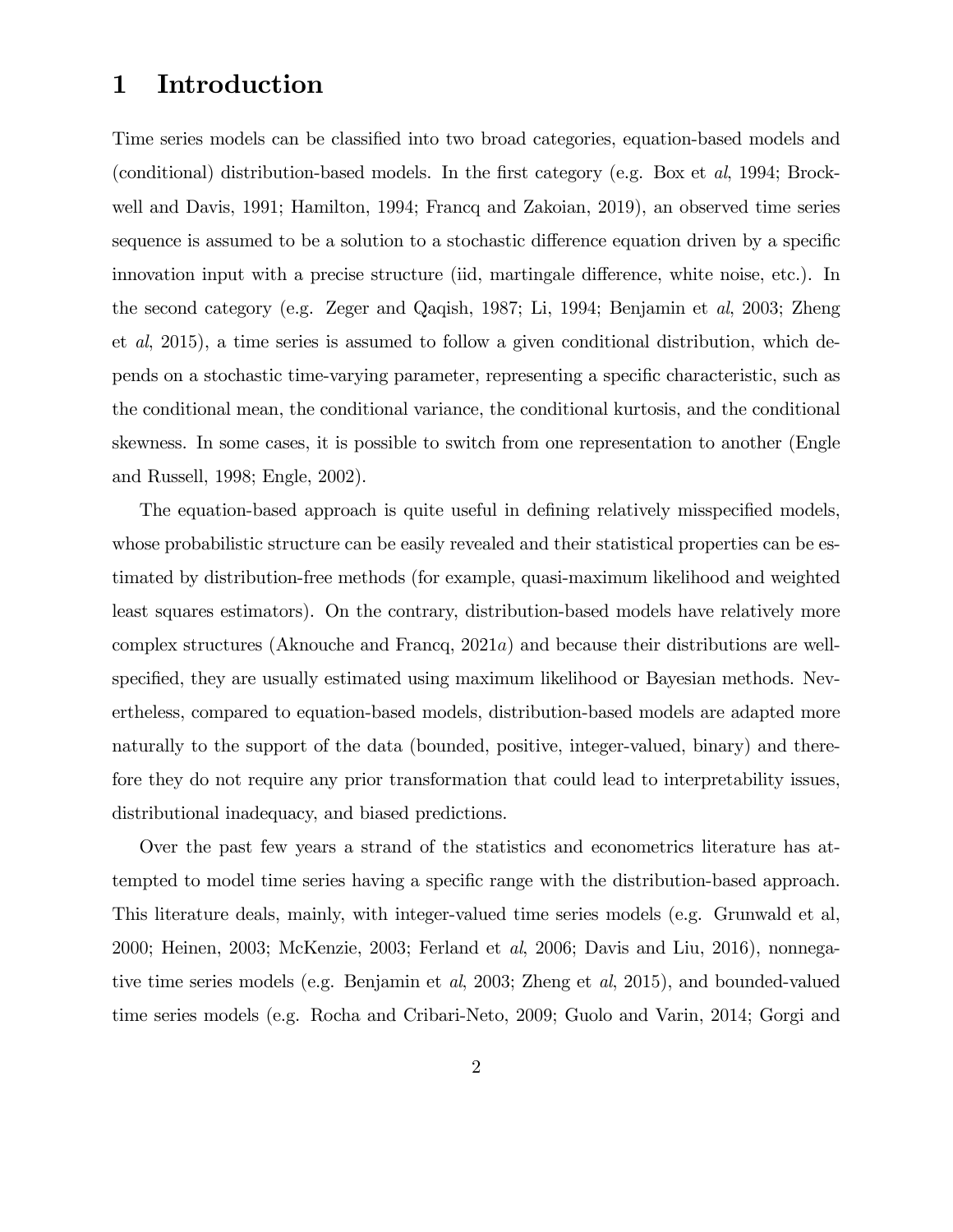Koopman, 2021).

Continuous bounded-valued data, are very common in empirical applications. These applications include, among others, proportions, rates, indexes, probabilities, realized correlations and angle measurements (McKenzie, 1985; Paolino, 2001; Kieschnick and McCullough, 2003; Ferrari and Cribari-Neto, 2004; Rocha and Cribari-Neto, 2009; Guolo and Varin, 2014; Zhang et al, 2016; Bonat et al, 2019; Gorgi and Koopman, 2021). Generally, bounded data exhibit some specific characteristics, such as asymmetry and conditional heteroskedasticity (e.g. Paolino, 2001).

Early research on modeling bounded-valued data focused on Beta regression models with independent data (Ferrari and Cribari-Neto, 2004), adopting the generalized linear model approach (McCullag and Nelder, 1989) aside from the use of the exponential family of distributions (Ferrari and Cribari-Neto, 2004). The logic was to reparametrize the conditional Beta distribution in such a way that it depends on the conditional mean and dispersion parameters and the conditional mean on covariates via an appropriate link function (e.g. logit link).

Later, generalized ARMA models were used for the analysis of bounded time series that still exploited the conditional Beta distribution. In particular, Rocha and Cribari-Neto (2009) proposed a (conditionally) Beta ARMA (ARMA) model that followed a conditional Beta distribution, where the logit link of its conditional mean had an ARMA representation. Guolo and Varin (2014) considered a conditionally Beta distributed process as an inverse Beta integral transformation of the standard Gaussian distribution evaluated at a variable that satisfied an ARMA scheme. Zheng et  $al$  (2015) set up an alternative Martingale difference formulation of generalized ARMA models that was applied to a Beta ARMA model.

Other extensions of the  $\beta$ ARMA model have been put forward to account for some additional characteristics of bounded data, such as long-memory (Fractionally integrated  $\beta$ ARMA, Pumi et al, 2019) and stochastic seasonality ( $\beta$ SARMA, Bayer et al, 2018). More recently, Gorgi and Koopman (2021) proposed a Beta autoregressive conditional mean model (Aknouche and Francq, 2021b) which can be seen as a Beta generalized ARMA model with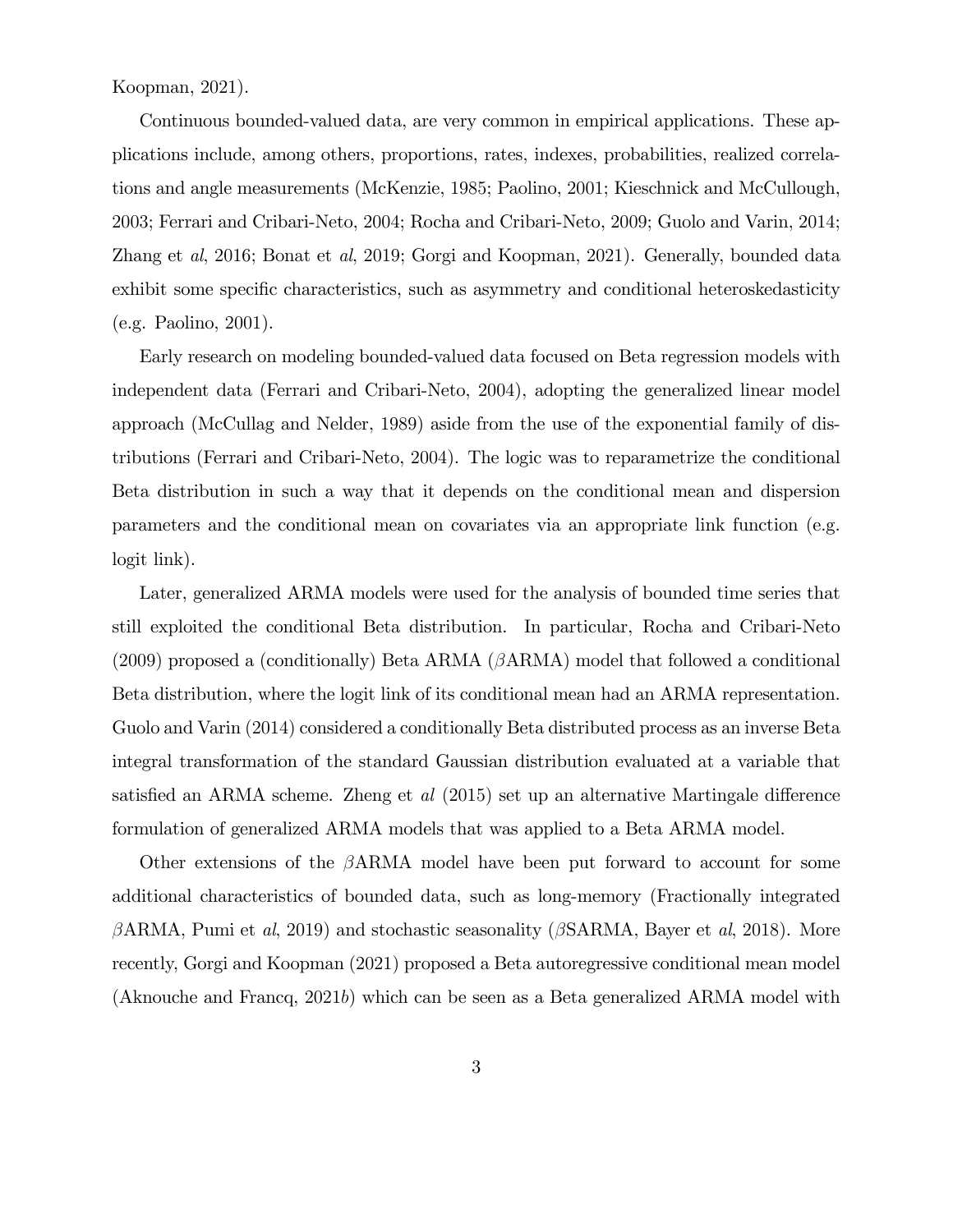the identity link function. A state-space (parameter-driven) Beta model was proposed by Da Silva and Migon  $(2016)$ .

It is worth noting that only a few studies have considered the equation-based approach for modeling  $(0, 1)$ -valued time series data. For instance, an earlier Beta time series model has been proposed by McKenzie (1985) who introduced a marginally distributed Beta process as a solution to an appropriate autoregressive equation with Beta-distributed random coefficients.

However, all the aforementioned papers on (0; 1)-valued models are based on the Beta distribution, which is certainly very flexible and versatile, and can take extremely different shapes. However, there are other equally (and perhaps more) flexible distributions that can fit bounded-valued data (Bonat et al, 2019), such as the Simplex distribution (cf. Barndorff-Nielsen and Jorgensen, 1991; Kieschnick and McCullough, 2003; Zhang et al, 2016), the unit gamma distribution (Grassia, 1977) and the Kumaraswamy distribution (Kumaraswamy, 1980; Mitnik and Bayek, 2013). In fact, the conditional distribution generating the data is rarely known and the choice of a bad distribution can lead to an efficiency loss and even to inconsistency of the maximum likelihood estimator in the case of misspecified models (Aknouche and Francq,  $2021c$ ). It is, thus, less risky and more prudent to consider models with misspecified distributions (Aknouche and Francq,  $2021c$ ), for which it is possible to employ exponential family quasi-maximum likelihood-based or weighted least squares estimators that remain consistent, even when the assumed conditional distribution is different from the true one.

Following the equation-based approach, the aim of this paper is to propose a multiplicative error model for  $(0, 1)$ -valued time series in the spirit of the ACD (autoregressive conditional duration) model (Engle and Russel, 1998) and more generally of the multiplicative error model (MEM, Engle, 2002). To be more specific, the observed process results from the division of a  $(0, 1)$ -valued iid innovation sequence by a dependent process, which, in turn, is proportional to the inverse conditional mean. The latter is specified as a linear function of its lagged values and lagged values of the inverse observed process with an intercept exceeding one, so that the observed process always lies in the  $(0,1)$  interval. We refer to the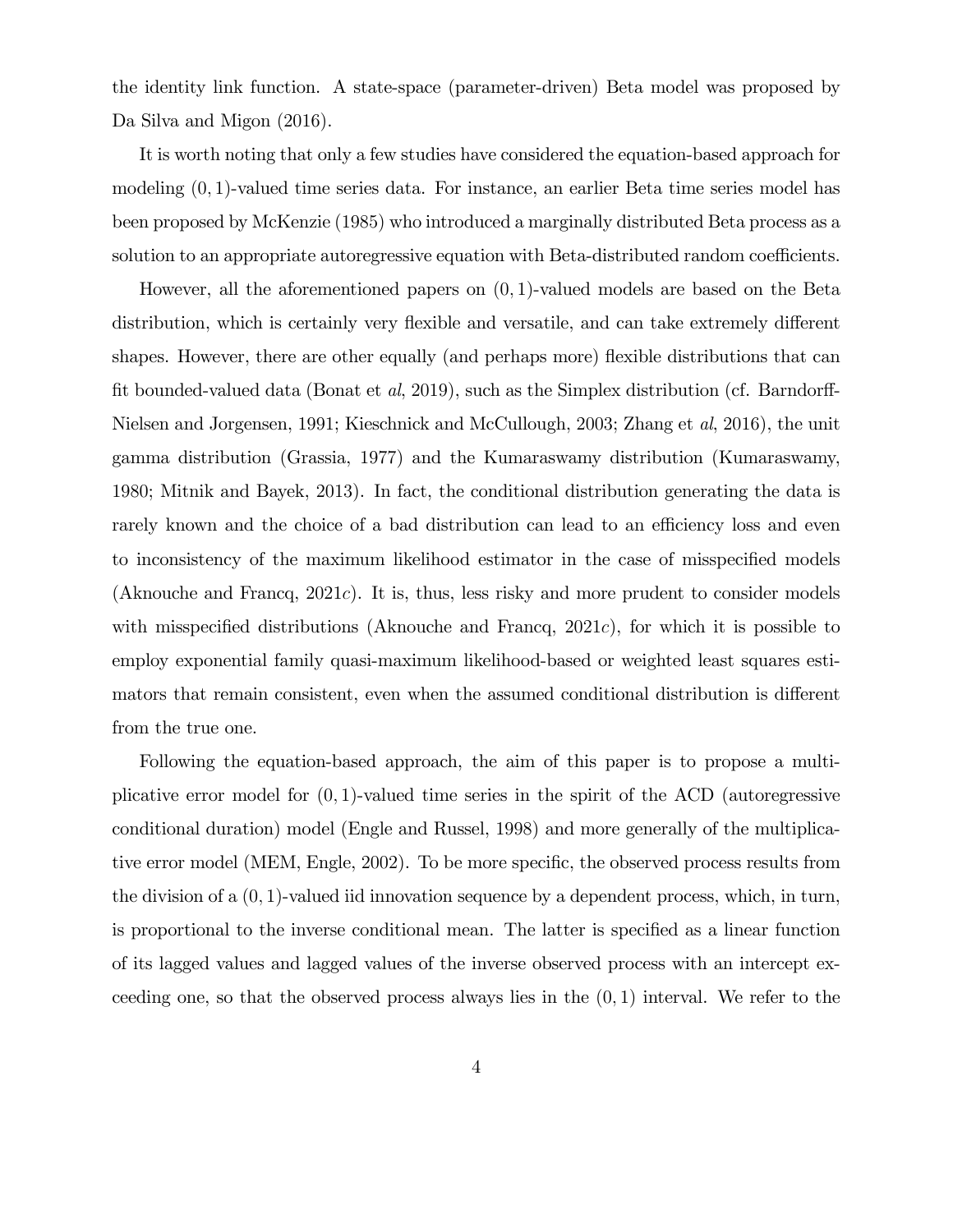resulting specification as the "*autoregressive conditional proportion*" (ARCP) model.

We first study some dynamic properties of it, using the stochastic recurrence equation approach. Then, we propose an exponential quasi-maximum likelihood estimator (EQMLE), for which we establish the consistency, asymptotic normality, and asymptotic efficiency (in the class of all exponential family QMLEs) under mild conditions. The relative optimality of the EQMLE results from the fact that the conditional variance of the model is a quadratic function of the conditional mean. Finally, we illustrate the usefulness of our ARCP model with simulated data and real-life applications.

Compared to the existing bounded-valued time series models, our model has several advantages: It is semiparametric and encompasses many (0,1)-valued conditional distributions, it can deal with higher orders without complicated parametric constraints, it allows for exogenous variables, it has a simple probability structure, its EQMLE has a certain asymptotic optimality, and Önally it can be easily extended to multivariate settings.

The structure of the paper is organized as follows. In Section 2 we review two basic  $(0, 1)$ -valued distributions, we set up our proposed specification, the ARCP model, and also show its connection with other well-known models, such as the ACD and weak ARMA models. In Section 3 we study the existence of a stationary and ergodic solution of the ARCP equation and derive its finite negative moment conditions. In Section 4, we study the asymptotic properties of the exponential QMLE for the conditional mean parameters and we propose a weighted least squares estimator for the innovation variance as well. In Section 5 we present a simulation study in order to assess the performance of the EQMLE, using simulated ARCP series, while in Section 6 we conduct our empirical analysis, using two real data sets. Finally, Section 7 discusses potential extensions of the univariate ARCP model that include, among others, random coefficients, nonlinear conditional means and multivariate settings. A supplementary material containing all the relevant proofs and a third application accompanies this paper.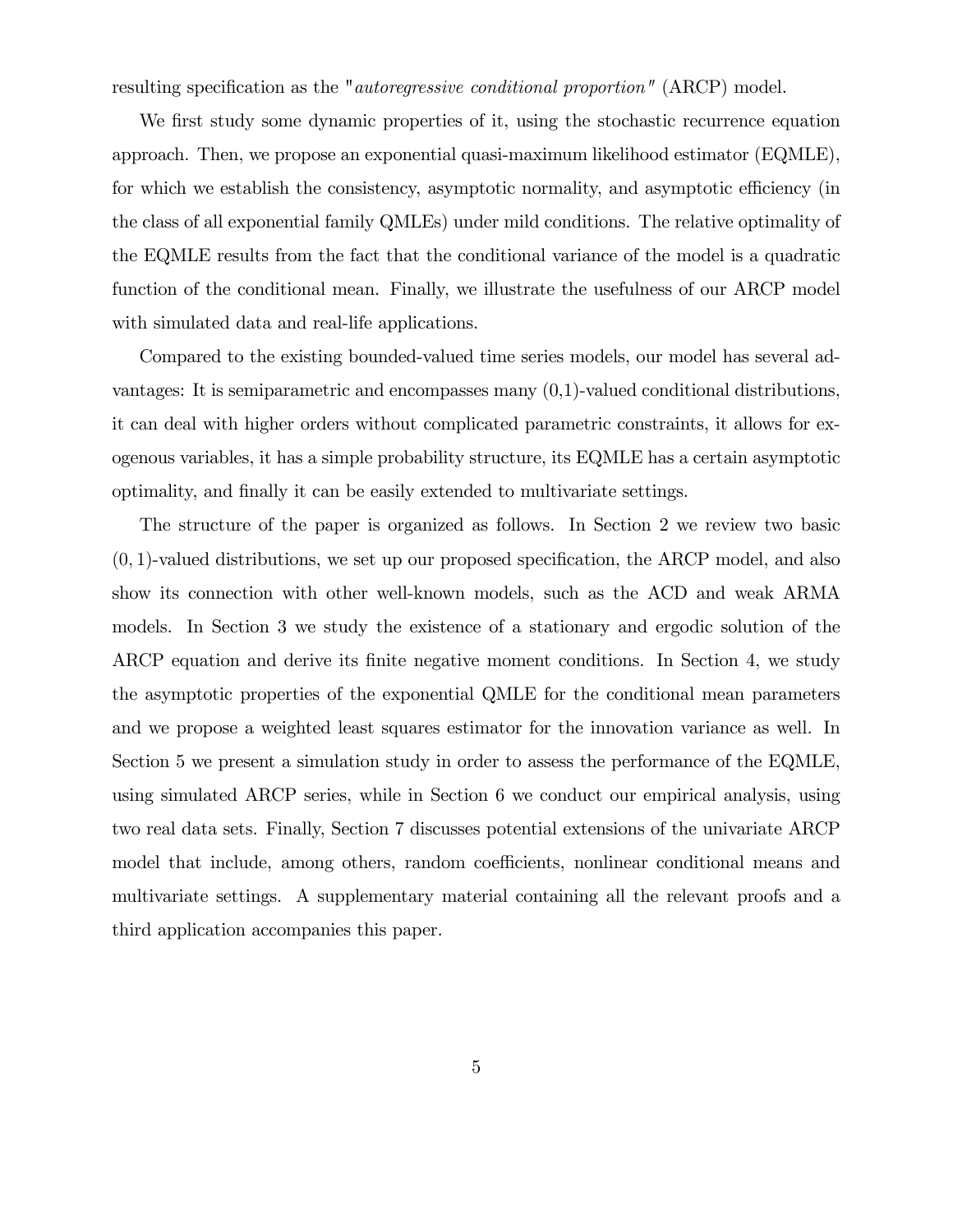# 2 Autoregressive conditional proportion model

#### 2.1 Beta and Simplex distributions

Let  $(0, 1)$  and  $\mathbb{Z} = \{\dots, -1, 0, 1, \dots\}$  be, respectively, the open Simplex interval and the set of integer numbers. In the sequel, all random variables and stochastic processes of interest are defined on a probability space  $(\Omega, \mathcal{F}, P)$  and valued in  $(0, 1)$ . A  $(0, 1)$ -valued random variable X is said to have a (standard) Beta distribution  $(X \sim \text{Beta}(a, b))$  with parameters  $a > 0$  and  $b > 0$  if its probability density function  $f(x; a, b)$  is given by

$$
f(x;a,b) = \frac{1}{Beta(a,b)} x^{a-1} (1-x)^{b-1} 1_{(0,1)} (x),
$$

where  $1_B$  denotes the indicator function of the set B and Beta  $(a, b)$  is the standard Beta function. The mean and variance of X are respectively  $E(X) = \frac{a}{a+b}$  and  $Var(X) = \frac{ab}{(a+b)^2(a+b+1)}$ . When  $a > 1$ , the mean of the reciprocal variable is  $E\left(\frac{1}{x}\right)$  $\frac{1}{X}$ ) =  $\frac{a+b-1}{a-1}$  $\frac{+b-1}{a-1}$ . If  $X \sim \mathcal{B}eta(a, b)$  and  $c > 0$  then  $Z = cX \sim Beta(a, b, c, 0)$  is (generalized) Beta distributed with density function

$$
f(z;a,b,c) = \frac{1}{c^{a+b-1}Beta(a,b)} z^{a-1} (c-z)^{b-1} 1_{(0,c)}(z),
$$

so  $Z$  is  $(0, c)$ -valued. Another parametrization of the standard Beta distribution, especially useful for Beta regression-based models (cf. Ferrari and Cribari-Neto, 2004) consists of the Beta  $(\phi\mu, \phi(1-\mu))$  distribution, where  $\phi > 0$  is called the dispersion parameter while  $\mu \in (0, 1)$  is the mean parameter. The density  $f(x; \phi, \mu)$  thus becomes

$$
f(x; \phi, \mu) = \frac{1}{Beta(\phi \mu, \phi(1-\mu))} x^{\phi \mu - 1} (1-x)^{\phi(1-\mu)-1} 1_{(0,1)} (x).
$$

Under the latter representation, the mean and variance of X are given by  $EX = \mu$ , and  $Var(X) = \frac{\mu(1-\mu)}{1+\phi}$ . Moreover  $EX^{-1} = \frac{\phi-1}{\phi\mu-1}$  $\frac{\phi-1}{\phi\mu-1}$  provided that  $\phi > \mu^{-1}$ .

A random variable X is said to have a Simplex distribution (cf. Barndorff-Nielsen and Jorgensen, 1991; Jorgensen, 1997) with mean  $\mu \in (0, 1)$  and dispersion  $\phi > 0$   $(X \sim S^{-1}(\mu, \phi))$ in short) if

$$
f(x; \phi, \mu) = \frac{1}{\sqrt{2\pi\phi x (1-x)^3}} \exp\left(-\frac{1}{2\phi} \frac{(x-\mu)^2}{x(1-x)\mu^2(1-\mu)^2}\right) 1_{(0,1)}(x).
$$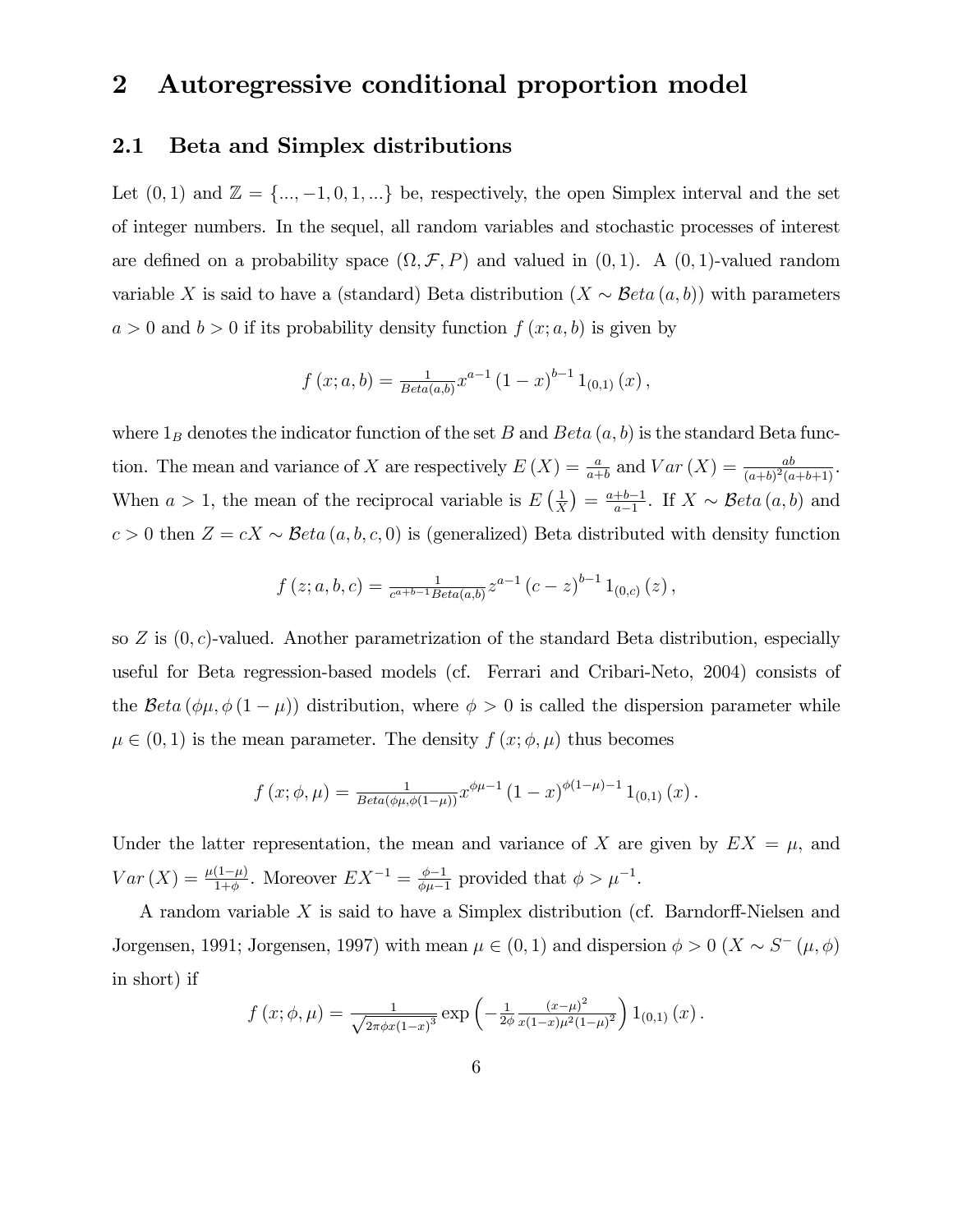The mean and variance of the Simplex variable are respectively given by  $E(X) = \mu$  and  $Var(X) = \mu (1 - \mu) - \frac{1}{\phi_Y}$  $\frac{1}{\phi\sqrt{2}}\exp\left(\frac{1}{2\phi^2\mu^2(}$  $\frac{1}{2\phi^2\mu^2(1-\mu)^2}\bigg) \Gamma\left(\frac{1}{2}\right)$  $\frac{1}{2}$ ,  $\frac{1}{2\phi^2\mu^2(}$  $\frac{1}{2\phi^2\mu^2(1-\mu)^2}$ , where  $\Gamma(a,b) = \int_a^{\infty}$ . b  $x^{a-1}e^{-x}dx$  $(a > 0, b > 0)$  denotes the incomplete Gamma function (cf. Barndorff-Nielsen and Jorgensen, 1991; Kieschnick and McCullough, 2003; Zhang et al, 2016; Bonat et al, 2019). As is the case with the Beta distribution, the Simplex distribution can also take various shapes, such as the J shape, the U shape, and the inverted J shape. However, unlike the Beta distribution, the Simplex distribution (e.g.  $S^-(0.5, 0.5)$ ) is able to accommodate bimodal forms (cf. Espinheira and Silva, 2020).

#### 2.2 MEM-based autoregressive conditional proportion

Let  $\{\xi_t, t \in \mathbb{Z}\}\$  be an independent and identically distributed (iid) sequence of  $(0, 1)$ -valued random variables, such that  $E\xi_t = \mu_0 \in (0,1)$  is an arbitrarily fixed known constant,  $0 < E(\xi_t^{-1}) < \infty$ , and  $Var(\xi_t) = \sigma_0^2 > 0$  is unknown. Denote by  $\{X_t, t \in \mathbb{Z}\}\$ a sequence of stationary and ergodic (almost surely, a.s.) positive covariates such that  $\mathbf{X}_t = (X_{1t},...,X_{rt})'$ with  $\{\mathbf X_t, t \in \mathbb{Z}\}\$  and  $\{\xi_t, t \in \mathbb{Z}\}\$  being independent. A  $(0, 1)$ -valued stochastic process  $\{Y_t, t \in \mathbb{Z}\}\)$  is said to be a (multiplicative-error) *autoregressive conditional proportion* (ARCP) if it is given for all  $t \in \mathbb{Z}$  by

$$
Y_t = \frac{\xi_t}{\lambda_t} \text{ and } \lambda_t = \omega_0 + \sum_{i=1}^q \alpha_{0i} \frac{1}{Y_{t-i}} + \sum_{j=1}^p \beta_{0j} \lambda_{t-j} + \pi'_0 \mathbf{X}_{t-1}, \tag{2.1}
$$

where, to ensure  $\lambda_t > 1$  a.s. and therefore  $Y_t \in (0,1)$  a.s. for all  $t \in \mathbb{Z}$ , it is assumed that  $\omega_0 > 1, \, \alpha_{0i} \geq 0, \, \beta_{0j} \geq 0 \,\, (i=1,...,p,\, j=1,...,q) \text{ and } \boldsymbol{\pi}_0 = (\pi_{01},...,\pi_{0r})' \geq 0. \, \text{ When } \boldsymbol{\pi}_0 = 0,$ model (2.1) is without covariates. Denote by  $\mathcal{F}_t$  the information set available at time t, i.e. the sigma-field generated by  $\{Y_u, \mathbf{X}_u, u \leq t\}$ . The conditional mean and conditional variance of the process  $\{Y_t, t \in \mathbb{Z}\}\$  are given, respectively, by

$$
E(Y_t|\mathcal{F}_{t-1}) = \frac{\mu_0}{\lambda_t} \quad \text{and} \quad Var(Y_t|\mathcal{F}_{t-1}) = \frac{\sigma_0^2}{\lambda_t^2}.
$$
 (2.2)

As expected, the conditional variance is a quadratic function of the conditional mean. In fact, the specification  $(2.1)$  is a multiplicative error model (MEM) in the spirit of Engle  $(2002)$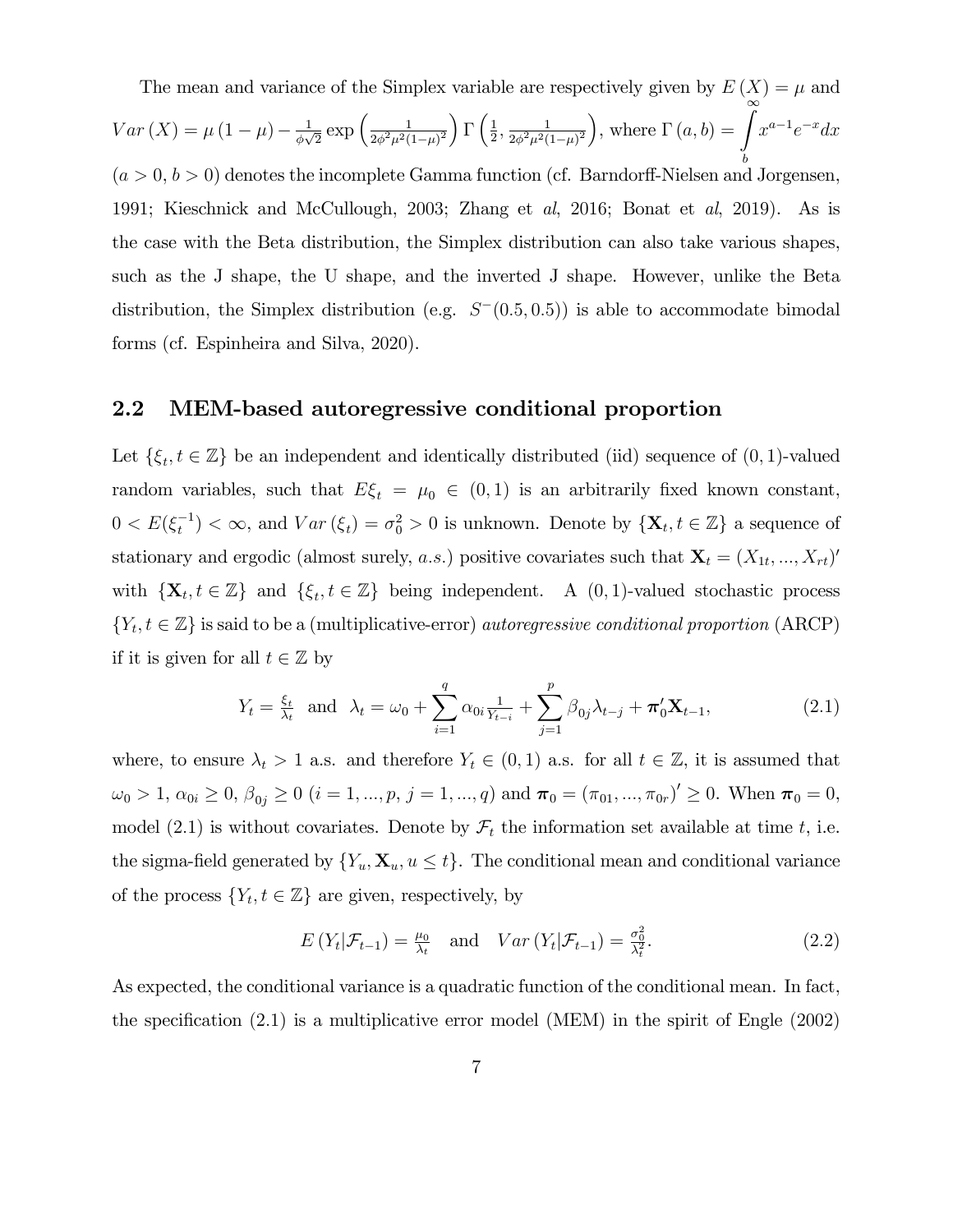(see also Engle and Gallo, 2006; Hautsch, 2012; Cipolini and Gallo, 2021) but the underlying process is  $(0, 1)$ -valued and the inverted mean depends on covariates. The distribution of  $\{\xi_t, t \in \mathbb{Z}\}$  is unspecified, whose mean and variance are the parameters of the semiparametric quadratic variance-to-mean relationship given in (2:2). The proposed model is, thus, semiparametric. A useful family of conditional distributions for  $\xi_t$  is the  $Beta(\phi_0\mu_0, \phi_0(1-\mu_0))$ distribution with  $E\xi_t = \mu_0, E\xi_t^{-1} = \frac{\phi_0 - 1}{\mu_0 \phi_0 - 1}$  $\frac{\phi_0 - 1}{\mu_0 \phi_0 - 1}$  ( $\phi_0 \mu_0 > 1$ ) and  $Var(\xi_t) = \frac{\mu_0 (1 - \mu_0)}{1 + \phi_0}$  $\frac{11-\mu_0}{1+\phi_0}$ . In this case, the conditional distribution of  $Y_t | \mathcal{F}_{t-1}$  is generalized  $\mathcal{B}eta (\phi_0 \mu_0, \phi_0 (1 - \mu_0), \lambda_t^{-1}, 0)$ distributed with a probability density function

$$
f_{Y_t|\mathcal{F}_{t-1}}(y_t) = \frac{y_t^{\phi_0\mu_0 - 1} \left(\lambda_t^{-1} - y_t\right)^{\phi_0(1-\mu_0) - 1} \lambda_t^{\phi_0 - 1}}{\text{Beta}(\phi_0\mu_0, \phi_0(1-\mu_0))}, \quad 0 \le y_t \le \lambda_t^{-1}.
$$
 (2.3)

Note that (2:3) should not be confused with the (observation driven) conditional Beta model proposed by Gorgi and Koopman (2021), for which the conditional distribution is Beta distributed, i.e.

$$
Y_t | \mathcal{F}_{t-1} \sim \mathcal{B}eta\left(c\chi_t, c\left(1 - \chi_t\right)\right),
$$

where the conditional mean  $\chi_t$  is specified as a function of past observations under the "stationary" constraint  $\chi_t \in (0,1)$  for all  $t \in \mathbb{Z}$ . This constraint can severely restrict the model parameters and therefore prevents the model from capturing some interesting characteristics of bounded data, such as persistence.

Another law for  $\xi_t$  we use in this paper is the Simplex distribution  $S^-(\mu_0, \phi_0)$  with mean  $\mu_0$  and dispersion parameter  $\phi_0$ . Other potential distributions of interest for  $\xi_t$  would be the Kumaraswamy distribution and the unit-versions of nonnegative distributions, such as the unit-gamma, the unit-Weibull, the unit-Lindley, etc., (see Grassia, 1977 for the precursor unit-gamma distribution).

In lieu of  $(2.1)$ , we can think of the following  $(0, 1)$ -valued ACD (autoregressive conditional duration) model, proposed by Engle and Russell (1998)

$$
Y_t = \varphi_t \xi_t \text{ and } \varphi_t = \omega_0 + \sum_{i=1}^q \alpha_{0i} Y_{t-i} + \sum_{j=1}^p \beta_{0j} \varphi_{t-j} + \pi'_0 \mathbf{X}_{t-1}
$$
 (2.4)

with a conditional mean  $\mu_0 \varphi_t$ . However, even without covariates, for  $\varphi_t$  (and hence  $Y_t$ ) to be in the interval  $(0, 1)$ , model  $(2.4)$  would require the following constraint (see Ristic et al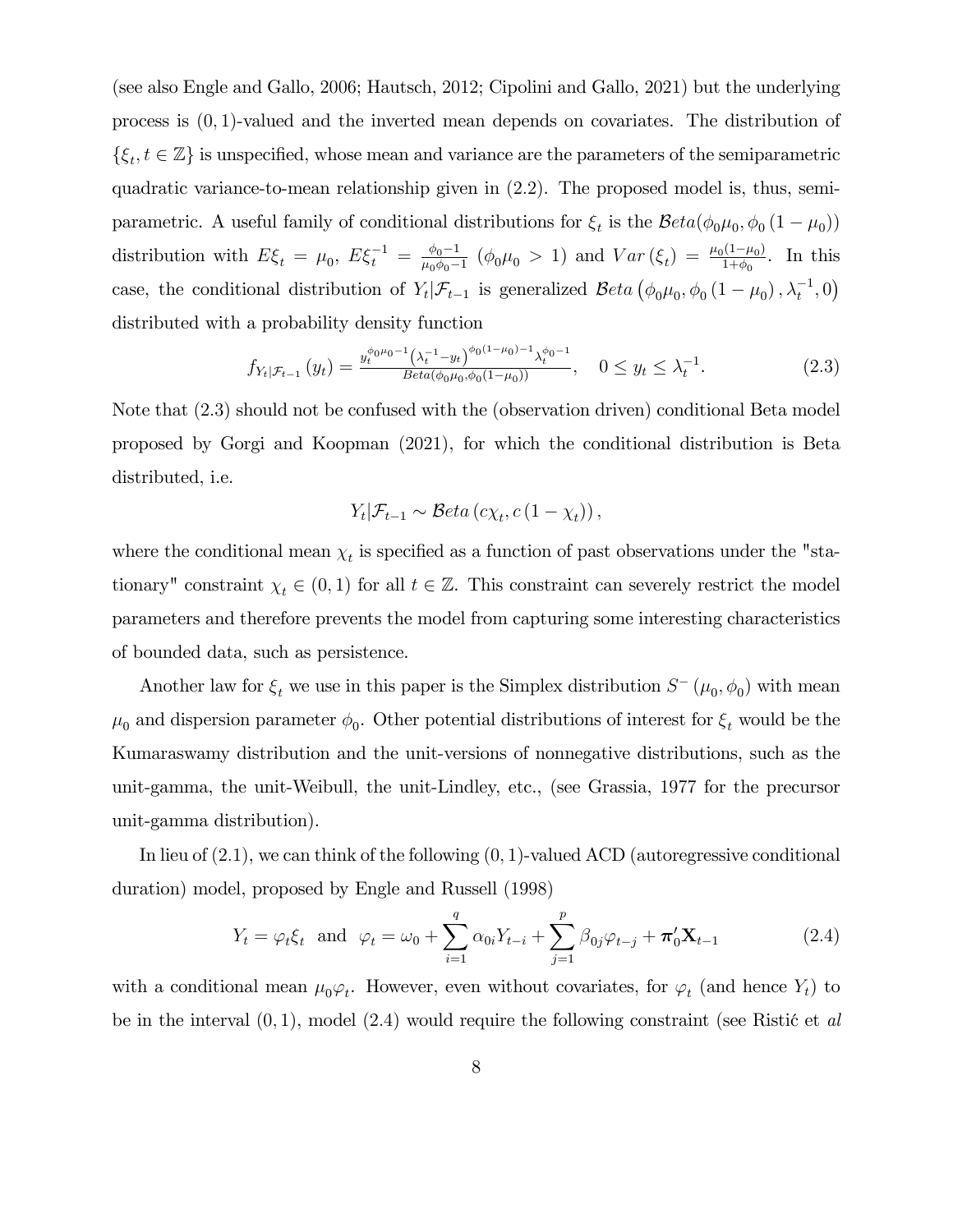(2016) for the case of a Binomial INGARCH model and Gorgi and Koopman (2021) for the case of a Beta-observation driven model)

$$
\omega_0 + \sum_{i=1}^q \alpha_{0i} + \sum_{j=1}^p \beta_{0j} < 1,\tag{2.5}
$$

which involves the intercept  $\omega_0 > 0$ . Such a constraint makes the model incapable of allowing for high persistence, since under  $(2.5)$ , parameter values close to the boundary of the stationary region given by

$$
\mu_0 \sum_{i=1}^q \alpha_{0i} + \sum_{j=1}^p \beta_{0j} < 1,
$$

are not allowed, especially when  $\mu_0$  is close to 1 and  $\omega_0$  is quite large. This is the reason for which we rather prefer model  $(2.1)$ , as it is not restrictively constrained and can accommodate high persistence as well as other interesting characteristics.

The ARCP model (2.1) can be seen as an inverted ACD model, but with  $\omega_0 > 1$ . Indeed, the process  $\{W_t, t \in \mathbb{Z}\}\$  given by  $W_t = \frac{1}{Y_t}$  $\frac{1}{Y_t}$  ( $t \in \mathbb{Z}$ ) clearly satisfies the ACD equation

$$
W_t = \psi_t z_t, \qquad \psi_t = \omega_0 + \sum_{i=1}^q \alpha_{0i} W_{t-i} + \sum_{j=1}^p \beta_{0j} \psi_{t-j} + \pi'_0 \mathbf{X}_{t-1}
$$
(2.6)

with  $z_t = \xi_t^{-1}$  and  $\psi_t = \lambda_t$  (e.g. Engle and Gallo, 2006; Aknouche and Francq, 2021a; Aknouche et al, 2021b). Conversely, if  $\{W_t, t \in \mathbb{Z}\}$  is an ACD model of the form  $(2.6)$  with  $\omega_0 > 1$ , the process  $\{Y_t, t \in \mathbb{Z}\}\$  given by  $Y_t = W_t^{-1}$  clearly satisfies (2.1) with  $\xi_t = z_t^{-1}$  and  $\lambda_t = \psi_t.$ 

Note finally that any inverted ARCP process is a weak ARMA (autoregressive moving average) model. Letting  $\varepsilon_t = Y_t^{-1} - E(Y_t^{-1} | \mathcal{F}_{t-1}) = \lambda_t (\xi_t^{-1} - E \xi_t^{-1})$  be a zero-mean term of a martingale difference sequence, the process  $\{Y_t^{-1}, t \in \mathbb{Z}\}$  can be written in the following weak ARMA form

$$
Y_t^{-1} = (\omega_0 + \pi'_0 \mathbf{X}_{t-1}) E \xi_t^{-1} + \sum_{i=1}^{\max(p,q)} (\alpha_{0i} E \xi_t^{-1} + \beta_{0i}) Y_{t-i}^{-1} + \varepsilon_t - \sum_{j=1}^p \beta_{0j} \varepsilon_{t-j}
$$

with variance  $Var(\varepsilon_t) = E(\lambda_t^2) Var(\xi_t^{-1})$  that is finite, provided that  $E(\xi_t^{-2}) < \infty$  and  $E\left(\lambda_t^2\right)<\infty.$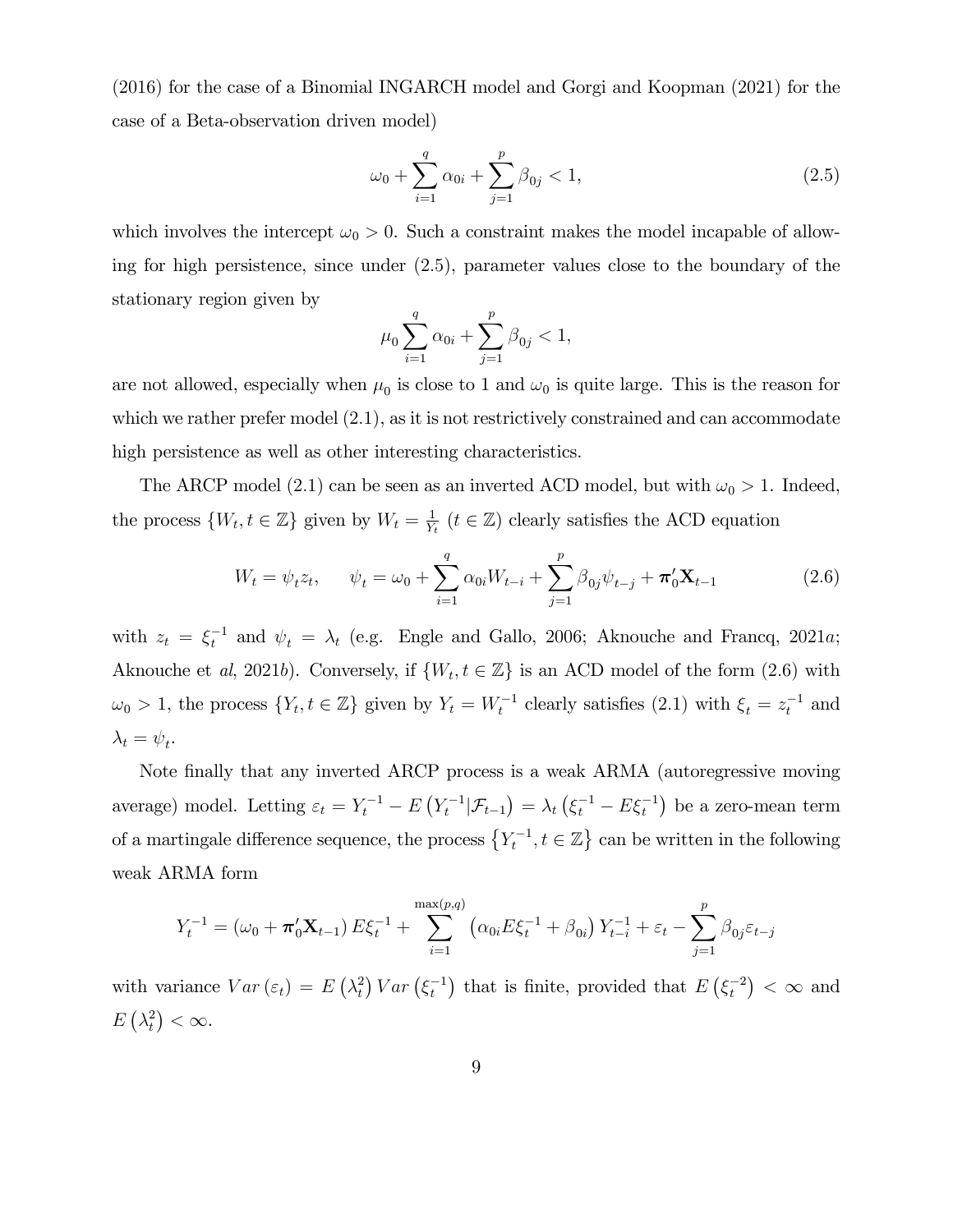### 3 Ergodicity and negative moment conditions

Since model  $(2.1)$  is defined through a stochastic equation driven by an iid innovation and stationary and ergodic covariates, its ergodic and (negative) moment properties can be obtained using routinely the stochastic recurrence equation (SRE) approach (Bougerol, 1993). As in Francq and Thieu (2019), assume first that:

**A0**  $\{(\mathbf{X}_t, t \in \mathbb{Z}\}\)$  is strictly stationary and there exists  $\kappa \in (0, 1)$  such that  $E\|\mathbf{X}_t\|^{\kappa} < \infty$ . Define  $\mathbf{Y}_t = (Y_t^{-1}, \dots, Y_{t-q+1}^{-1}, \lambda_t, \dots, \lambda_{t-p+1})'$ ,  $B_{0t} = ((\omega_0 + \pi'_0 \mathbf{X}_{t-1}) \xi_t^{-1}, 0_{(q-1)\times 1}, \omega_0, 0_{(p-1)\times 1})'$  $(0_{m \times n}$  being the null matrix of dimension  $m \times n$ ), and

$$
A_{0t} = \begin{pmatrix} \alpha_{01}\xi_t^{-1} & \cdots & \alpha_{0,q-1}\xi_t^{-1} & \alpha_{0q}\xi_t^{-1} & \beta_{01}\xi_t^{-1} & \cdots & \beta_{0,p-1}\xi_t^{-1} & \beta_{0p}\xi_t^{-1} \\ 1 & \cdots & 0 & 0 & 0 & \cdots & 0 & 0 \\ \vdots & \ddots & \vdots & \vdots & \vdots & \ddots & \vdots & \vdots \\ 0 & \cdots & 1 & 0 & 0 & \cdots & 0 & 0 \\ \alpha_{01} & \cdots & \alpha_{0,q-1} & \alpha_{0q} & \beta_{01} & \cdots & \beta_{0,p-1} & \beta_{0p} \\ 0 & \cdots & 0 & 0 & 1 & \cdots & 0 & 0 \\ \vdots & \vdots & \vdots & \vdots & \vdots & \vdots & \vdots & \vdots \\ 0 & \cdots & 0 & 0 & 0 & \cdots & 1 & 0 \end{pmatrix}
$$

Then model  $(2.1)$  can be cast in the following SRE

$$
\mathbf{Y}_t = A_{0t} \mathbf{Y}_{t-1} + B_{0t} \tag{3.1}
$$

:

that is driven by the stationary and ergodic non-negative input sequence  $\{(A_{0t}, B_{0t}), t \in \mathbb{Z}\}\$ with  $\{A_{0t}, t \in \mathbb{Z}\}\)$  being iid. Note that the matrices  $A_{0t}$  and  $B_{0t}$  in (3.1) have the same zero structure as the input matrices of the SRE of a GARCH model (e.g. Francq and Zakoian, 2019; Francq and Thieu, 2019). Therefore, the ergodic and moment conditions for model (3:1) are obtained in a similar way as for the GARCH model. Let

$$
\gamma\left(\mathbb{A}_{0}\right)=\inf\left\{ \tfrac{1}{n}E\log\left\Vert A_{0n}...A_{02}A_{01}\right\Vert ,\ n\geq1\right\}
$$

be the largest Lyapunov exponent associated with the SRE (3:1) (cf. Bougerol and Picard,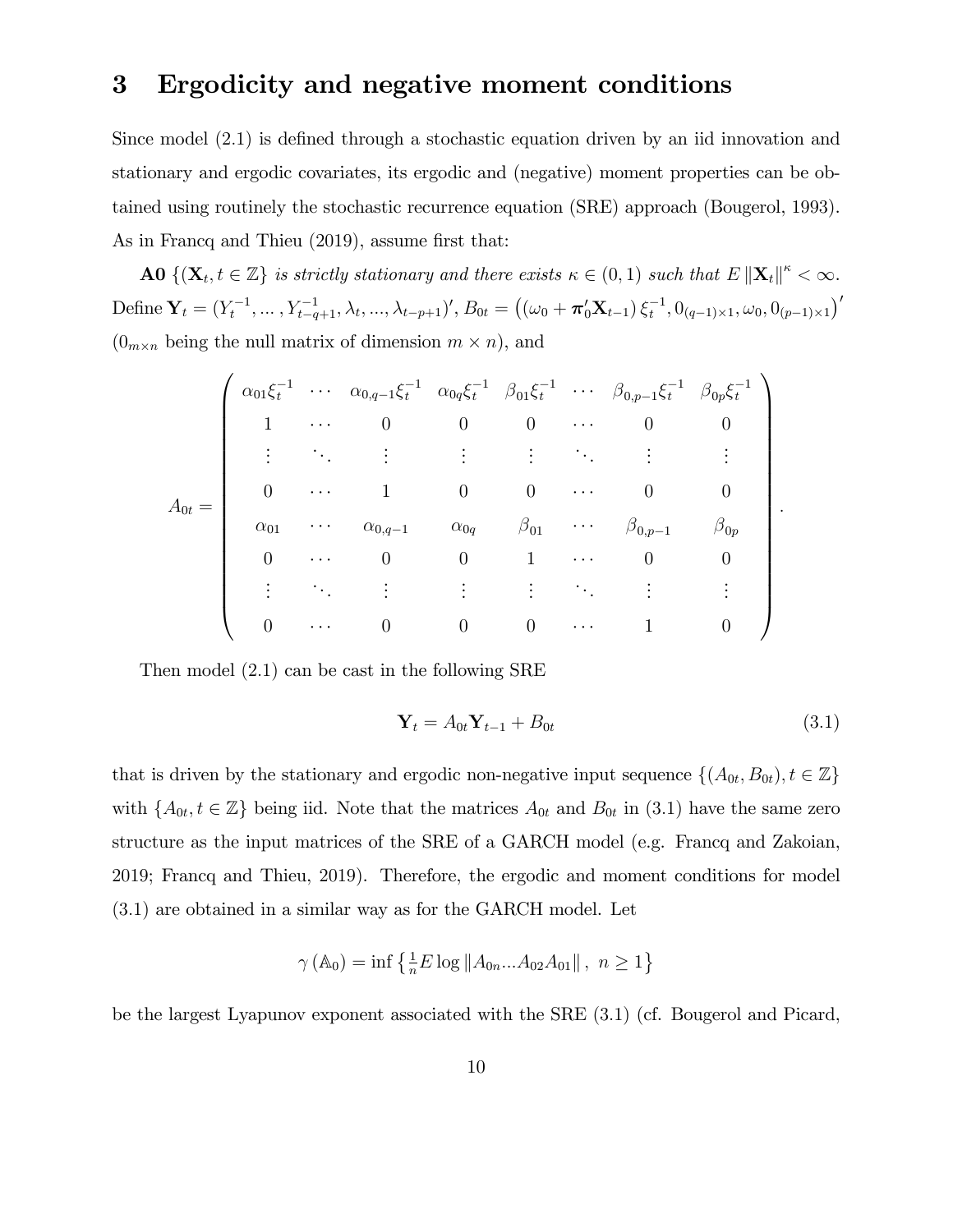1992). Let also

$$
\beta_0 = \begin{pmatrix} \beta_{01} & \cdots & \beta_{0,p-1} & \beta_{0p} \\ 1 & \cdots & 0 & 0 \\ \vdots & \ddots & \vdots & \vdots \\ 0 & \cdots & 1 & 0 \end{pmatrix},
$$
(3.2)

and denote by  $\rho(A)$  the maximum absolute eigenvalue of A. A strict stationarity and ergodicity condition for model  $(2.1)$  is as follows:

**Theorem 3.1** i) Assume  $E\left(\log\left(\xi_t^{-1}\right)\right) < \infty$ . A sufficient condition for model (2.1) to have a unique nonanticipative strictly stationary and ergodic solution given by

$$
\mathbf{Y}_{t} = \sum_{j=0}^{\infty} \prod_{i=0}^{j-1} A_{0,t-i} B_{0,t-j}, \quad t \in \mathbb{Z},
$$
\n(3.3)

where the series converges absolutely almost surely, is that

$$
\gamma(\mathbb{A}_0) < 0. \tag{3.4}
$$

- ii) When  $\gamma(\mathbb{A}_0) \geq 0$ , there exists no stationary solution to (3.1).
- iii) If  $(2.1)$  admits a strictly stationary solution then

$$
\rho\left(\boldsymbol{\beta}_{0}\right) < 1. \tag{3.5}
$$

Note that the existence of a stationary and ergodic sequence  $\{Y_t^{-1}, t \in \mathbb{Z}\}\$  entails the stationarity and ergodicity of the process  $\{Y_t, t \in \mathbb{Z}\}$ . In the special case where  $p = q = 1$ , a more simple and explicit necessary and sufficient condition for strict stationarity of model (2:1) writes as follows (e.g. Francq and Zakoian, 2019)

$$
E\left(\log\left(\alpha_{01}\xi_t^{-1}+\beta_{01}\right)\right)<0.
$$

Since the ARCP process is by construction *a.s.* bounded, its higher-order positive moments  $EY_t^m$  ( $m > 0$ ) are obviously finite. However, the negative moment  $EY_t^{-m}$ , which can be infinite, is of interest especially when studying the asymptotic properties of the exponential quasi-maximum likelihood estimate (EQMLE) that will be dealt with in the following Section.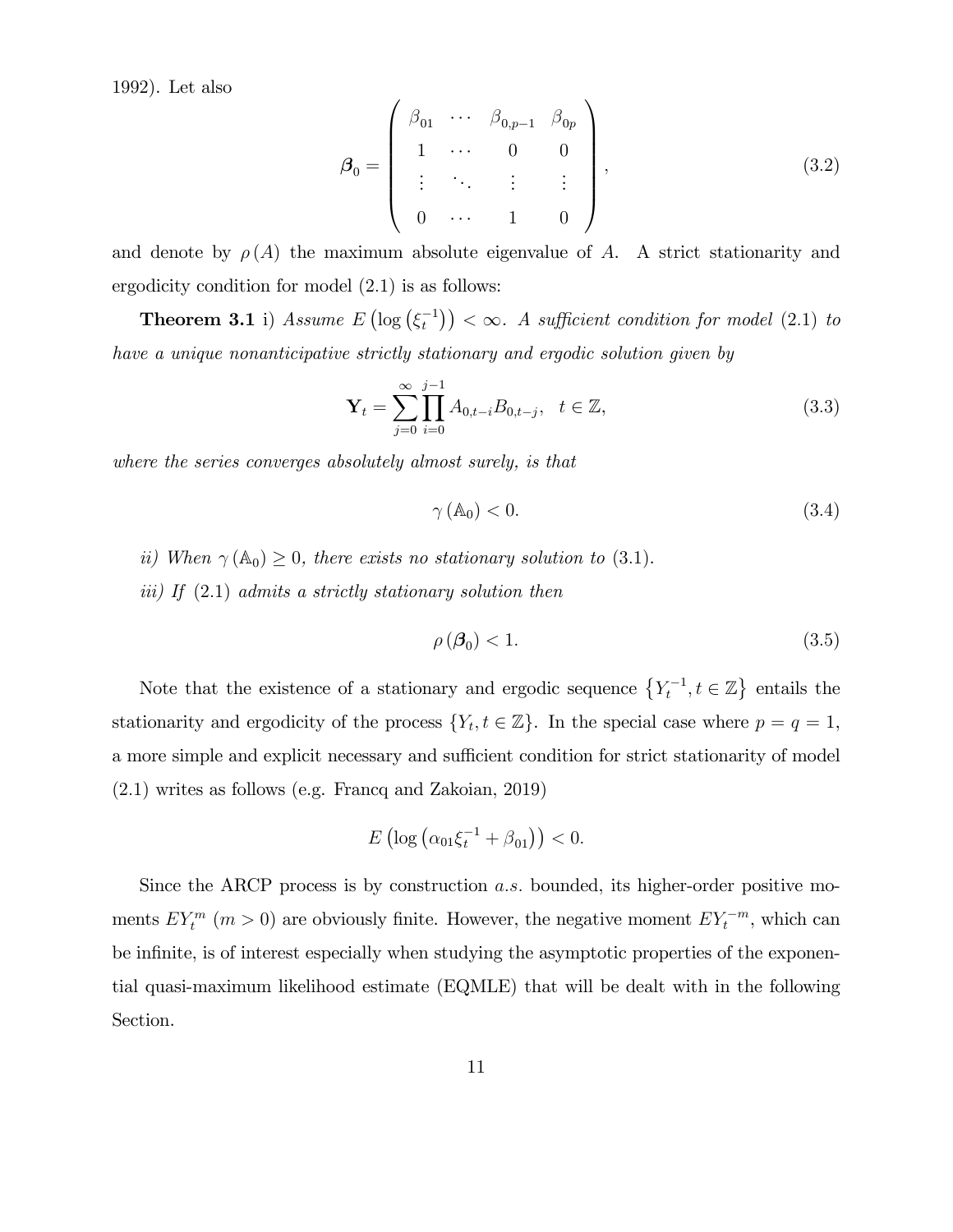A (negative) Örst-order stationarity condition for model (2:1) is given by the following result:

**Theorem 3.2** Assume  $E\xi_t^{-1} < \infty$ . A necessary and sufficient condition for the process given by (2.1) to be strictly stationary and ergodic with  $EY_t^{-1} < \infty$  is that

$$
\rho\left(E\left(A_{0t}\right)\right) < 1. \tag{3.6}
$$

In view of the form of  $A_t$  in (3.1) and using a similar device by Francq and Zakoian (2019), condition (3:6) takes the following explicit form

$$
E\xi_t^{-1} \sum_{i=1}^q \alpha_{0i} + \sum_{j=1}^p \beta_{0j} < 1. \tag{3.7}
$$

Conditions for the existence of negative moments of the ARCP model  $(2.1)$  are given as follows. Let  $m$  be a positive integer.

**Theorem 3.3** i) Under (3.4) there exists  $\kappa > 0$  such that

$$
E\lambda_t^{\kappa} < \infty \quad \text{ and } \quad EY_t^{-\kappa} < \infty. \tag{3.8}
$$

ii) Let  $\{Y_t, t \in \mathbb{Z}\}\$ be a strictly stationary solution of  $(2.1)$  and assume that  $E\xi_t^{-m}$  is finite. A sufficient condition for  $EY_t^{-m}$  to be finite is that

$$
\rho\left(E\left(A_{0t}^{\otimes m}\right)\right) < 1,\tag{3.9}
$$

where  $A^{\otimes m}$  stands for the Kronecker product  $A \otimes A \otimes \cdots \otimes A$  of m factors.

# 4 Exponential quasi-maximum likelihood estimation

### 4.1 Estimating the conditional mean parameter

Due to the misspecification of the distribution of  $\xi_t$ , the true conditional distribution of  $Y_t | \mathcal{F}_{t-1}$  in (2.1) is unknown. A quasi-maximum likelihood estimate (QMLE) that ignores the specification of the conditional distribution is, thus, suitable for estimating the parameter  $\theta_0$ . Since the variance-to-mean equation (2.2) is quadratic, the QMLE computed on the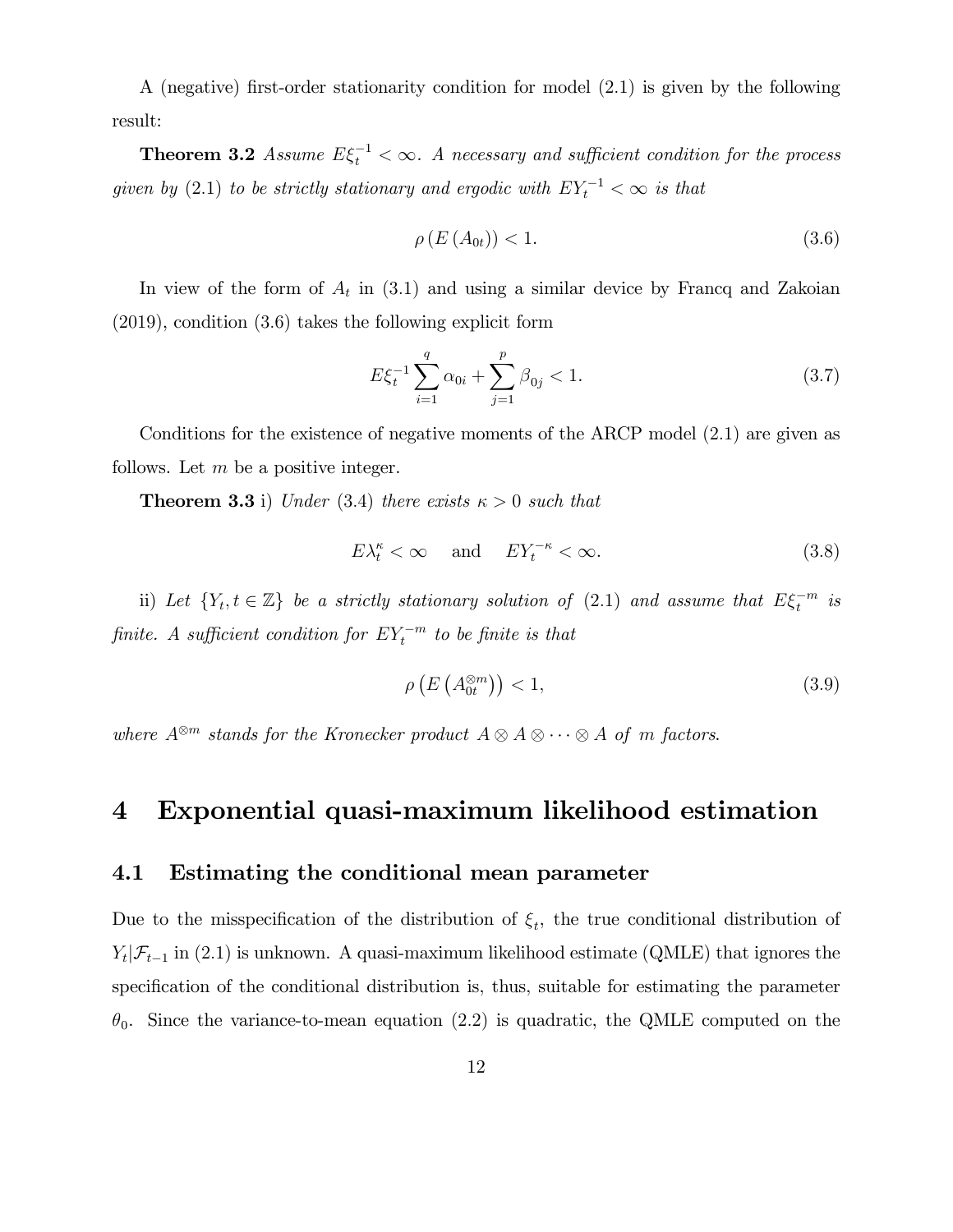basis of the exponential distribution (Exponential QMLE, EQMLE in short) would have the smallest asymptotic variance among all QMLEs belonging to the exponential family (e.g. Wooldridge, 1999; Aknouche et al, 2018; Aknouche and Francq, 2021a).

Let  $Y_1, Y_2, ..., Y_n$  be a series generated from the ARCP $(p, q)$  model  $(2.1)$  with  $\lambda_t = \lambda_t (\theta_0)$ where

$$
\theta_0 = (\omega_0, \alpha_{01}, ..., \alpha_{0q}, \beta_{01}, ..., \beta_{0p}, \pi'_0)'
$$

is the true (conditional mean) parameter which belongs to a parameter space  $\Theta \subset (1,\infty) \times$  $[0,\infty)^{(p+q+r)}$ . The true innovation variance  $\sigma_0^2 = Var(\xi_t)$  belongs to a parameter space  $\Delta \subset (0,\infty)$ . For given initial values  $Y_0, ..., Y_{1-q}, \tilde{\lambda}_0 \geq 0, ..., \tilde{\lambda}_{1-p} \geq 0$ ,  $\mathbf{X}_0 \geq 0$  and a generic parameter  $\theta = (\omega, \alpha_1, ..., \alpha_q, \beta_1, ..., \beta_p, \pi')' \in \Theta$  define the sequence  $(\lambda_t(\theta))_{t \geq 0}$  as

$$
\widetilde{\lambda}_{t}(\theta) = \omega + \sum_{i=1}^{q} \alpha_{i} Y_{t-i} + \sum_{j=1}^{p} \beta_{j} \widetilde{\lambda}_{t-j}(\theta) + \pi' \mathbf{X}_{t-1}, \quad t \ge 0.
$$
\n(4.1)

The latter is an observable proxy for  $(\lambda_t(\theta))_{t\in\mathbb{Z}}$ , which is, under  $\sum_{i=1}^p$  $\sum_{j=1} \beta_j < 1$ , a stationary and ergodic solution of the following generic model  $(\theta \in \Theta)$ 

$$
\lambda_{t}(\theta) = \omega + \sum_{i=1}^{q} \alpha_{i} Y_{t-i} + \sum_{j=1}^{p} \beta_{j} \lambda_{t-j}(\theta) + \boldsymbol{\pi}' \mathbf{X}_{t-1}, \quad t \in \mathbb{Z}.
$$
 (4.2)

Based on the exponential distribution with mean  $\frac{\mu_0}{\tilde{\lambda}_t(\theta)}$ , the logarithmed exponential quasilikelihood function of any  $\theta \in \Theta$  is given by

$$
\widetilde{L}_n(\theta) = \frac{1}{n} \sum_{t=1}^n \widetilde{l}_t(\theta) \quad \text{with} \quad \widetilde{l}_t(\theta) = \frac{\widetilde{\lambda}_t(\theta)}{\mu_0} Y_t - \log \widetilde{\lambda}_t(\theta), \tag{4.3}
$$

where  $\mu_0 = E \xi_t$  is assumed known. The exponential QMLE (EQMLE)  $\theta_n$  of  $\theta_0$  is the minimizer of  $L_n(\theta)$  over  $\Theta$ ,

$$
\widehat{\theta}_n = \arg\min_{\theta \in \Theta} \widetilde{L}_n(\theta).
$$
\n(4.4)

Let  $\gamma$  ( $\mathbb{A}_0$ ) be the top Lyapunov exponent associated with  $(A_{0t})_t$  in (3.1). Let also  $\beta$  be defined as  $\beta_0$  in (3.2) with  $\beta_j$  in place of  $\beta_{0j}$   $(j = 1, ..., p)$ . To establish the strong consistency of  $\hat{\theta}_n$  we need **A0** and the following assumptions.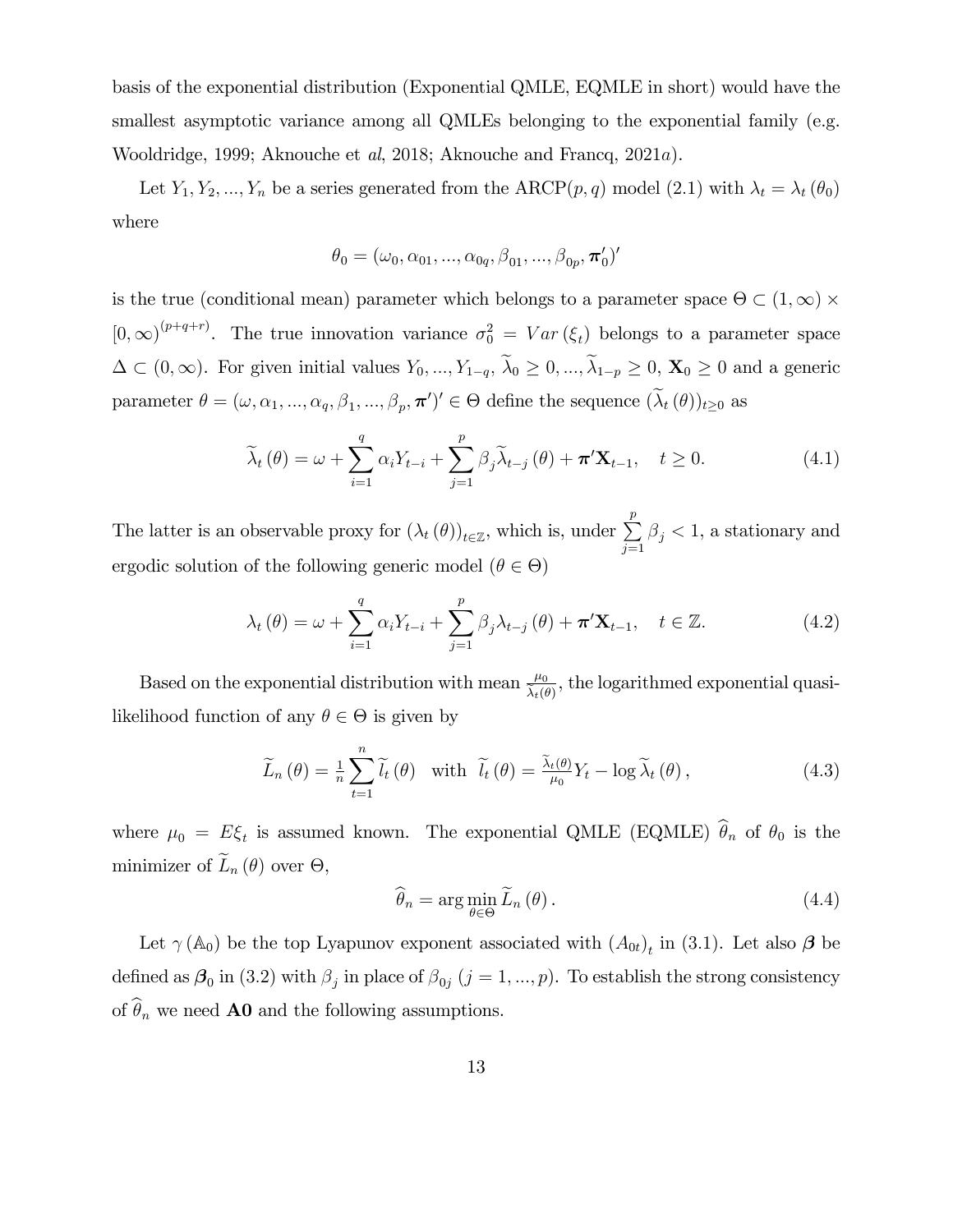**A1**  $\gamma$  ( $\mathbb{A}_0$ ) < 0 and  $\forall \theta \in \Theta$ ,  $\rho$  ( $\beta$ ) < 1.

 $A2 \theta_0 \in \Theta$  and  $\Theta$  is compact.

**A3** The polynomials  $\alpha_{\theta_0}(z) = \sum^q$  $i=1$  $\alpha_{0i}z^i$  and  $\beta_{\theta_0}(z)=1-\sum_{i=1}^p$  $\sum_{j=1}^{\infty} \beta_{0j} z^j$  have no common root,  $\alpha_{\theta_0}(1) \neq 0$ , and  $\alpha_{0q} + \beta_{0p} \neq 0$ .

**A4**  $\xi_t^{-1}$  is non-degenerate, and for all  $i \geq 1$  the conditional distribution of  $\xi_{t-i}^{-1}$  given  $\mathcal{F}_{t-1}^X = \sigma \left\{ \mathbf{X}_{t-k}, \ k \geq 1 \right\}$  is non-degenerate.

**A5** The variable  $\mathbf{c}'\mathbf{X}_t$  is not degenerated for all non-zero vector **c** of  $\mathbb{R}^r$ .

Assumptions  $\mathbf{A1}$ - $\mathbf{A3}$  are standard. Assumption  $\mathbf{A1}$  ensures the stationarity and ergodicity of the ARCP model (2.1). The condition  $\rho(\boldsymbol{\beta}) < 1$  guarantees the invertibility of equation (4.2) for any  $\theta \in \Theta$ . The assumptions **A3-A5** are made to ensure the identifiability of the model. As in Francq and Thieu (2019) and Han and Kristensen (2014), the second part of **A4** means that there is no colinearities between the exogenous covariates  $X_{t-1}$  and the functions of the past inverted process  $(Y_{t-i}^{-1})$  $i_{\geq 1}$ . When there is no covariate, **A5** vanishes and **A4** reduces to:  $\xi_t^{-1}$  is non-degenerate. As the function  $x \mapsto x^{-1}$  is one-to-one on  $(0, \infty)$ , the non-degeneracy of  $\xi_t^{-1}$  in **A4** is equivalent to the non-degeneracy of  $\xi_t$ . Let  $\stackrel{a.s.}{\to}$  and  $\stackrel{\mathcal{D}}{\to}$ respectively denote the almost sure (a.s.) convergence and the convergence in distribution as  $n \to \infty.$ 

**Theorem 4.1** Let  $(\widehat{\theta}_n)_n$  be a sequence of EQMLEs defined by (4.4). Under  $\mathbf{A0}$ - $\mathbf{A5}$ ,

$$
\widehat{\theta}_n \underset{n\to\infty}{\overset{a.s.}{\to}} \theta_0.
$$

To study the asymptotic normality of  $\widehat{\theta}_n$  let us consider the following supplementary assumption.

**A6**  $\theta_0$  belongs to the interior of  $\Theta$ .

**Theorem 4.2** Under  $\bf{A0-}\bf{A6}$  we have

$$
\sqrt{n}\left(\widehat{\theta}_n - \theta_0\right) \underset{n \to \infty}{\xrightarrow{D}} \mathcal{N}\left(0, \frac{\sigma_0^2}{\mu_0^2} J\left(\theta_0\right)^{-1}\right),\tag{4.5}
$$

where

$$
J(\theta_0) = E\left(\frac{1}{\lambda_t^2} \frac{\partial \lambda_t(\theta_0)}{\partial \theta} \frac{\partial \lambda_t(\theta_0)}{\partial \theta'}\right).
$$
 (4.6)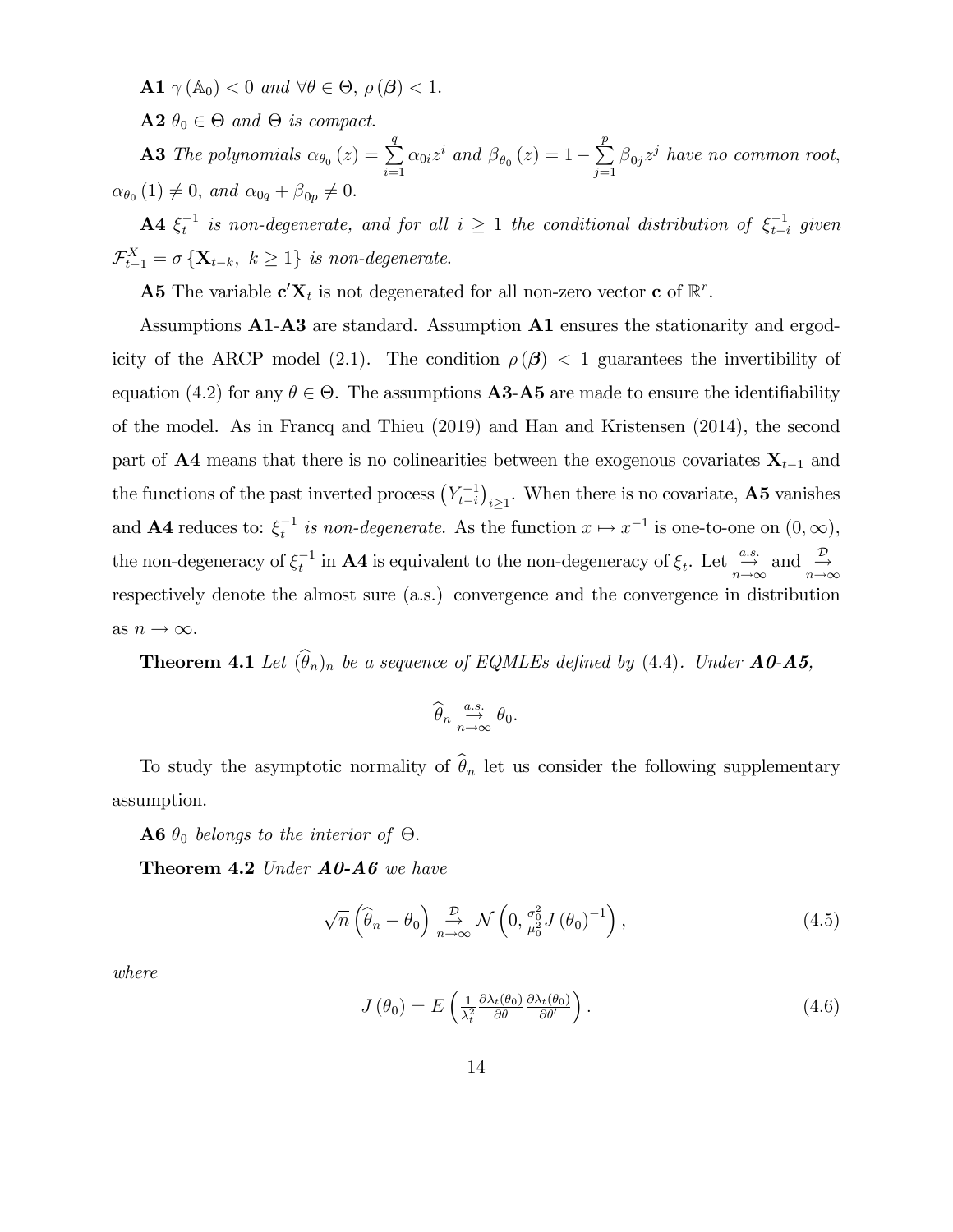Remark 4.1 As for the Gaussian QMLE of GARCH models, the EQMLE does not require any moment condition on the observed process  $\{Y_t, t \in \mathbb{Z}\}$ , which is a quite desirable property.

### 4.2 Estimating the innovation variance

In view of  $(2.2)$  define

$$
u_t = \left(Y_t - \frac{\mu_0}{\lambda_t}\right)^2 - Var\left(Y_t|\mathcal{F}_{t-1}\right) = \lambda_t^{-2}\left(\left(\xi_t - \mu_0\right)^2 - \sigma_0^2\right)
$$

to get the following regression

$$
\left(Y_t - \frac{\mu_0}{\lambda_t}\right)^2 \lambda_t^2 = \sigma_0^2 + v_t \tag{4.7}
$$

where  $v_t = u_t \lambda_t^2 = (\xi_t - \mu_0)^2 - \sigma_0^2$  is a member of a zero-mean *iid* sequence with finite variance  $E((\xi_t - \mu_0)^2 - \sigma_0^2)^2 = Var((\xi_t - \mu_0)^2)$ . As  $\lambda_t = \lambda_t(\theta_0)$  depends on the unknown parameter  $\theta_0$ , the regressand in (4.7) is unobservable. Replacing  $\lambda_t(\theta_0)$  by  $\widehat{\lambda}_t = \lambda_t(\widehat{\theta}_n)$ , where  $\widehat{\theta}_n$  is given by (4.4), we get the following estimable regression

$$
\left(Y_t - \frac{\mu_0}{\hat{\lambda}_t}\right)^2 \hat{\lambda}_t^2 = \sigma_0^2 + \hat{v}_t.
$$
\n(4.8)

From (4.8) a feasible weighted least squares estimate of  $\sigma_0^2$  is

$$
\widehat{\sigma}_n^2 = \frac{1}{n} \sum_{t=1}^n \left( Y_t \widehat{\lambda}_t - \mu_0 \right)^2.
$$
 (4.9)

When  $\xi_t \sim Beta(\phi_0 \mu_0, \phi_0 (1 - \mu_0))$ , an estimate  $\hat{\phi}_n$  of  $\phi_0$  can be deduced from  $\hat{\sigma}_n^2$  $\frac{2}{n}$ :

$$
\widehat{\phi}_n = \tfrac{\mu_0(1-\mu_0)}{\widehat{\sigma}_n^2} - 1.
$$

Next, it is shown that  $\hat{\sigma}_n^2$  $\frac{1}{n}$  is consistent and asymptotically Gaussian.

Theorem 4.3 Under  $A0-AG$ 

$$
\widehat{\sigma}_n^2 \underset{n \to \infty}{\overset{a.s.}{\to}} \sigma_0^2 \tag{4.10}
$$

and

$$
\sqrt{n}\left(\widehat{\sigma}_n^2-\sigma_0^2\right)\underset{n\to\infty}{\xrightarrow{D}}\mathcal{N}\left(0,\Lambda\right),\tag{4.11}
$$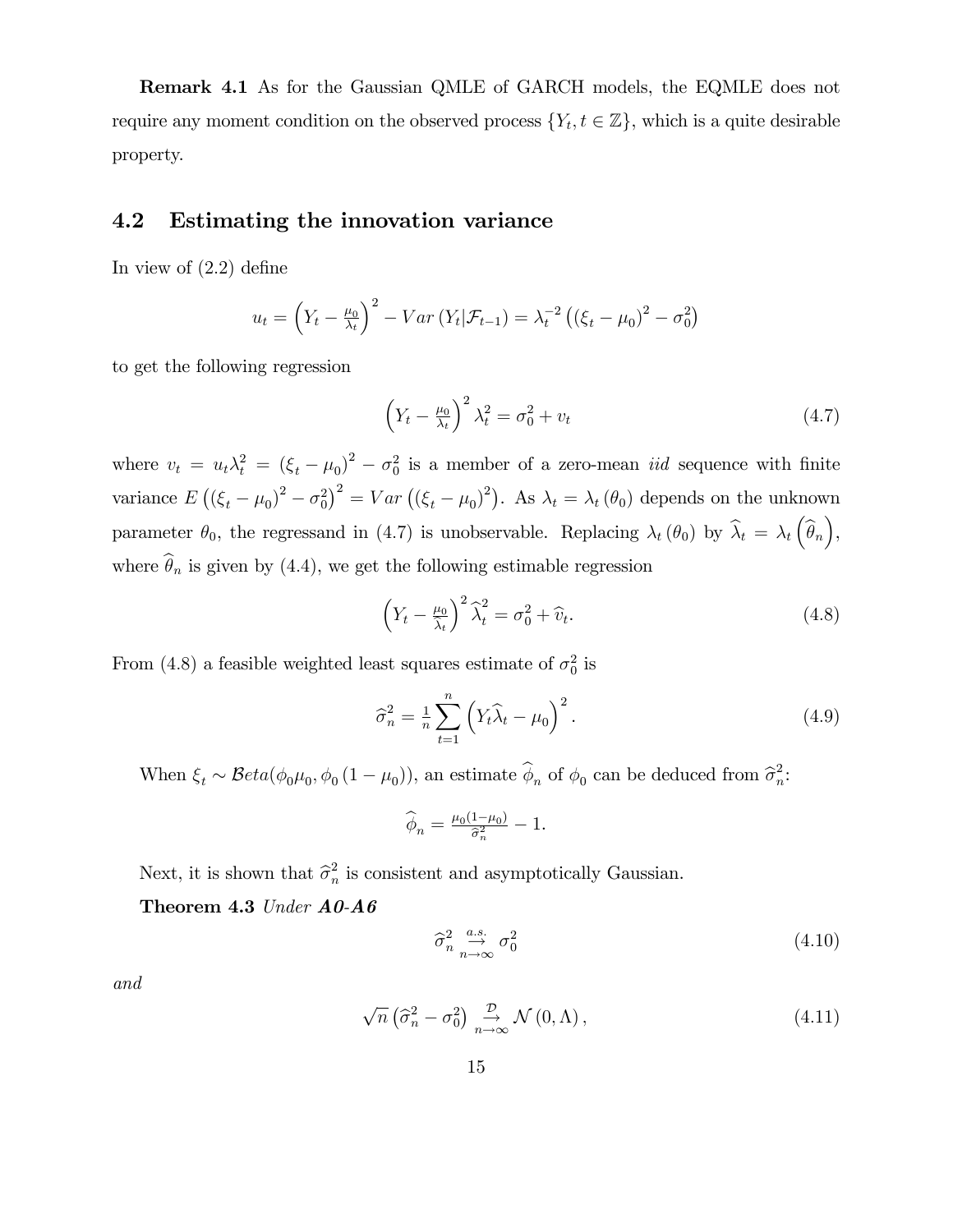where  $\Lambda = Var((\xi_t - \mu_0)^2) \in (0, \infty)$ .

Note that the existence of  $Var(\xi_t^2)$  is obvious as  $\xi_t$  is bounded. A consistent estimate of the limiting variance  $\Lambda$  in (4.11) is given by

$$
\widehat{\Lambda}_n = \frac{1}{n} \sum_{t=1}^n \left( \left( \widehat{\xi}_t - \mu_0 \right)^2 - \widehat{\sigma}_n^2 \right)^2, \tag{4.12}
$$

where  $\xi_t = Y_t \lambda_t$  is the normalized residual of model (2.1). From (4.10) and (4.11), the asymptotic matrix in (4.5) can be estimated. Replacing the true parameter  $\theta_0$  by its estimate  $\widehat{\theta}_n$ , a consistent estimate of  $J(\theta_0)$  takes the form

$$
\widehat{J}_n = \frac{1}{n} \sum_{t=1}^n \frac{1}{\widetilde{\lambda}_t^2(\widehat{\theta}_n)} \frac{\partial \widetilde{\lambda}_t(\widehat{\theta}_n)}{\partial \theta} \frac{\partial \widetilde{\lambda}_t(\widehat{\theta}_n)}{\partial \theta'}.
$$
\n(4.13)

The asymptotic variance in (4:5) is then estimated by

$$
\frac{\hat{\sigma}_n^2}{\mu_0^2} \hat{J}_n^{-1}.\tag{4.14}
$$

# 5 Simulation study

In this Section, we examine the finite-sample behavior of the EQMLE with a simulation study. Four instances of model  $(2.1)$  are considered. The first one is a mean-inverse stationary ARCP(1,1) model, driven by a Beta distributed innovation  $Beta(\phi_0\mu_0, \phi_0(1-\mu_0))$  with  $\mu_0 = 0.9, \ \phi_0 = 1.2, \ \sigma_0^2 \simeq 0.0409, \ E \xi_t^{-1} = 2.5 \text{ and parameter } \theta_0 = (1.3, 0.2, 0.1)' \text{ such}$ that  $E\xi_t^{-1}\alpha_{01} + \beta_{01} = 0.6 < 1$  (cf. Table 5.1). The second case is a strictly stationary but mean-inverse nonstationary  $ARCP(1, 1)$  model, driven by a Beta distributed innovation with  $\mu_0 = 0.9, \phi_0 = 1.2, \sigma_0^2 \simeq 0.0409, E\xi_t^{-1} = 2.5$  and  $\theta_0 = (1.1, 0.4, 0.3)'$  so that  $E\xi_t^{-1}\alpha_{01} +$  $\beta_{01} = 1.3 > 1$  (cf. Table 5.2). In the third case, the model is an inverse-mean stationary ARCP(2,1) with Beta distributed innovation (cf. Table 5.3) with  $\mu_0 = 0.85$ ,  $\phi_0 = 1.5$ ,  $\sigma_0^2 = 0.0510, E\xi_t^{-1} \simeq 1.8182$ , and  $\theta_0 = (1.1, 0.2, 0.1, 0.1)'$  such that  $E\xi_t^{-1}(\alpha_{01} + \alpha_{02}) + \beta_{01} =$  $0.6454 < 1$ . Finally, the fourth case concerns an inverse mean-stationary ARCP $(2, 1)$  driven by a Simplex distributed  $(S^-(\mu_0, \phi_0))$  innovation with  $\mu_0 = 0.5$ ,  $\phi_0 = 2$ ,  $\sigma_0^2 \simeq 0.0393$ ,  $E\xi_t^{-1} \simeq 2.5177$  and  $\theta_0 = (1.1, 0.2, 0.1, 0.1)'$  so that  $E\xi_t^{-1}(\alpha_{01} + \alpha_{02}) + \beta_{01} \simeq 0.85531$  (cf.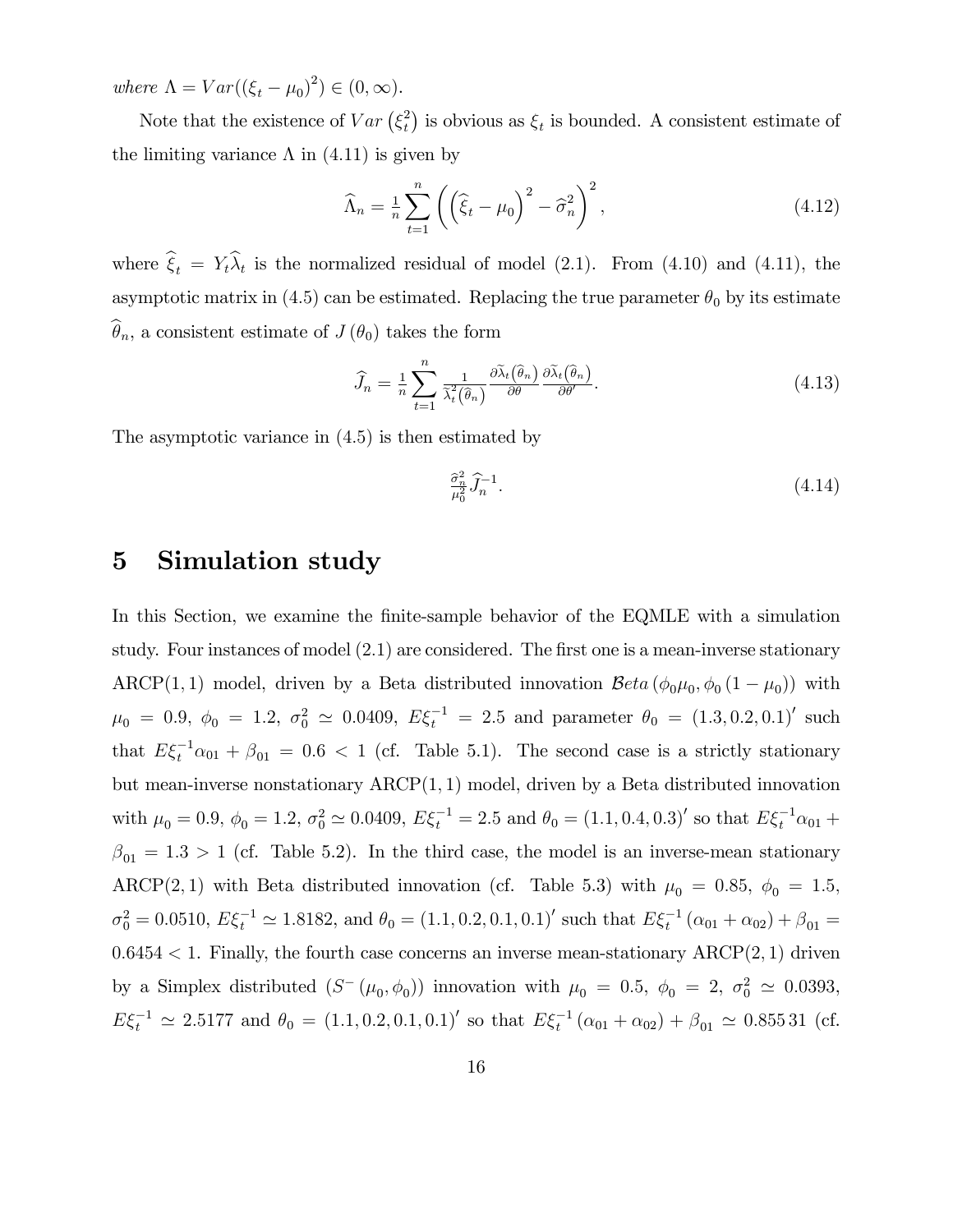Table 5.4). The analytical expression of  $E\xi_t^{-1}$  is not available for the Simplex distribution, but we approximated it by its sample counterpart.

In all instances, the ARCP model is strictly stationary from which we generate  $N =$ 1000 replications for three sample sizes  $n$  (500, 1000, 2000). The EQMLE is computed for each model from all the 1000 replications. Tables 5.1-5.4 report the sample means and sample standard deviations for the parameter estimates. They also display the means of the asymptotic standard errors  $(ASE)$  of these estimates, computed from  $(4.12)$ ,  $(4.13)$  and (4.14). For the Beta innovation case, the ASE of  $\phi_0$  is not given.

| $\mu_0 = 0.9$    | $\theta_0$ | $\omega_0$ | $\alpha_0$ | $\beta_0$ | $\sigma_0^2$ | $\phi_0$ |
|------------------|------------|------------|------------|-----------|--------------|----------|
| $\boldsymbol{n}$ | $\theta_0$ | 1.3        | 0.2        | 0.1       | 0.0409       | 1.2      |
| 500              | Mean       | 1.2999     | 0.1987     | 0.1016    | 0.0407       | 1.2558   |
|                  | StD        | 0.0771     | 0.0170     | 0.0441    | 0.0059       | 0.3390   |
|                  | ASE        | 0.0951     | 0.0167     | 0.0627    | 0.0394       |          |
| 1000             | Mean       | 1.3007     | 0.2003     | 0.0991    | 0.0408       | 1.2269   |
|                  | StD        | 0.0500     | 0.0118     | 0.0294    | 0.0040       | 0.2246   |
|                  | ASE        | 0.0657     | 0.0117     | 0.0430    | 0.01927      |          |
| 2000             | Mean       | 1.3001     | 0.1997     | 0.1003    | 0.0409       | 1.2102   |
|                  | StD        | 0.0346     | 0.0082     | 0.0202    | 0.0034       | 0.1579   |
|                  | ASE        | 0.0466     | 0.0083     | 0.0305    | 0.0099       |          |

Table 5.1. EQMLE results obtained from an inverse-mean stationary ARCP(1, 1) model with  $\varepsilon_t \sim \mathcal{B}eta(\phi_0, \phi_0(1-\mu_0))$ .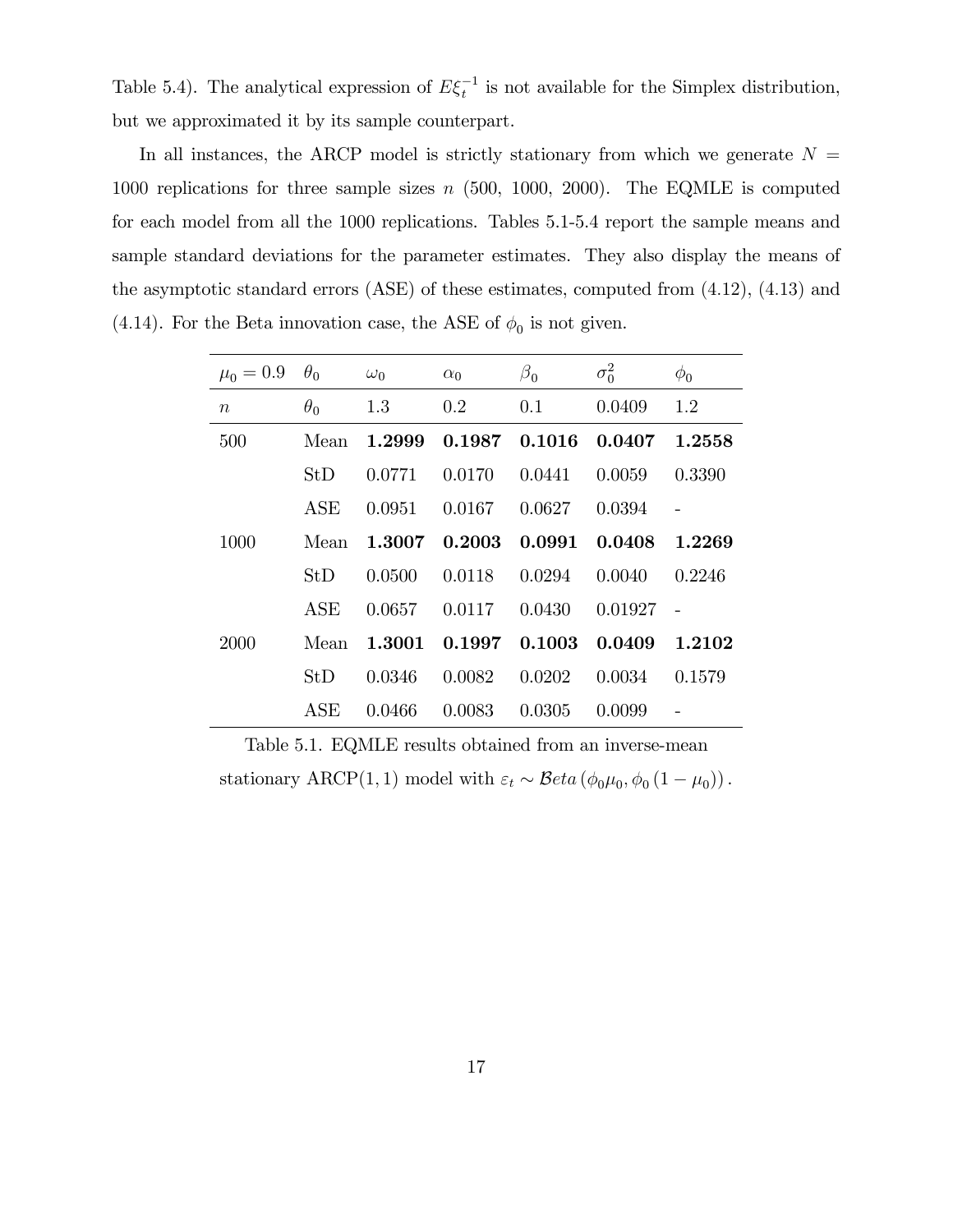| $\mu_0 = 0.9$ | $\theta_0$ | $\omega_0$ | $\alpha_0$ | $\beta_0$ | $\sigma_0^2$ | $\phi_0$ |
|---------------|------------|------------|------------|-----------|--------------|----------|
| $\,n$         | $\theta_0$ | 1.1        | 0.4        | 0.3       | 0.0409       | 1.2      |
| 500           | Mean       | 1.1238     | 0.4006     | 0.2951    | 0.0410       | 1.2421   |
|               | StD        | 0.0616     | 0.02441    | 0.0338    | 0.0217       | 0.3322   |
|               | ASE        | 0.0256     | 0.0242     | 0.0352    | 0.0469       |          |
| 1000          | Mean       | 1.1126     | 0.4001     | 0.2978    | 0.0409       | 1.2206   |
|               | StD        | 0.0613     | 0.0167     | 0.0229    | 0.0042       | 0.2337   |
|               | ASE        | 0.0175     | 0.0170     | 0.0247    | 0.0225       |          |
| 2000          | Mean       | 1.1038     | 0.3997     | 0.2996    | 0.0409       | 1.2071   |
|               | StD        | 0.0432     | 0.0117     | 0.0166    | 0.0028       | 0.1496   |
|               | ASE        | 0.0103     | 0.0123     | 0.0168    | 0.0115       |          |

Table 5.2. EQMLE results obtained from a non-inverse mean stationary ARCP(1, 1) model with  $\varepsilon_t \sim \mathcal{B}eta(\phi_0, \phi_0(1-\mu_0))$ .

| $\mu_0 = 0.85$   | $\theta_0$ | $\omega_0$ | $\alpha_{01}$ | $\alpha_{02}$ | $\beta_0$ | $\sigma_0^2$ | $\phi_0$ |
|------------------|------------|------------|---------------|---------------|-----------|--------------|----------|
| $\boldsymbol{n}$ | $\theta_0$ | 1.1        | 0.2           | 0.1           | 0.1       | 0.0510       | 1.5      |
| 500              | Mean       | 1.1148     | 0.1989        | 0.1013        | 0.0931    | 0.0508       | 1.5437   |
|                  | StD        | 0.0923     | 0.0181        | 0.0240        | 0.0639    | 0.0059       | 0.3074   |
|                  | <b>ASE</b> | 0.1523     | 0.0176        | 0.0312        | 0.0902    | 0.0601       |          |
| 1000             | Mean       | 1.1072     | 0.2003        | 0.1009        | 0.0956    | 0.0510       | 1.5143   |
|                  | StD        | 0.0721     | 0.0123        | 0.0184        | 0.0511    | 0.0041       | 0.2063   |
|                  | <b>ASE</b> | 0.1120     | 0.0124        | 0.0222        | 0.0558    | 0.0306       |          |
| 2000             | Mean       | 1.1008     | 0.1999        | 0.0994        | 0.1005    | 0.0509       | 1.5092   |
|                  | StD        | 0.0557     | 0.0088        | 0.0143        | 0.0413    | 0.0028       | 0.1365   |
|                  | ASE        | 0.0620     | 0.0087        | 0.0157        | 0.0405    | 0.0151       |          |

Table 5.3. EQMLE results obtained from the  $ARCP(2, 1)$  model with  $\varepsilon_t \sim \mathcal{B}eta \left( \phi_0 \mu_0, \phi_0 \left( 1 - \mu_0 \right) \right)$ .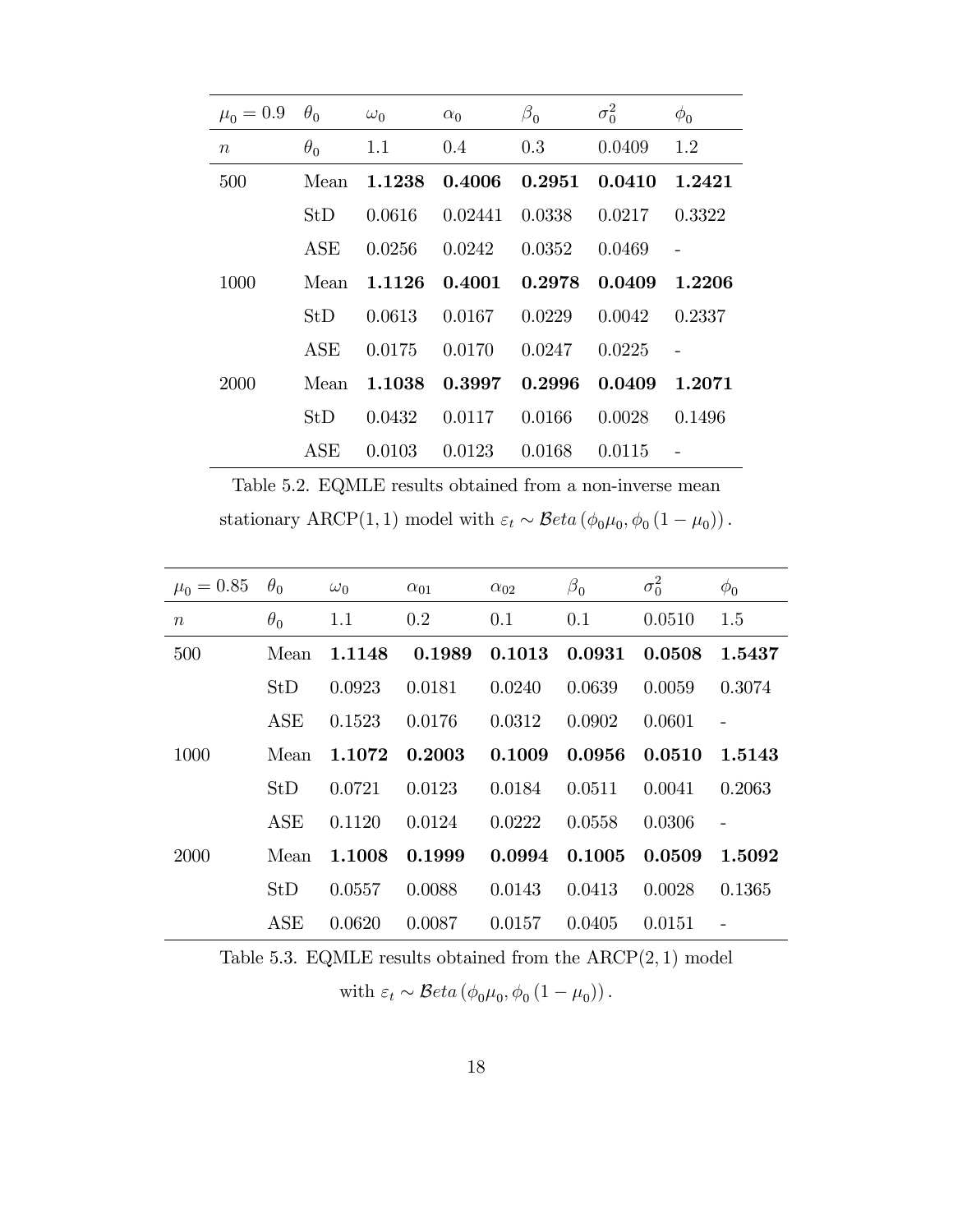| $\mu_0 = 0.5$    | $\theta_0$ | $\omega_0$ | $\alpha_{01}$ | $\alpha_{02}$ | $\beta_0$ | $\sigma_0^2$ |
|------------------|------------|------------|---------------|---------------|-----------|--------------|
| $\boldsymbol{n}$ | $\theta_0$ | 1.1        | 0.2           | 0.1           | 0.1       | 0.0393       |
| 500              | Mean       | 1.1572     | 0.1982        | 0.0986        | 0.0978    | 0.0391       |
|                  | StD        | 0.1673     | 0.0177        | 0.0294        | 0.0815    | 0.0023       |
|                  | ASE        | 0.1049     | 0.0154        | 0.0338        | 0.0514    | 0.0147       |
| 1000             | Mean       | 1.1303     | 0.1987        | 0.1007        | 0.0947    | 0.0392       |
|                  | StD        | 0.1314     | 0.0120        | 0.0223        | 0.0448    | 0.0016       |
|                  | ASE        | 0.0852     | 0.0121        | 0.0193        | 0.0303    | 0.0098       |
| 2000             | Mean       | 1.1194     | 0.1998        | 0.1011        | 0.0960    | 0.0393       |
|                  | StD        | 0.0972     | 0.0088        | 0.0173        | 0.0011    | 0.0061       |
|                  | ASE        | 0.0750     | 0.0087        | 0.0119        | 0.0117    | 0.0089       |

Table 5.4. EQMLE results obtained from the  $ARCP(2, 1)$ 

model with  $\varepsilon_t \sim S^-(\mu_0, \phi_0)$ ,  $\mu_0 = 0.5$  and  $\phi_0 = 2$ .

Some general conclusions can be drawn from the Tables 5.1-5.4: i) The EQMLE and WLSE estimate well the conditional mean and the innovation variance parameters, respectively, as indicated by the small bias and the small (empirical and asymptotic) standard errors. ii) The quality of estimates is satisfactory under the strict stationarity region described by  $(3.4)$ , inside or outside the inverse-mean stationarity region given by  $(3.6)$ . iii) The estimation results are consistent with the asymptotic theory as the larger the sample size, the better the estimation accuracy (as measured by the bias and the standard errors). Moreover, the ASEs and StDs are quite close to each other. iv) As expected, the EQMLE gives equally good results, irrespective of the distribution (Beta or Simplex) of the innovation and the orders of the model.

The estimation methods were implemented on a desktop with Intel Core i7 using R and, in particular, the nlminb() optimization function. The Beta, generalized Beta, and Simplex distributions were handled under the packages VGAM, Rmutil and Actuar in R.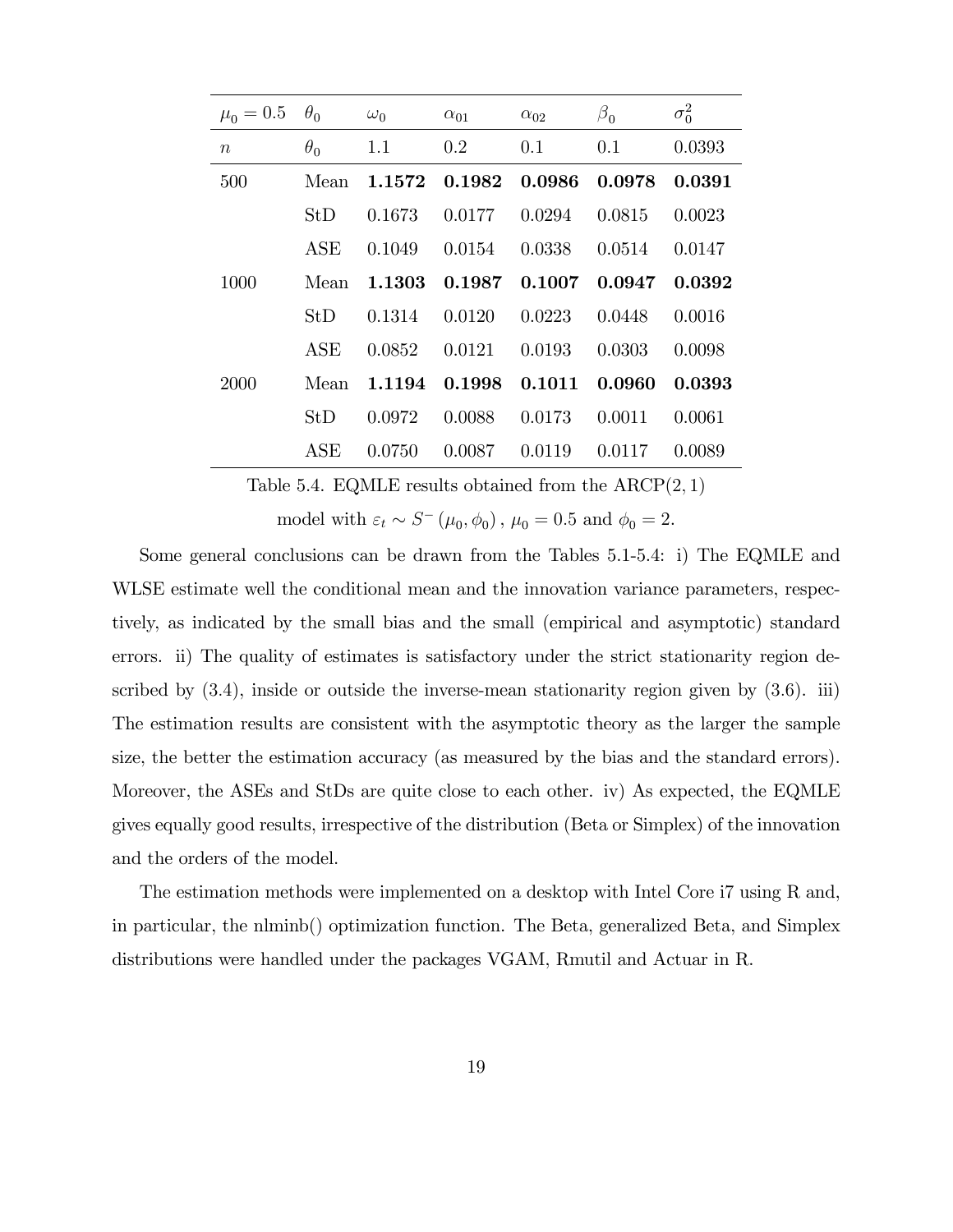### 6 Empirical applications

### 6.1 Equity Market Volatility Tracker data (EMVT)

The first application concerns fitting the ARCP model to the monthly Equity Market Volatility Tracker (EMVT) series, which is an index that moves with the realized volatility of returns on the S&P 500 (Baker et al, 2019). The dataset, divided by 100, was obtained from the FRED website (https://fred.stlouisfed.org) and spans from January, 1, 1985 to June 1, 2021, with a sample size  $n = 438$  (see Figure 6.1a). The empirical distribution of the data is right-skewed (see Figure 6.1 (c)).



(c)

Figure 6.1. (a) The EMVT series; (b) sample autocorrelation; (c) histogram.

In fitting the  $ARCP(p, q)$  model to the EMVT series, the first issue we encountered was to select an appropriate fixed value for  $\mu_0$ , which was assumed to be known so far. For the standard MEM model (Engle and Russell, 1998) the mean of the innovation (or identifiability parameter) is fixed to unity. In our case,  $\mu_0$  cannot take the value 1 because  $\xi_t$  is  $(0, 1)$ -valued,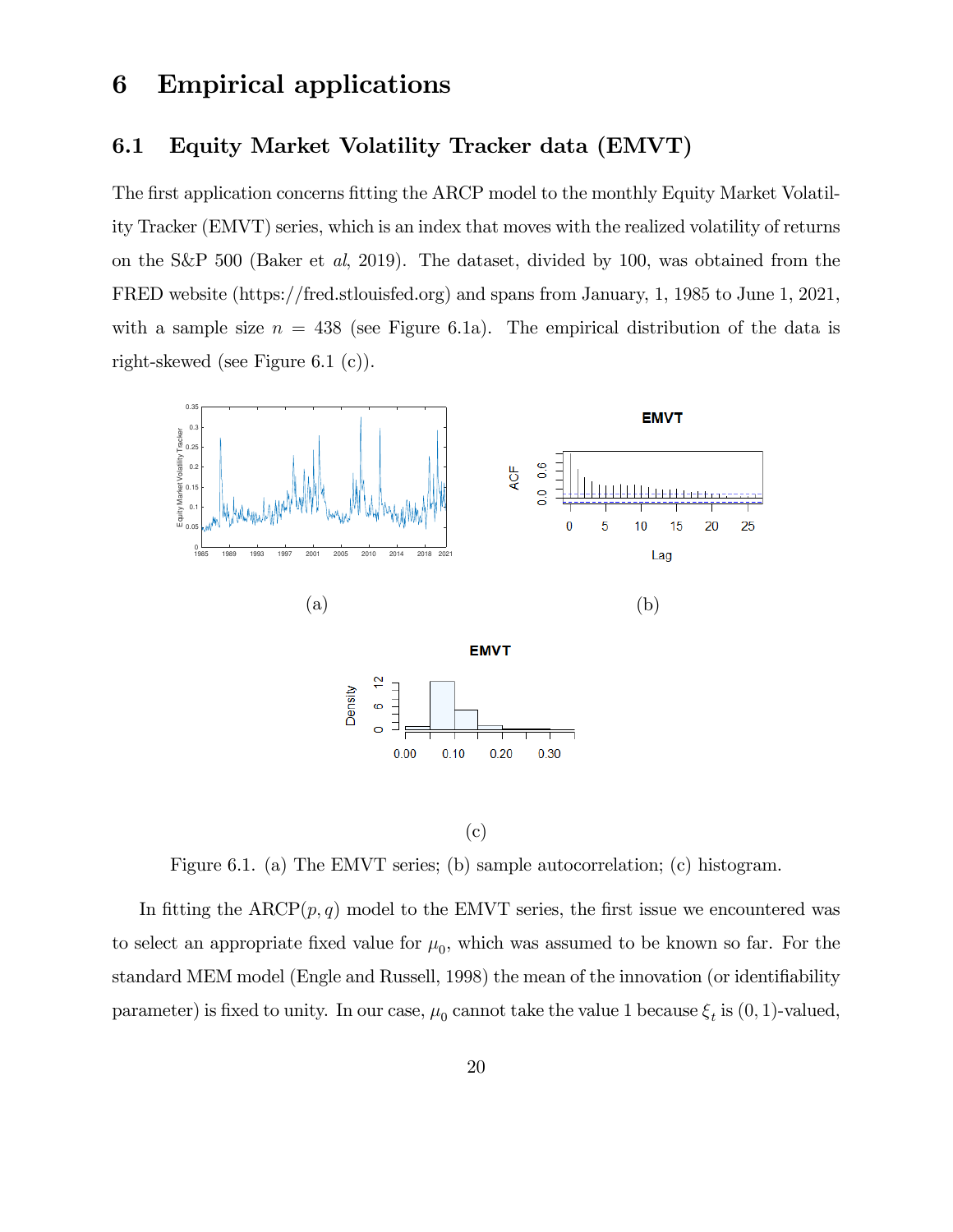which makes the choice of  $\mu_0$  important. To avoid this problem, we construct a grid of nine evenly spaced points in the interval [0.1, 0.9] for  $\mu_0$  and then estimate the ARCP(1, 1) model, using each grid value of  $\mu_0$ . The best value is the one that minimizes the mean absolute forecast error  $(MAFE)$  criterion given by  $MAFE = \sum_{n=1}^{\infty}$  $t=1$  $Y_t - \frac{\mu_0}{\widehat{\lambda}_t}$ |, where  $\widehat{\lambda}_t = \widetilde{\lambda}_t \left( \widehat{\theta}_n \right)$  and  $\lambda_t$  is given by (4.1) with obvious notation. Other criteria, such as the mean square error forecast and QLIKE could be used (e.g. Patton, 2011; Aknouche and Francq, 2021c). The choice of  $p = q = 1$  is adopted for simplicity, while it also avoids order selection issues. Table 6.1 reports the  $MAFEs$  for the EMVT series, which are calculated for each grid value of  $\mu_0$ . As it can be seen, the minimum  $MAFE$  is achieved at  $\mu_0 = 0.5$ 

| $\mu_{0}$                                                                | 0.2 | 0.3 | (1.4 | 0.5 | 0.6 | (1.7 | -0.X |  |
|--------------------------------------------------------------------------|-----|-----|------|-----|-----|------|------|--|
| $100MAFE$ 2.5991 2.1020 2.0572 2.0145 2.0140 2.0141 2.0144 2.0143 2.0240 |     |     |      |     |     |      |      |  |

Table 6.1 Mean absolute forecasts errors (MAFE) obtained from the ARCP(1,1) for the grid valuesof

This median choice for  $\mu_0$  has also the advantage of avoiding estimates of  $\xi_t$  outside the interval  $(0, 1)$ . The second issue we encountered was to select the orders p and q of the ARCP model. To this end, we used the AIC and BIC under the generalized conditional beta distribution given by  $(2.3)$ , i.e. when  $\xi_t$  is Beta distributed. For the case where the innovation  $\xi_t$  is Simplex distributed, the conditional distribution of the model is not available. The values of the log-likelihood, of the AIC and of the BIC, reported in Table 6.2, indicated the orders  $p = 1$  and  $q = 2$ .

| Orders $(p, q)$                                               | (1,1)    | (2,1)             | (1, 2)   | (2, 2)   |
|---------------------------------------------------------------|----------|-------------------|----------|----------|
| Log-Likelihood $-249.6596$ $-249.6597$ $-21.97175$ $-248.948$ |          |                   |          |          |
| AIC                                                           | 505.3192 | 507.3194 51.94351 |          | 507.896  |
| - BIC                                                         | 516.3289 | 521.999           | 66.62303 | 526.2454 |

Table 6.2 Order-selection for the ARCP $(p, q)$  under the conditional Generalized Beta distribution.

Note that for orders  $p$  and  $q$  exceeding 2, the EQML estimates are generally not significant. We, therefore, estimate an ARCP(1,2) model, using the EQML method for the conditional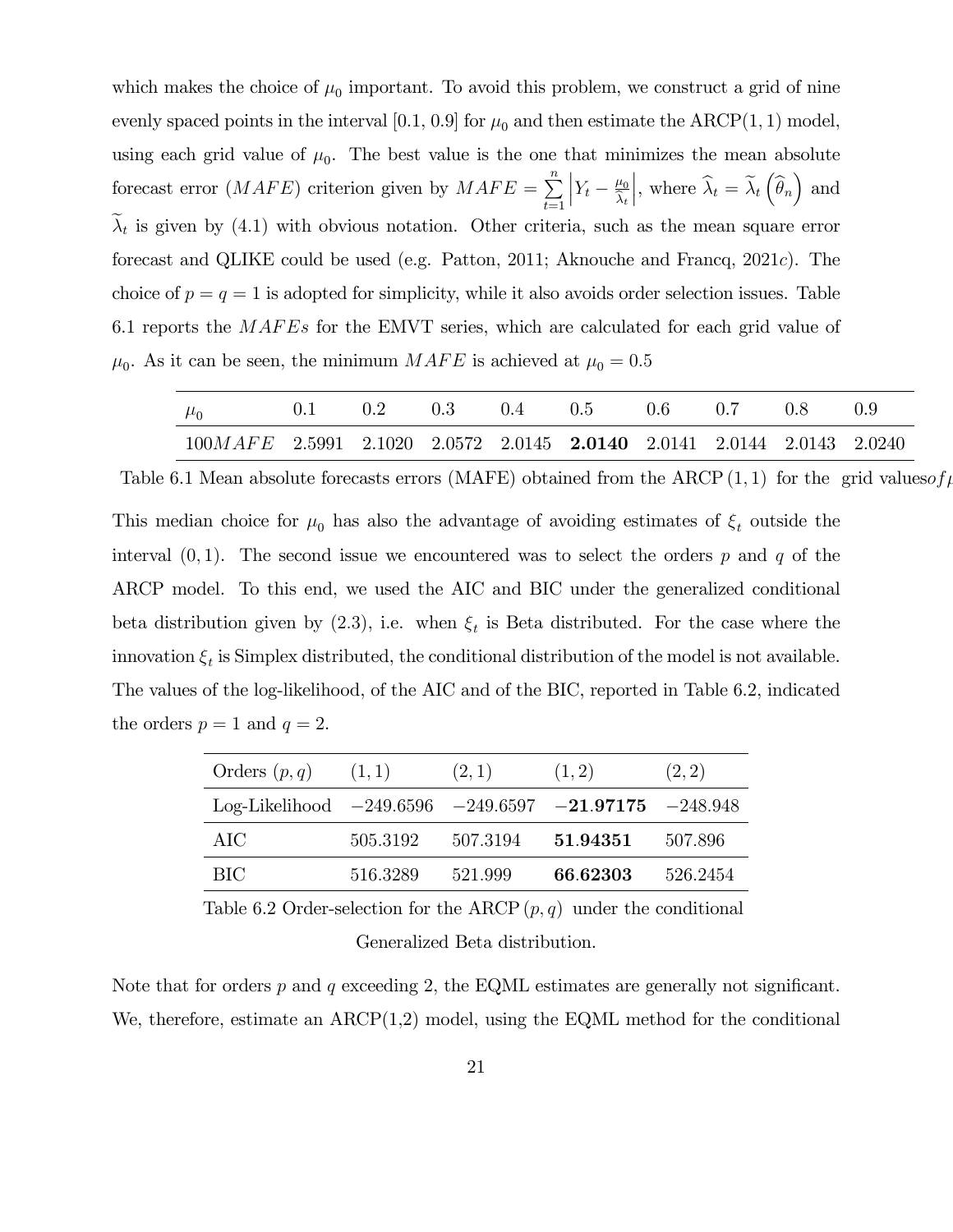mean parameters and the WLS for the innovation variance. The initial parameter values are set to  $\theta^{(0)} = (\omega^{(0)}, \alpha_1^{(0)})$  $\overset{(0)}{1},\overset{(0)}{\beta_1^0},\overset{(0)}{\beta_2^0}$  $\bigg(0' = (0.1, 0.1, 0.1, 0.1)'$  and the starting values of the conditional mean equation are fixed to  $\lambda_0 = \lambda_{-1} = \omega^{(0)}$  and  $Y_0 = 1/\lambda_0$ . Table 6.3 displays the parameter estimates of the selected  $ARCP(1, 2)$  model, and their ASEs in parentheses. The mean-inverted persistence parameter  $E\xi_t^{-1}\sum_{i=1}^q \alpha_{0i} + \sum_{j=1}^p \beta_{0j}$  is estimated by  $Persi =$  $\bar{\xi}_t^{-1} \hat{\alpha}_1 + \hat{\beta}_1 + \hat{\beta}_2 = 0.8107$  (see Table 6.3), where  $\bar{\xi}_t^{-1} = \frac{1}{n}$  $\frac{1}{n}\sum_{t=1}^{n}\hat{\xi}_{t}^{-1} = 2.1550$  with  $\widehat{\xi}_{t} = Y_{t}\widehat{\lambda}_{t}$ being the normalized residual. Thus, the estimated model is inverse-mean stationary with a quite strong persistence. The estimate  $\phi_n = 7.8793$  is valid only in case, where the conditional distribution of the model is the generalized Beta distribution.

| ∼<br>$\omega$      | ∼<br>$\alpha_{1n}$ | ∼<br>$\mathsf{I}$  | ∼<br>$v_{2n}$      | ヘツ<br>$\boldsymbol{n}$ | $\widehat{\phantom{1}}$<br>$\varphi_n$ | Persi  | <b>MAFE</b> | <b>MSFE</b> |
|--------------------|--------------------|--------------------|--------------------|------------------------|----------------------------------------|--------|-------------|-------------|
| 1.0486<br>(0.0169) | 0.3136<br>(0.0014) | 0.0272<br>(0.0054) | 0.1077<br>(0.0045) | 0.0282<br>(0.0085)     | 7.8793                                 | 0.8107 | 0.0198      | 0.0010      |

Table 6.3. EQML and WLS estimates for the  $ARCP(1, 2)$  model; EMVT series.

Table 6.3 also reports the values of the mean absolute forecast error (MAFE) and the Mean square forecast error (MSFE), where  $MSFE = \sum_{n=1}^{\infty}$  $_{t=1}$  $\left(Y_t - \frac{\mu_0}{\hat{\lambda}_t}\right)$  $\int_{0}^{2}$ . The plot of the ARCP residual series along with its sample autocorrelation function, both shown in Figure 6.2, imply that the iid assumption is compatible with the innovation sequence. Note that the sample mean  $\frac{1}{n} \sum_{n=1}^{\infty}$  $\sum_{t=1} \xi_t = 0.4871$  is close to  $\mu_0 = E(\xi_t) = 0.5$  to which it is a consistent estimate.



Figure 6.2. (a) Normalized residuals; (b) sample autocorrelation.

To identify the distribution of the innovation of the ARCP model, Figure 6.3 plots the probability integral transform (PIT) of the normalized residuals  $(\xi_t)$  with respect to two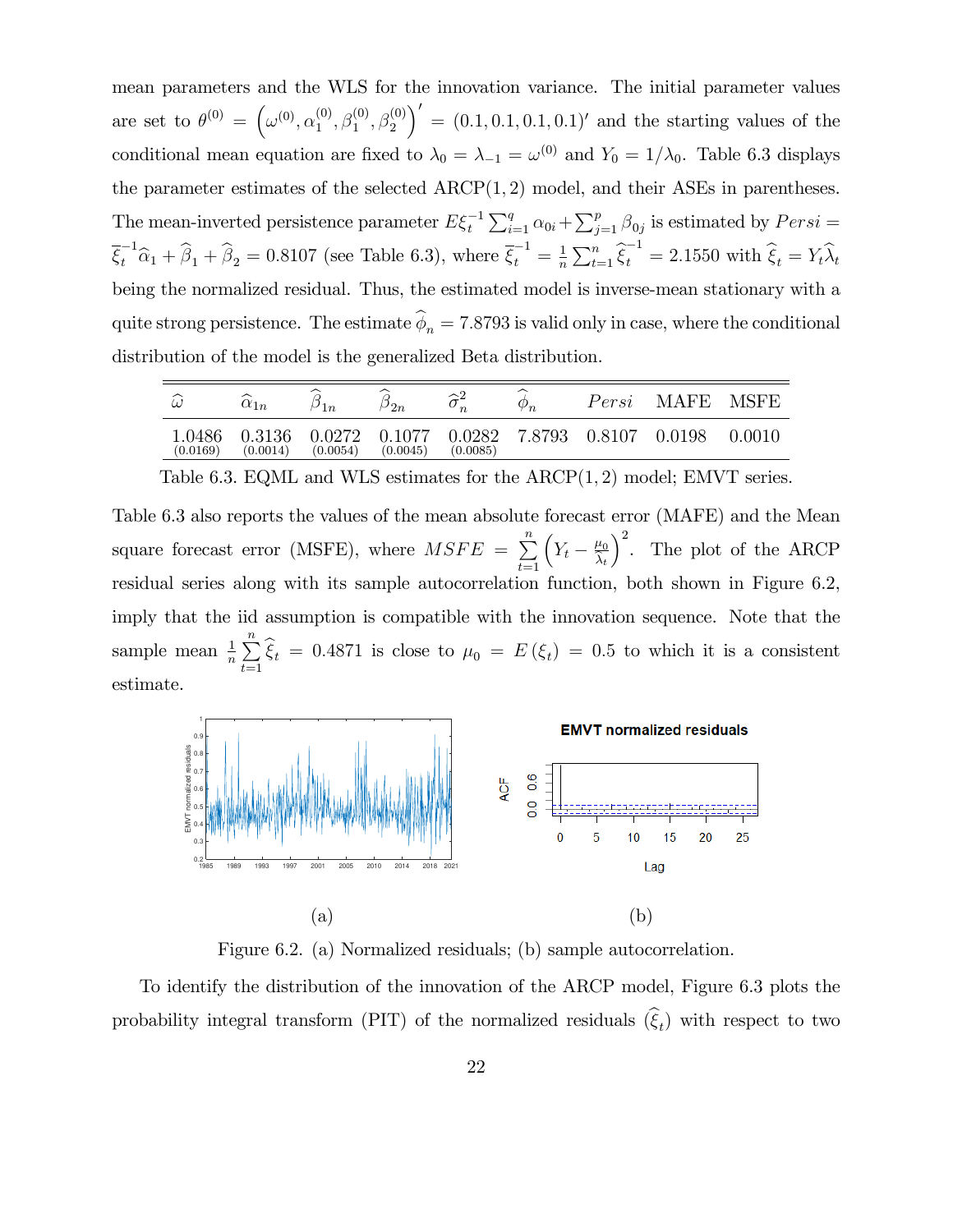models; the Beta distribution  $Beta(\hat{\phi}_n\mu_0, \hat{\phi}_n(1-\mu_0))$  (where  $\hat{\phi}_n = 7.8793$ , see Table 6.3) and the Simplex distribution  $S^-(\mu_0, 0.6)$ , where 0.6 is an approximate rounded solution to the integral equation

$$
\mu_0 (1 - \mu_0) - \frac{1}{\hat{\phi}_n \sqrt{2}} \exp \left( \frac{1}{2 \hat{\phi}_n^2 \mu^2 (1 - \mu)^2} \right) \Gamma \left( \frac{1}{2}, \frac{1}{2 \hat{\phi}_n^2 \mu_0^2 (1 - \mu_0)^2} \right) = \hat{\sigma}_n^2,
$$

for  $\phi_n$ . It can be seen that the residuals have a better compatibility with the Simplex distribution rather than the Beta distribution, as the PIT for the former is near to a straight line.



Figure 6.3. PIT of the ARCP residuals with respect to: (a) the simplex distribution, (b) the beta distribution. EMVT series.

As a benchmark to our ARCP model, we also fit to the EMVT series a linear conditionalmean version of the Beta observation driven (BOD) model, proposed by Gorgi and Koopman (2021). It is given by

$$
Y_t | \mathcal{F}_{t-1} \sim \text{Beta}(c\chi_t, c(1 - \chi_t))
$$
\n
$$
\chi_t = d + aY_{t-1} + b\chi_{t-1}
$$
\n(5.1)

where  $c > 0$ ,  $d > 0$ ,  $a \ge 0$ ,  $b \ge 0$  and  $d + a + b < 1$ . The maximum likelihood estimate (MLE) of the parameter  $g = (d, a, b, d)'$  is given by

$$
\widehat{g}_n = (0.0228, 0.5466, 0.2194, 120.5648)'
$$

with persistence parameter 0.766, which is smaller than the one obtained by the ARCP. Note that the  $MAFE = \sum_{n=1}^{n}$  $\sum_{t=1}^{n} |Y_t - \hat{\chi}_t| = 0.0199$  and  $MSFE = \sum_{t=1}^{n}$  $\sum_{t=1}^{N} (Y_t - \widehat{\chi}_t)^2 = 0.0011$  (where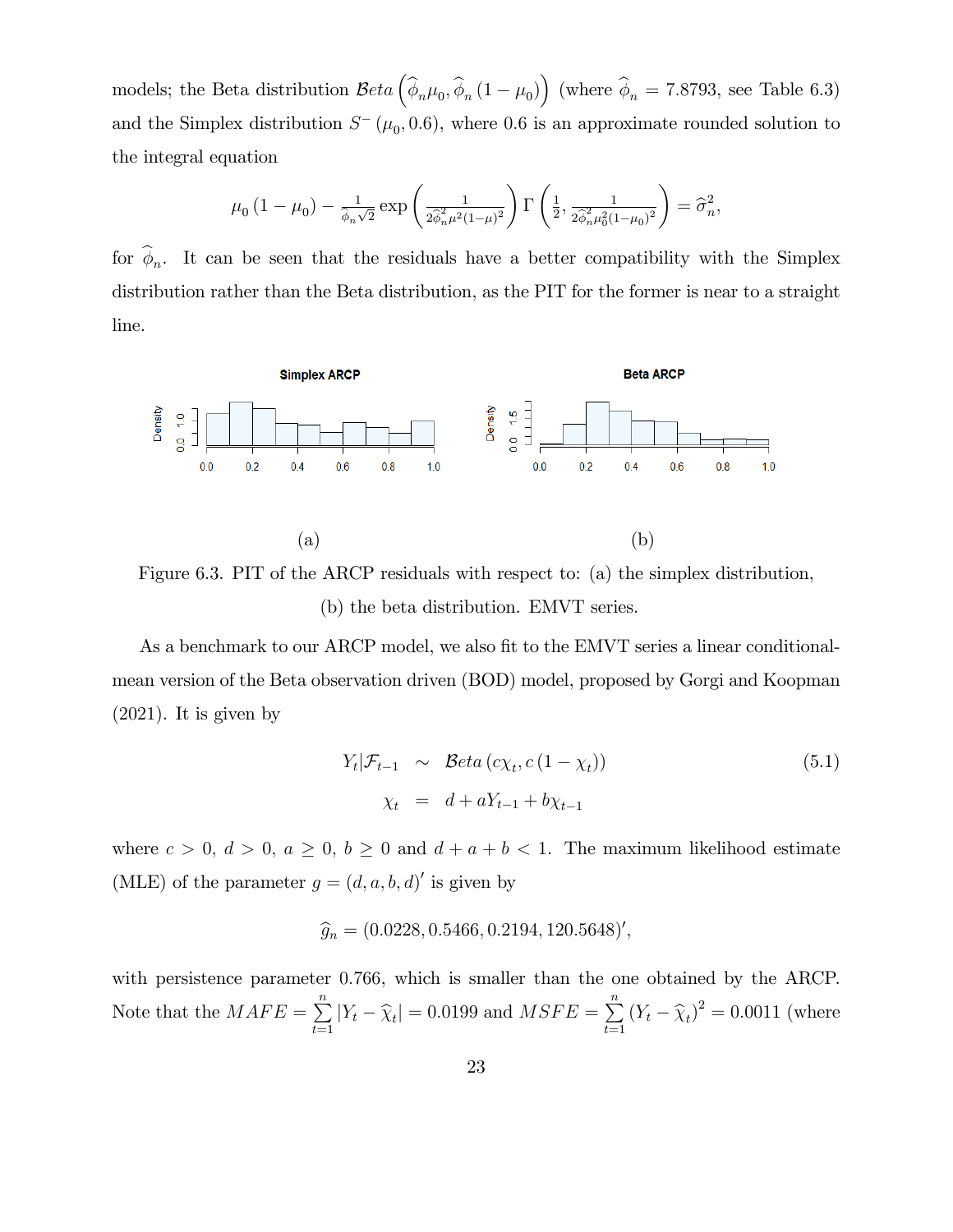$\widehat{\chi}_t = \chi_t(\widehat{g}_n)$  corresponding to the BOD model are not significantly different from those obtained from the ARCP model, albeit they are slightly larger. In Figure 6.4 we plotted the EMVT series together with the conditional mean series generated by the ARCP and BOD models. Both generated series tend to have similar behavior over time.



Figure 6.4. The EMVT series and its estimated conditional means generated by the ARCP and the BOD models.

To measure the adequacy of the whole conditional distribution of the BOD model, we display in Figure 6.5 the PIT of the EMVT series with respect to the conditional beta distribution given by (5:1). The EMVT series is less compatible with this conditional distribution than it is with the ARCP model having a Simplex distributed innovation.



Figure 6.5. PIT of the EMVT series with respect to Beta distribution.

Next, we compare the out-of-sample forecasting performance of the  $ARCP(2, 1)$  and BOD(1, 1) models. We estimate the two models using the first  $n_f$  observations of the series, where  $1 < n_f < n = 438$ . The ARCP model is estimated by EQMLE, while the BOD model is estimated by MLE. We compute the one-step ahead forecasts,  $\frac{\mu_0}{\hat{\lambda}_t}$ , from the resulting ARCP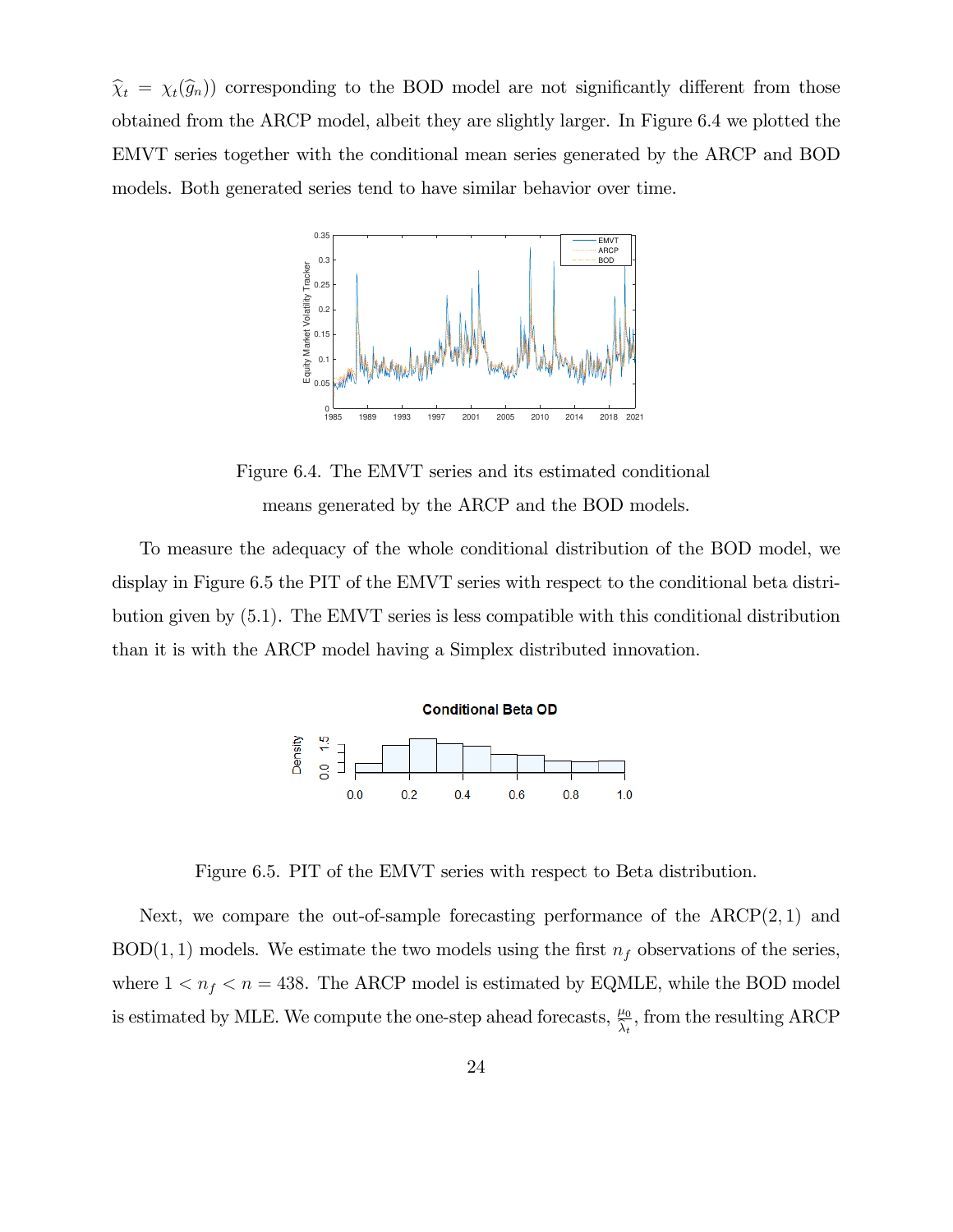model over the period  $(n_f + 1, ..., n)$ , using

$$
\widehat{\lambda}_t = \widehat{\omega} + \widehat{\alpha}_1 Y_{t-1}^{-1} + \widehat{\beta}_1 \widehat{\lambda}_{t-1} + \widehat{\beta}_2 \widehat{\lambda}_{t-1} \text{ for } t = n_f + 1, ..., n,
$$

and the one-step ahead forecasts,  $\hat{\chi}_t$ , for the BOD model, using

$$
\widehat{\chi}_t = \widehat{d} + \widehat{a}Y_{t-1} + \widehat{b}\widehat{\chi}_{t-1} \text{ for } t = n_f + 1, ..., n.
$$

For each model we obtain the i) the mean square forecast error, given by MSFE= 1  $n - n_f$  $\sum_{n=1}^{\infty}$  $\sum_{t=n_f+1} (Y_t - \widehat{\eta}_t)^2$ , and ii) the mean absolute forecast error, given by MAFE =  $\frac{1}{n-4}$  $n - n_f$  $\sum_{n=1}^{\infty}$  $\sum_{t=n_f+1} |Y_t - \widehat{\eta}_t|,$ where  $\widehat{\eta}_t = \mu_0 \widehat{\lambda}_t^{-1}$  $t_{t}$  for the ARCP model and  $\psi_{t} = \hat{\chi}_{t}$  for the BOD model.

Table 6.4 displays the computed values of two criteria for the two models and for several truncated series with sample size  $n_f \in \{200, 250, 300, 350, 400\}$ . The ARCP model yields better out-of-sample predictions, in terms of the MSFE and MAFE values, irrespective of the time-cut  $n_f$ . For certain time-cuts  $n_f$  (e.g. 400, 350) the difference is significant, as the MAFE value for the BOD is twice the MAFE value for the ARCP.

In summary, while the  $ARCP(1,2)$  and  $BOD(1,1)$  have similar in-sample forecasting performance, the  $ARCP(1, 2)$  clearly outperforms the benchmark model, in terms of the out-of-sample forecasting criterion.

| $n_{f}$   |             | 200    | 250    | 300    | 350    | 400    |
|-----------|-------------|--------|--------|--------|--------|--------|
| ARCP(1,2) | <b>MSFE</b> | 0.0012 | 0.0013 | 0.0010 | 0.0011 | 0.0021 |
|           | <b>MAFE</b> | 0.0215 | 0.0224 | 0.0212 | 0.0231 | 0.0307 |
| BOD(1,1)  | <b>MSFE</b> | 0.0014 | 0.0018 | 0.0021 | 0.0024 | 0.0037 |
|           | <b>MAFE</b> | 0.0279 | 0.0331 | 0.0375 | 0.0404 | 0.0503 |

Table 6.4. Out-of-sample forecasting performances of ARCP and BOD; EMVT series.

# 6.2 Future Technology Spending: Percent Expecting Increases for New York (FTS)

In the second example, we fitted the ARCP model to the monthly Future Technology Spending (FTS) series, which represents the expected direction of technology spending, in percent,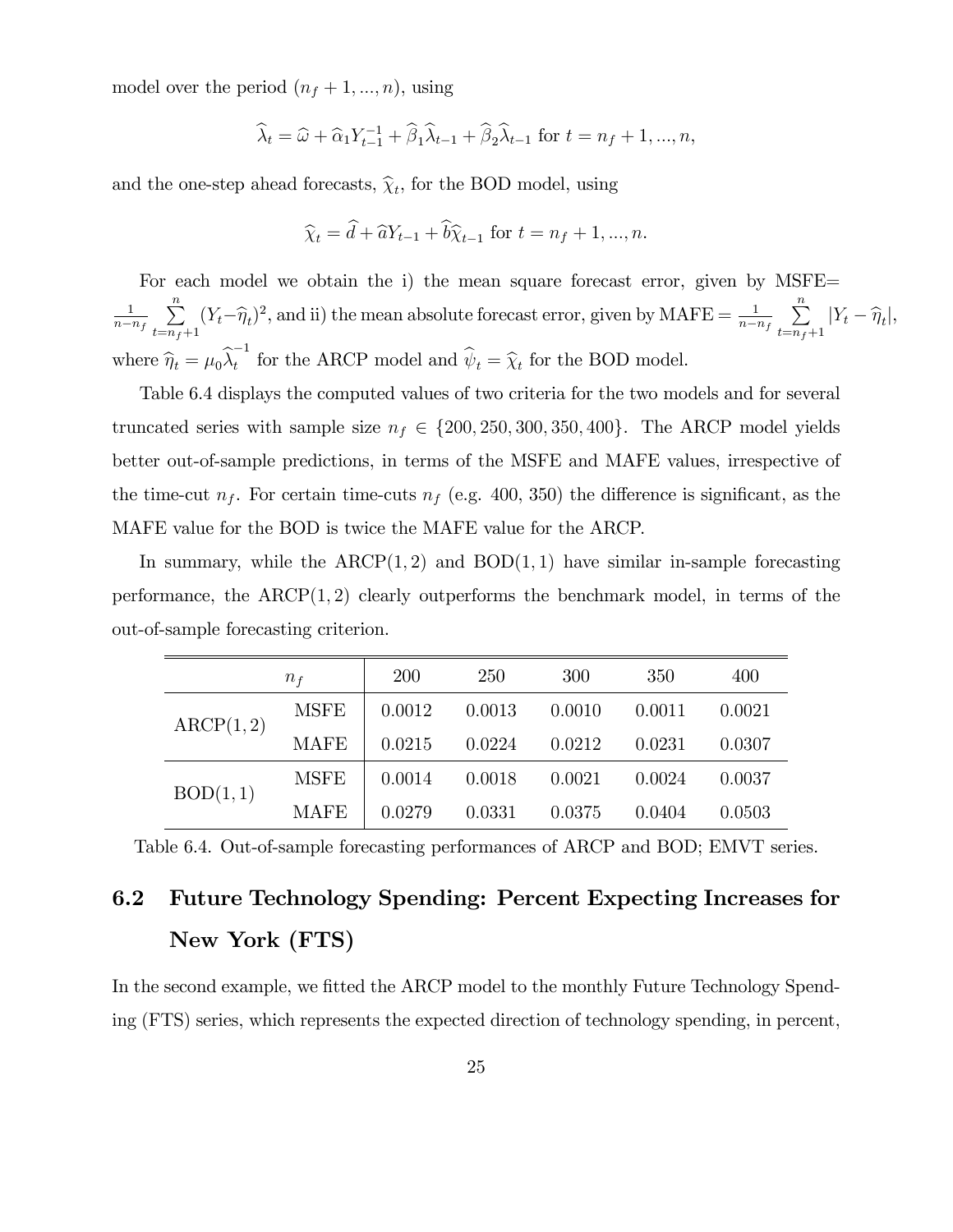over the six months ahead for the state of New York. The dataset, downloaded from the FRED database (https://fred.stlouisfed.org), ranges from July 1, 2001 to June 1, 2021, with a total of  $n = 240$  observations (see Figure 6.6a).



(c)

Figure 6.6. (a) FTS series; (b) sample autocorrelation; (c) histogram.

Using the same analysis as in Section 6.1, we set  $\mu_0 = 0.7$ . We also choose  $p = q = 1$ , since for larger orders the estimated parameters are not significant. We, thus, estimate an ARCP(1, 1) model with initial parameter value  $\theta^{(0)} = (\omega^{(0)}, \alpha_1^{(0)})$  $\overset{(0)}{1},\overset{(0)}{\beta_1^{(0)}}$  $\bigg( (0.1, 0.1, 0.1)^t \right) = (0.1, 0.1)^t$  and starting values  $\lambda_0 = \omega^{(0)}$  and  $Y_0 = 1/\lambda_0$ . Table 6.5 shows the parameter estimates of the  $\text{ARCP}(1,1)$  model, as well as their ASEs in parentheses. The mean-inverted persistence parameter was  $Persi = 0.6714$  (see Table 6.5) and the estimated mean innovation was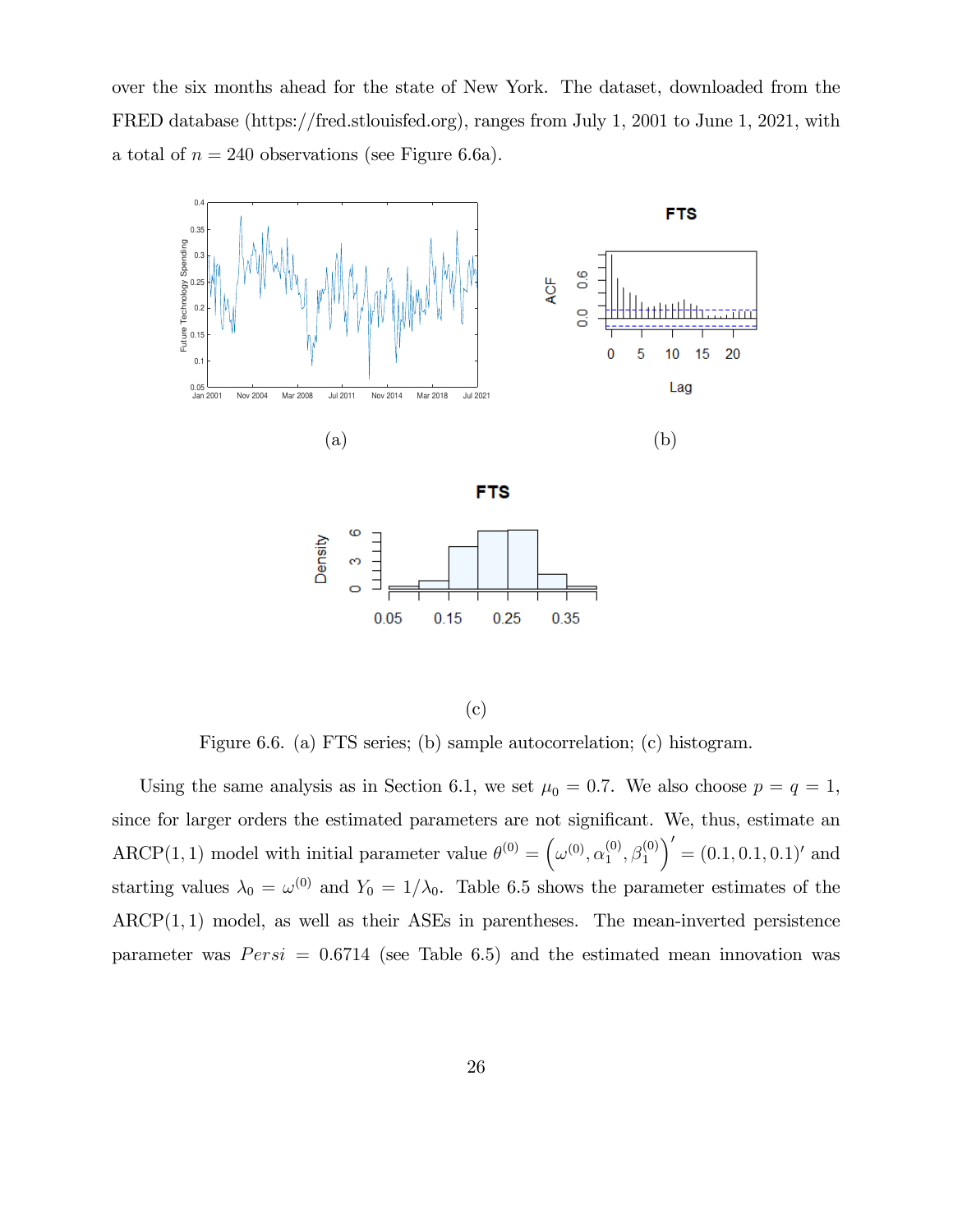| $\frac{1}{n}\sum_{i=1}^{n} \hat{\xi}_{t} = 0.7040$ , which is close to $\mu_0 = E(\xi_t) = 0.7$ .<br>$t=1$ |                    |                         |          |          |                                               |                 |        |
|------------------------------------------------------------------------------------------------------------|--------------------|-------------------------|----------|----------|-----------------------------------------------|-----------------|--------|
|                                                                                                            | $\widehat{\omega}$ | $\widehat{\alpha}_{1n}$ |          |          | $\phi_n$                                      | Persi MAFE MSFE |        |
|                                                                                                            | 1.0001<br>(0.0103) | 0.2794<br>(0.0026)      | (0.0054) | (0.0092) | $0.2569$ $0.0172$ $11.1850$ $0.6714$ $0.0314$ |                 | 0.0017 |

Table 6.5. EQML and WLS estimates for the  $ARCP(1, 1)$  model; FTS series.

The MAFE and MSFE values are respectively 0.0315 and 0.0017. Figure 6.7 shows the normalized residuals  $(\xi_t)$  and its sample autocorrelation function, suggesting that there is no evidence of correlation.



Figure 6.7. (a) Normalized residuals; (b) residual sample autocorrelation.

The PITs of the normalized residuals  $(\xi_t)$  (see Figure 6.8) with respect to the Beta distribution  $Beta\left(\widehat{\phi}_{n}\mu_0, \widehat{\phi}_{n}(1-\mu_0)\right)$  (with  $\widehat{\phi}_{n} = 11.1850$ , see Table 6.5) and the Simplex distribution  $S^-(\mu_0, 6.52)$ , imply that these two distributions are not good choices for the dataset in question.



Figure 6.8. PIT of the ARCP residuals with respect to: (a) the simplex distribution, (b) the beta distribution. FTS series.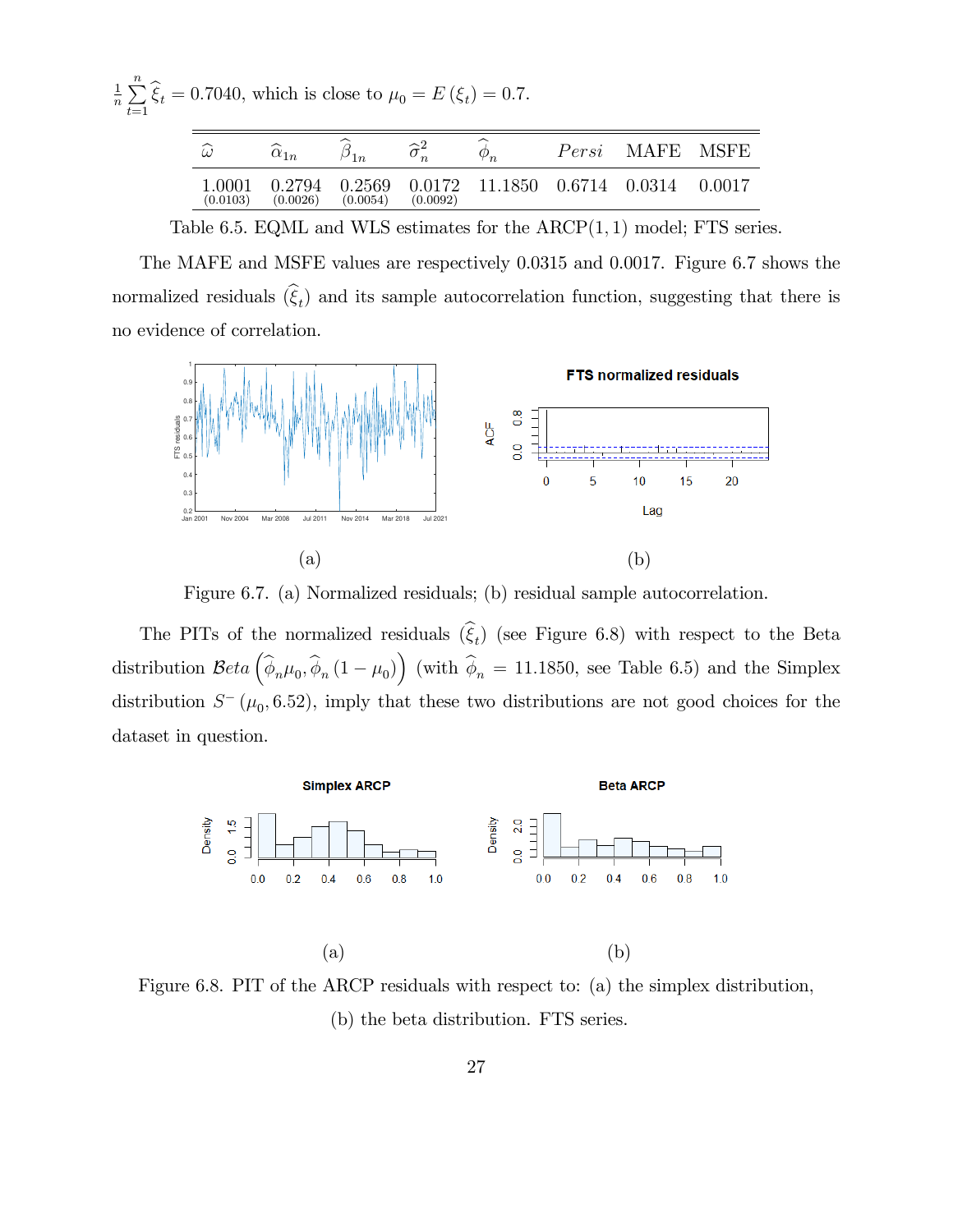In addition, we fitted to the FTS series the linear conditional-mean Beta-observation driven (BOD) model given by (5.1). The MLE is

$$
\widehat{g}_n = (0.0463, 0.4939, 0.3058, 94.7839)'
$$

with persistence parameter 0.7997,  $MAFE = 0.0312$  and  $MSFE = 0.0018$ . Figure 6.9 presents the EMVT series along with the conditional means obtained from the ARCP and BOD models. Similar comovements are observed for the two produced series.



Figure 6.9. FTS series and its estimated conditional means generated by the ARCP and the BOD models.

Figure 6.10 displays the PIT of the FTS series with respect to the BOD distribution given by (5:1). Compared to the aforementioned ARCP distributions, the BOD distribution is not quite consistent with the FTS series. This supports our claim that the semiparametric modeling of  $(0, 1)$ -valued time series data has a clear advantage over fully parametric settings.



Figure 6.10. PIT of the FTS series with respect to the Beta conditional distribution.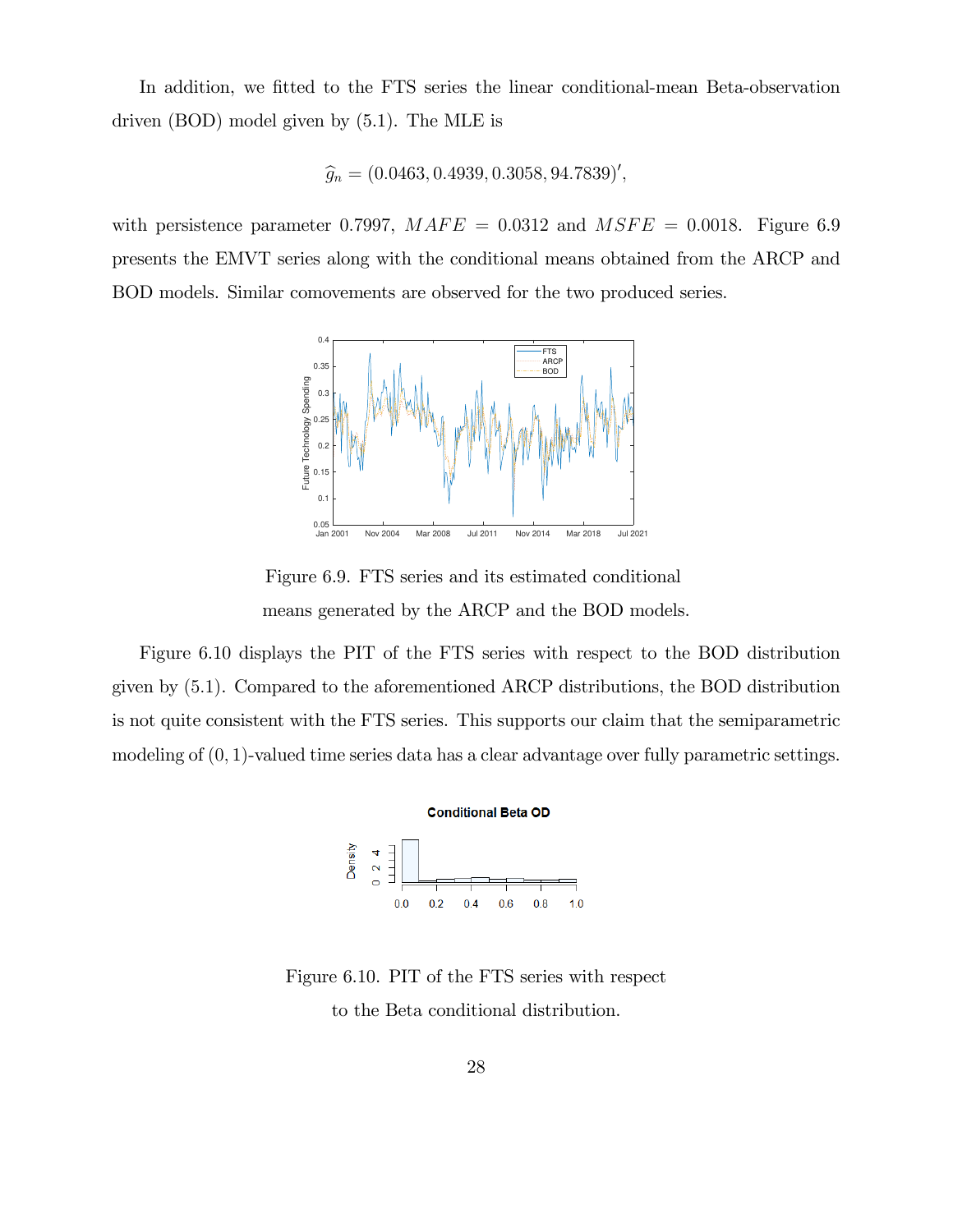Finally, we compare the out-of-sample forecasting performance of the  $ARCP(1, 1)$  with that of the  $BOD(1, 1)$ . Table 6.6 reports the MSFE and MAFE values for the two models and for truncation points  $n_f \in \{180, 200, 210, 220, 230\}$ . The ARCP(1, 1) model yields slightly better out-of-sample forecasts regarding the MSFE and MAFE for all chosen values of the time-cut  $n_f$ . Overall, the ARCP(1,1) and BOD(1,1) models have similar performances in terms of in-sample and out-of-sample forecasting with a slight advantage of the  $ARCP(1, 1)$ model.

|           | $n_{f}$     | 180    | <b>200</b> | 210    | 220    | <b>230</b> |
|-----------|-------------|--------|------------|--------|--------|------------|
| ARCP(1,1) | <b>MSFE</b> | 0.0014 | 0.0015     | 0.0016 | 0.0015 | 0.0013     |
|           | <b>MAFE</b> | 0.0296 | 0.0308     | 0.0292 | 0.0294 | 0.0264     |
| BOD(1,1)  | <b>MSFE</b> | 0.0016 | 0.0017     | 0.0016 | 0.0022 | 0.0018     |
|           | <b>MAFE</b> | 0.0310 | 0.0311     | 0.0310 | 0.0332 | 0.0327     |

Table 6.6. Out-of-sample forecasting performances of ARCP and BOD; FTS series.

# 7 Conclusion

In this paper, we proposed an MEM equation-based model for  $(0, 1)$ -valued time series. Compared to existing Beta and/or distribution-based models, our  $ARCP(p, q)$  formulation has several advantages. First of all, it is semi-parametric, it allows for high orders as well as for exogenous covariates, while numerous  $(0, 1)$ -valued distributions for the innovation can be considered. Furthermore, the multiplicative form of the ARCP simplifies the study of its probability structure, which was carried out using standard tools for GARCH-type models (Francq and Zakoian, 2019). In addition, the estimation of the ARCP model was easily conducted using the exponential QMLE, which is asymptotically optimal in the class of exponential family QMLEs, as our model satisfies the quadratic-variance-to mean relationship.

We applied our model to two economic datasets and showed that it produces better out-ofsample forecasts than the (conditionally) beta observation-driven model, recently proposed by Gorgi and Koopman (2021). A third application of our model to the relative range of the S&P 500 volume (RRVSP500), which appears in the Supplementary material, leads to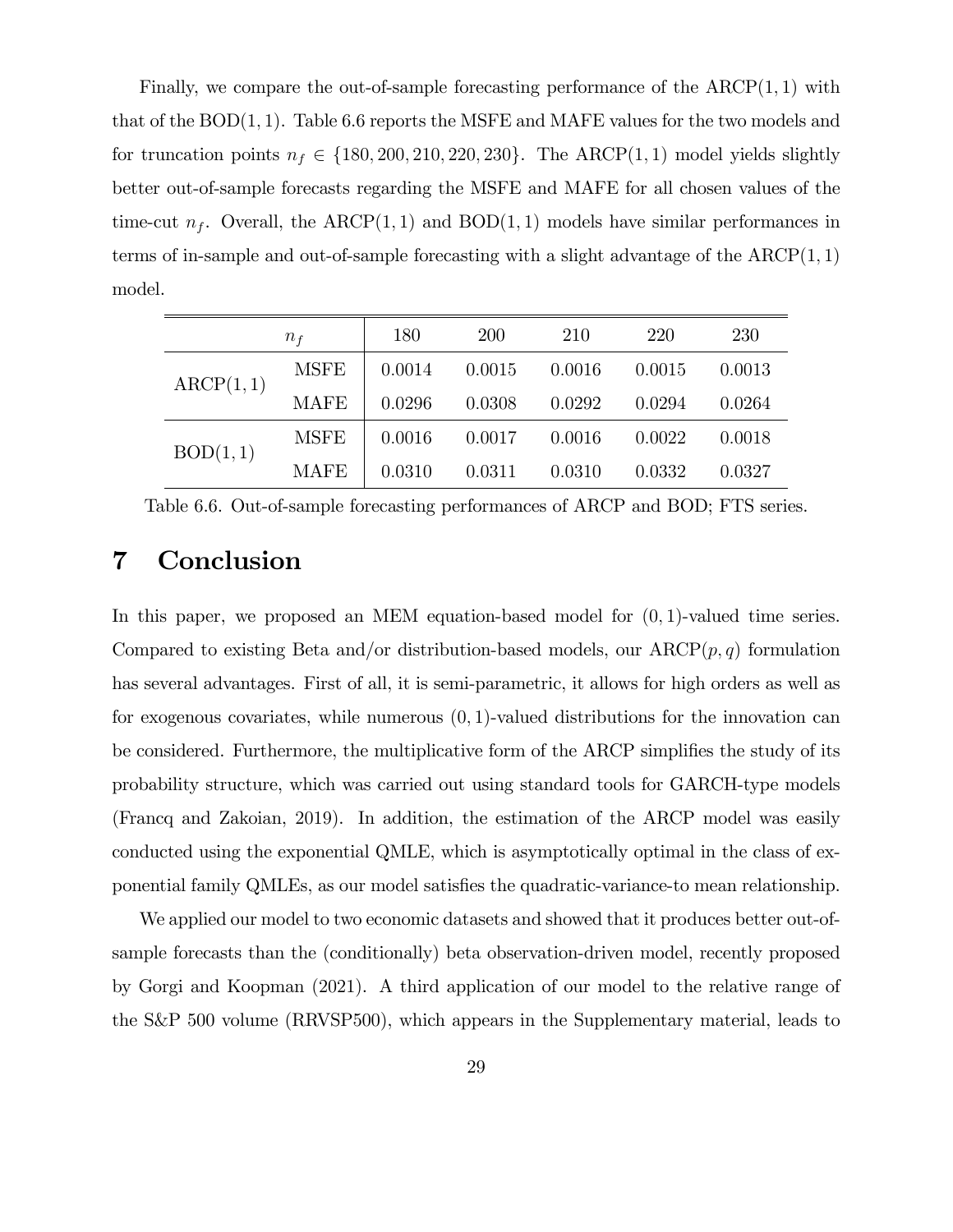similar conclusions. The ARCP model was built and assessed in terms of its forecasting performance, without assuming a specific distribution for the innovation. However, the PIT showed that for the three datasets, the Beta distribution is generally a bad choice, whereas the Simplex distribution is a better one, in particular, for the EMVT and the RRVSP500 series.

Although in the set up of our proposed model specification we initially included covariates, we excluded them from our empirical applications. The reason was that we wanted to examine mainly the performance/behavior of our newly presented model without covariates. The case of the ARCP with covariates will be studied in detail in a future paper. The ARCP model could be generalized in many ways. First, nonlinear forms of the reciprocal conditional mean equation in  $(2.1)$  could be adopted (e.g. Creal et al, 2013). Second, time-varying and random-coefficients formulations of the  $\lambda_t$  equation could be proposed. In particular, threshold, mixture, Markov-mixture, and periodic extensions of (2:1) seem appealing. Third, the model could be easily adapted to model bounded-valued data not necessarily in the interval  $(0, 1)$ . For singular 0 or 1 values, zero-inflated versions could be introduced. Fourth, the model could be easily adapted to multivariate settings. Given a  $(0,1)^m$ -valued  $(m \geq 1)$  multivariate innovation  $(\xi_t)$ , the distribution of which can be constructed using copula, a multivariate extension of the ARCP model (2:1) would have the form (assuming  $p = q = 1$  for simplicity)

$$
\mathbf{Y}_t = \boldsymbol{\lambda}_t \odot \boldsymbol{\xi}_t
$$

$$
\boldsymbol{\lambda}_t = \boldsymbol{\omega} + \boldsymbol{\alpha} \mathbf{Y}_t^{-1} + \boldsymbol{\beta} \boldsymbol{\lambda}_{t-1}
$$

where  $\boldsymbol{\xi}_{t}$  =  $(\xi_{1t},...,\xi_{mt})',$   $\boldsymbol{\lambda}_{t}$  =  $(\lambda_{1t},...,\lambda_{mt})',$   $\mathbf{Y}_{t}^{-1}$  :=  $(Y_{1t}^{-1},...,Y_{mt}^{-1})',$   $\boldsymbol{\omega}$  =  $(\omega_{1},...,\omega_{m})'$ with  $\omega_i > 1$   $(i = 1, ..., m)$ , and  $\alpha$  and  $\beta$  being appropriate non-negative matrices (see e.g. Fabrizio et al, 2013 for the positive-valued data case). The symbol  $\odot$  denotes the Hadamard product. Clearly,  $\mathbf{Y}_t \in (0, 1)^m$ . Needless to say, most distribution-based models with a beta distribution seem very difficult to extend to multivariate forms.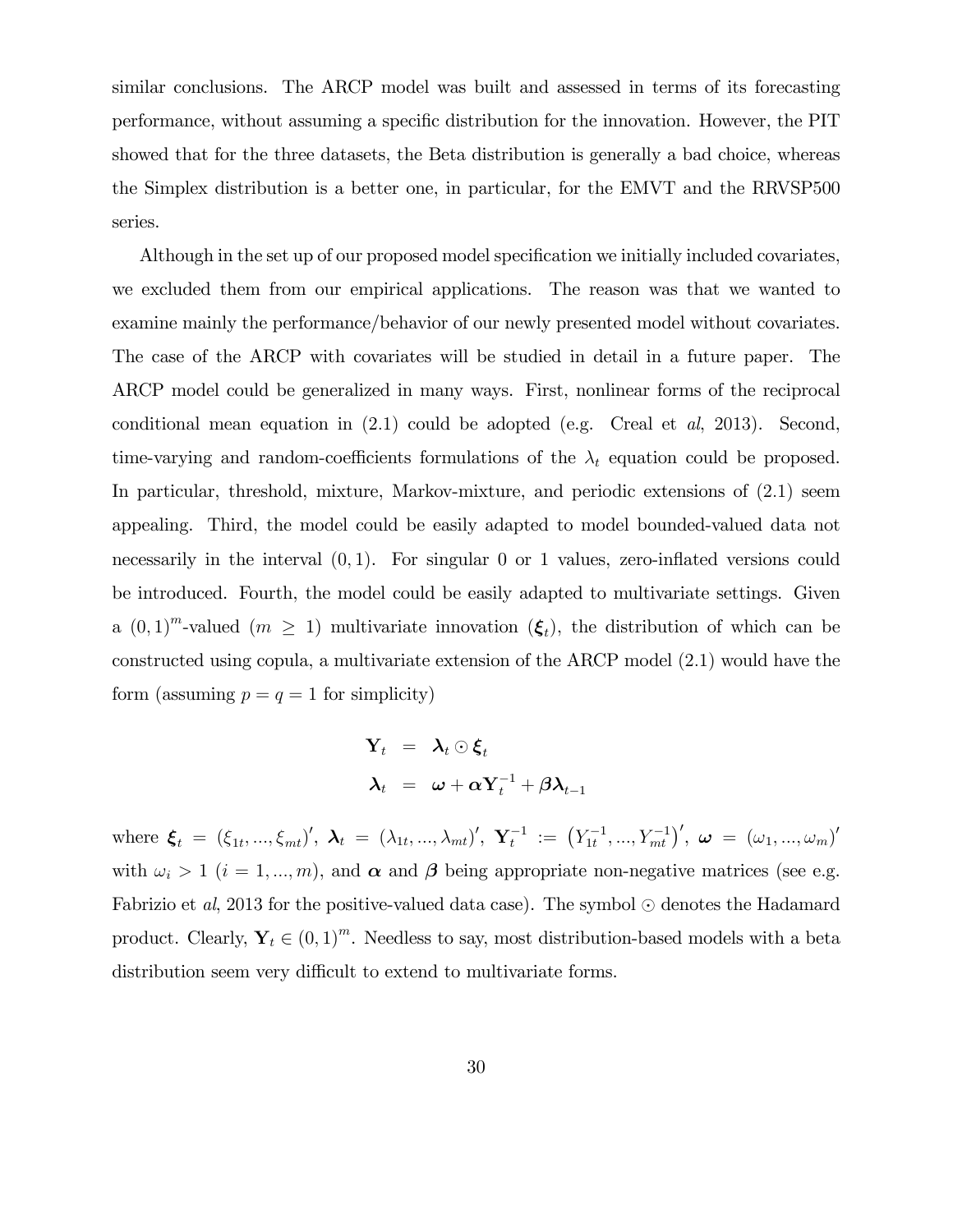# References

- [1] Aknouche, A. and Francq, C. (2021a). Count and duration time series with equal conditional stochastic and mean orders. *Econometric Theory* 37, 248–280.
- [2] Aknouche, A. and Francq, C. (2021b). Two-stage weighted least squares estimator of the conditional mean of observation-driven time series models. Journal of Econometrics, forthcoming.
- [3] Aknouche, A. and Francq, C. (2021c). Stationarity and ergodicity of Markov-switching positive conditional mean models. Journal of Time Series Analysis, forthcoming.
- [4] Aknouche, A., Almohaimeed, B. and Dimitrakopoulos, S. (2021). Periodic autoregressive conditional duration. Journal of Time Series Analysis, forthcoming.
- [5] Aknouche, A., Bendjeddou, S. and Touche, N. (2018). Negative binomial quasilikelihood inference for general integer-valued time series models. Journal of Time Series Analysis 39, 192–211.
- [6] Baker, S.R., Bloom, N. Davis, S.J. and Kost, K. (2019). Policy news and stock market volatility. Working paper, Federal Reserve Bank of St. Louis.
- [7] Barndorff-Nielsen, O.E. and Jorgensen, B. (1991). Some parametric models on the Simplex. Journal of Multivariate Analysis 39, 106–116.
- [8] Bayer, F.M., Cintra, R.J. and Cribari-Neto, F. (2018). Beta seasonal autoregressive moving average models. Journal of Statistical Computation and Simulation 88, 2961-2981.
- [9] Benjamin, M.A., Rigby, R.A. and Stasinopoulos, D.M. (2003). Generalized autoregressive moving average models. Journal of the American Statistical Association 98, 214 223.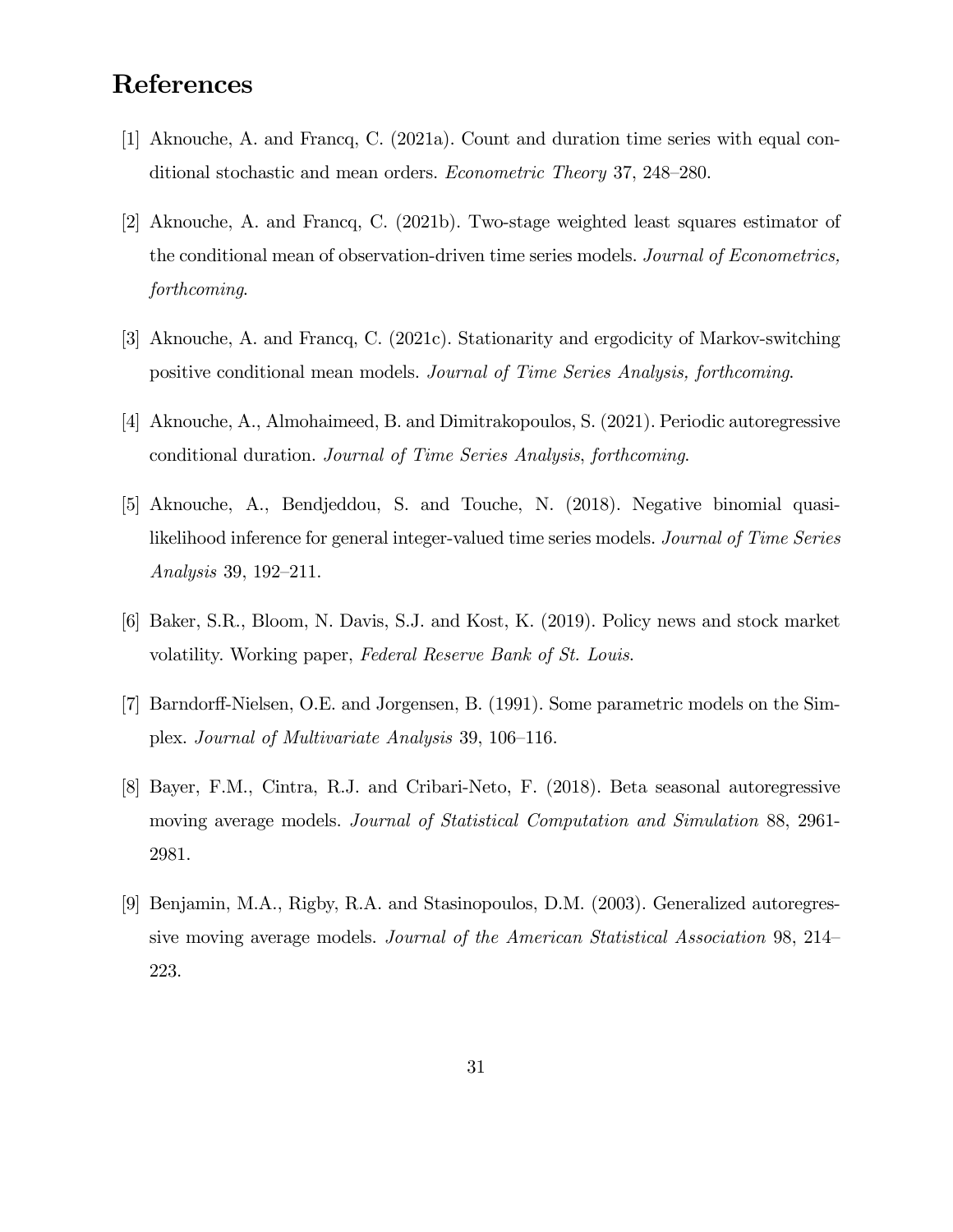- [10] Bonat, W.H., Petterle, R.R., Hinde, J. and Demétrio, C.G.B. (2019). Flexible quasi-Beta regression models for continuous bounded data. *Statistical Modeling* 19, 617–633.
- [11] Bougerol, P. (1993). Kalman filtering with random coefficients and contractions. SIAM Journal on Control and Optimization 31, 942–959.
- [12] Bougerol, P. and Picard, N. (1992). Strict stationarity of generalized autoregressive processes. Annals of Probability, 20, 1714-1730.
- [13] Box, G.E.P., Jenkins, G.M. and Reinsel, G.C. (1994) Time Series Analysis; Forecasting and Control. 3rd Edition, Prentice Hall, Englewood Cliff, New Jersey.
- [14] Brockwell, P.J. and Davis, R.A. (1991). Time series: theory and methods. Springer Science & Business Media.
- [15] Cipolini, F. and Gallo, G.M. (2021). Multiplicative Error Models: 20 years on. ArXiv working paper, arXiv:2107.05923.
- [16] Creal, D., Koopman, S.J. and Lucas, A. (2013). Generalized autoregressive score models with applications. *Journal of Applied Econometrics* 28, 777–795.
- [17] Da Silva, C.Q. and Migon, H.S. (2016). Hierarchical dynamic beta model.  $REVSTAT$  Statistical Journal 14, 49–73.
- [18] Davis, R.A. and Liu, H. (2016). Theory and inference for a class of nonlinear models with application to time series of counts. Statistica Sinica  $26$ ,  $1673-1707$ .
- [19] Engle, R. (2002). New frontiers for ARCH models. Journal of Applied Econometrics 17,  $425 - 446.$
- [20] Engle, R. and Gallo. G.M. (2006). A Multiple Indicators Model for Volatility Using Intra-Daily Data. Journal of Econometrics 131, 3-27.
- [21] Engle, R. and Russell, J. (1998). Autoregressive conditional duration: A new model for irregular spaced transaction data. *Econometrica* 66, 1127–1162.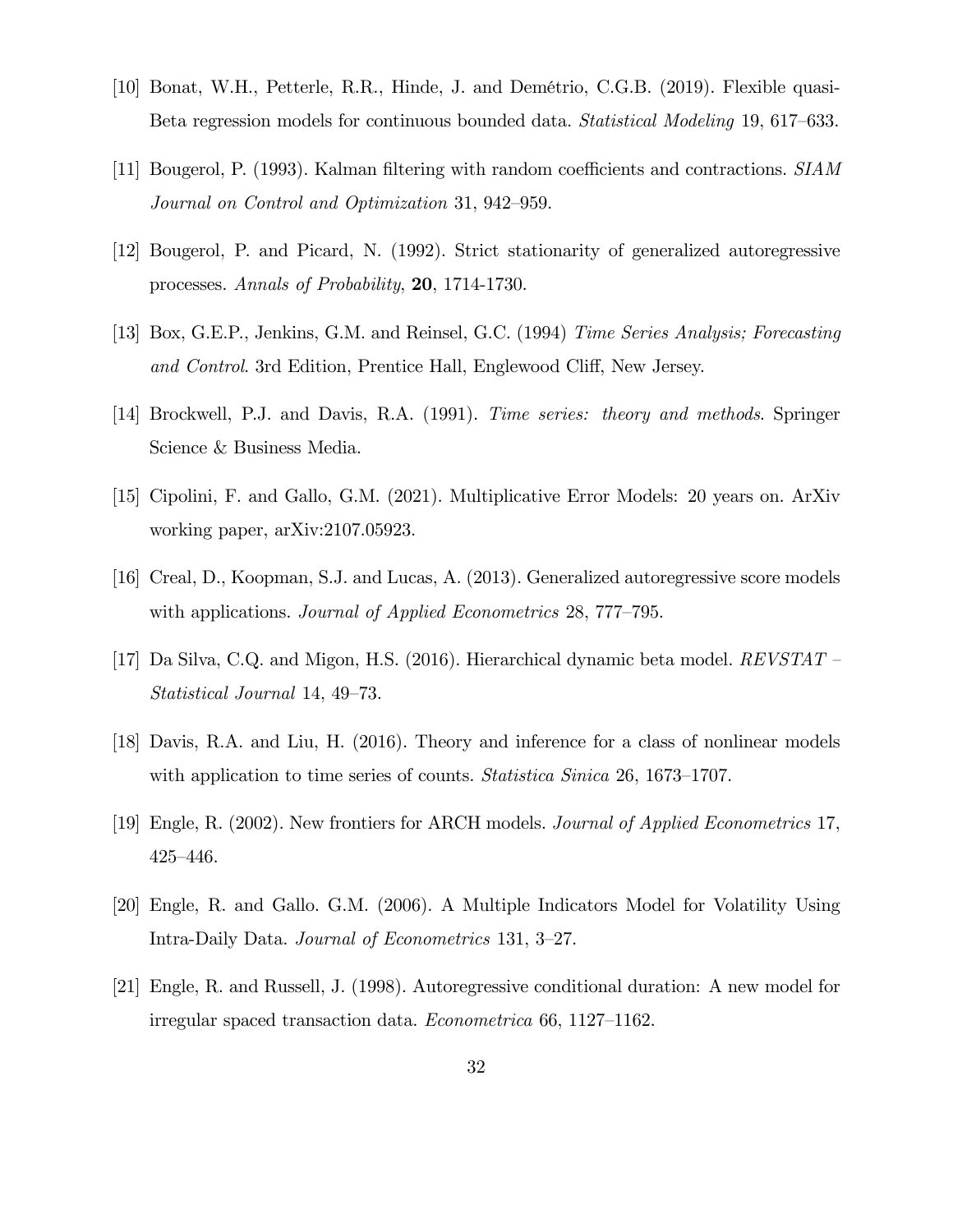- [22] Espinheira, P.L. and Silva, A.O.S. (2020). Residual and ináuence analysis to a general class of Simplex regression. Test  $29, 523-552$ .
- [23] Ferrari, S.L.P. and Cribari-Neto, F. (2004). Beta regression for modelling rates and proportions. Journal of Applied Statistics 31 799–815.
- [24] Ferland, R., Latour, A., and Oraichi, D. (2006). Integer-valued GARCH process. Journal of Time Series Analysis  $27, 923-942$ .
- [25] Francq, C., and Thieu, L. (2019). QML inference for volatility models with covariates.  $Econometric Theory 35, 37–72.$
- [26] Francq, C. and Zakoian, J.-M. (2019). GARCH Models: Structure, Statistical Inference and Financial Applications, 2nd edition, John Wiley & Sons.
- [27] Fabrizio, C., Engle, R.F. and Gallo. G.M. (2013). Semiparametric Vector MEM. Journal of Applied Econometrics 28, 1067–1086.
- [28] Grassia, A. (1977). On a family of distributions with argument between 0 and 1 obtained by transformation of the Gamma distribution and derived compound distributions. Australian Journal of Statistics 19,  $108-14$ .
- [29] Grunwald, G., Hyndman, R., Tedesco, L., and Tweedie, R. (2000). Non-Gaussian conditional linear  $AR(1)$  models. Australian and New Zealand Journal of Statistics 42, 479-495.
- [30] Gorgi, P. and Koopman, S.J. (2021). Beta observation-driven models with exogenous regressors: A joint analysis of realized correlation and leverage effects. Journal of Econometrics, forthcoming.
- [31] Guolo, A. and Varin, C. (2014). Beta regression for time series analysis of bounded data, with application to Canada google flu trends. Annals of Applied Statistics,  $8, 74-88$ .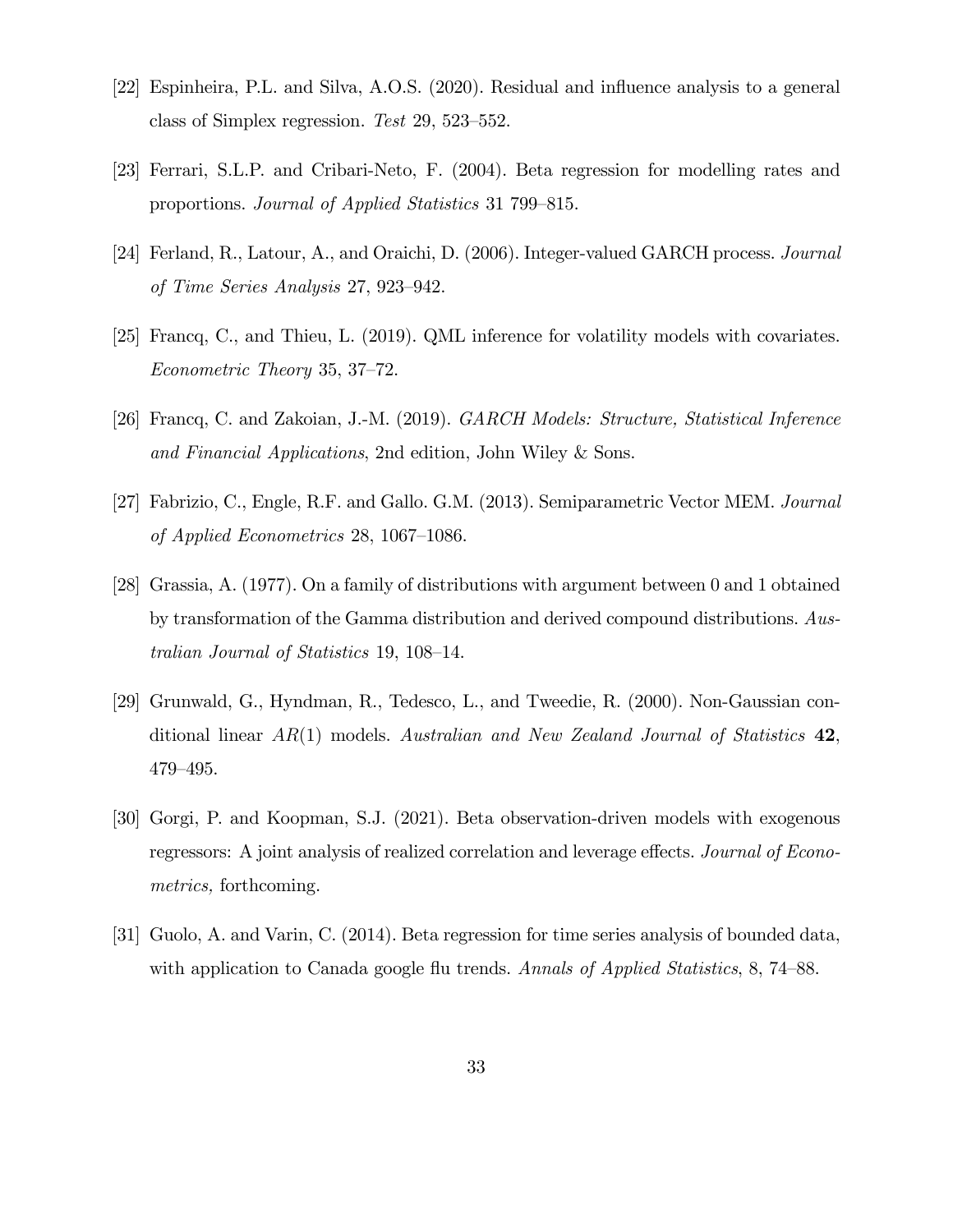- [32] Grunwald, G., Hyndman, R., Tedesco, L., and Tweedie, R. (2000). Non-Gaussian conditional linear  $AR(1)$  models. Australian and New Zealand Journal of Statistics  $42$ , 479–495.
- [33] Hamilton J.D. (1994). Time series analysis. Princeton University Press, Princeton, NJ.
- [34] Han, H. and Kristensen, D. (2014). Asymptotic theory for the QMLE in GARCH-X models with stationary and nonstationary covariates. Journal of Business  $\mathcal C$  Economic  $Statistics 32, 416–429.$
- [35] Hautsch, N. (2012). *Econometrics of financial high-frequency data*. Springer-Verlag.
- [36] Heinen, A. (2003). Modelling time series count data: an autoregressive conditional Poisson model. Available at SSRN 1117187.
- [37] Jorgensen, B. (1997). The theory of dispersion models. Chapman and Hall, London.
- [38] Kieschnick, R. and McCullough, B.D. (2003). Regression analysis of variates observed on  $(0,1)$ : Percentages, proportions and fractions. *Statistical Modelling* 3, 193–213.
- [39] Kumaraswamy, P. (1980). A generalized probability density function for double-bounded random processes. Journal of Hydrology  $46, 79-88$ .
- [40] Li, W.K. (1994). Time series models based on generalized linear models: Some further results. *Biometrics* 50, 506–511.
- [41] McKenzie, E. (2003). Discrete variate time series, in Handbook of statistics. Amsterdam: Elsevier Science.
- [42] McKenzie, E. (1985) An autoregressive process for beta random variables. Management  $Science$  31, 988–97.
- [43] McCullagh, P. and Nelder, J.A. (1989). Generalized Linear Models (2nd edn). London: Chapman and Hall.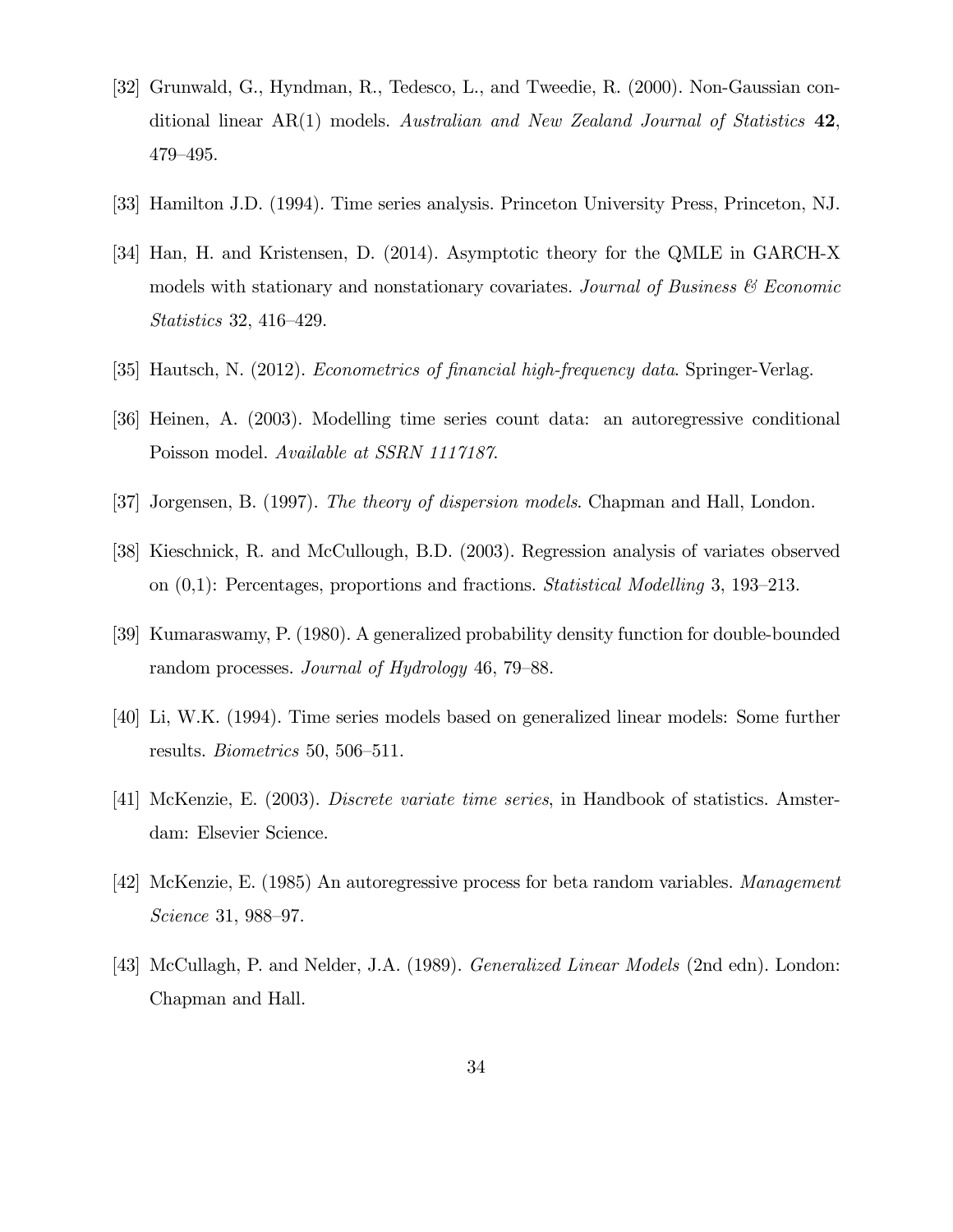- [44] Mitnik, P.A. and Baek, S. (2013). The Kumaraswamy distribution: Median-dispersion re-parameterizations for regression modeling and simulation-based estimation. Statistical Papers 54, 177–92.
- [45] Paolino, P. (2001). Maximum likelihood estimation of models with Beta-distributed dependent variables. Political Analysis 9, 325–346.
- [46] Patton, A.J. (2011). Volatility forecast comparison using imperfect volatility proxies. Journal of Econometrics 160, 246–256.
- [47] Pumi, G., Valk, M., Bisognin, C., Bayer, F.M., and Prass, T.S. (2019). Beta autoregressive fractionally integrated moving average models. Journal of Statistical Planning and Inference 200, 196–212.
- [48] Ristić, M.M., Weiss, C.H. and Janjić, A.D. (2016). A binomial integer-valued ARCH model. International Journal of Biostatistics 12, 1-21.
- [49] Rocha, A.V. and Cribari-Neto, F. (2009). Beta autoregressive moving average models.  $TEST$  18, 529-545.
- [50] Wooldridge, J.M. (1999). Quasi-Likelihood Methods for Count Data. In M.H. Pesaran and P. Schmidt (ed.), Handbook of Applied Econometrics, Volume 2: Microeconomics, (pp. 35–406). Oxford: Blackwell.
- [51] Zeger, S.L., and Qaqish, B. (1988). Markov regression models for time series: A quasilikelihood approach. *Biometrics* 44, 1019–1031.
- [52] Zhang, P., Qiu, Z. and Shi, C. (2016). Simplexreg: An R package for regression analysis of proportional data using the Simplex distribution. Journal of Statistical Software 71,  $1 - 21.$
- [53] Zheng, T., Xiao, H. and Chen, R. (2015). Generalized ARMA with martingale difference errors. Journal of Econometrics 189, 492–506.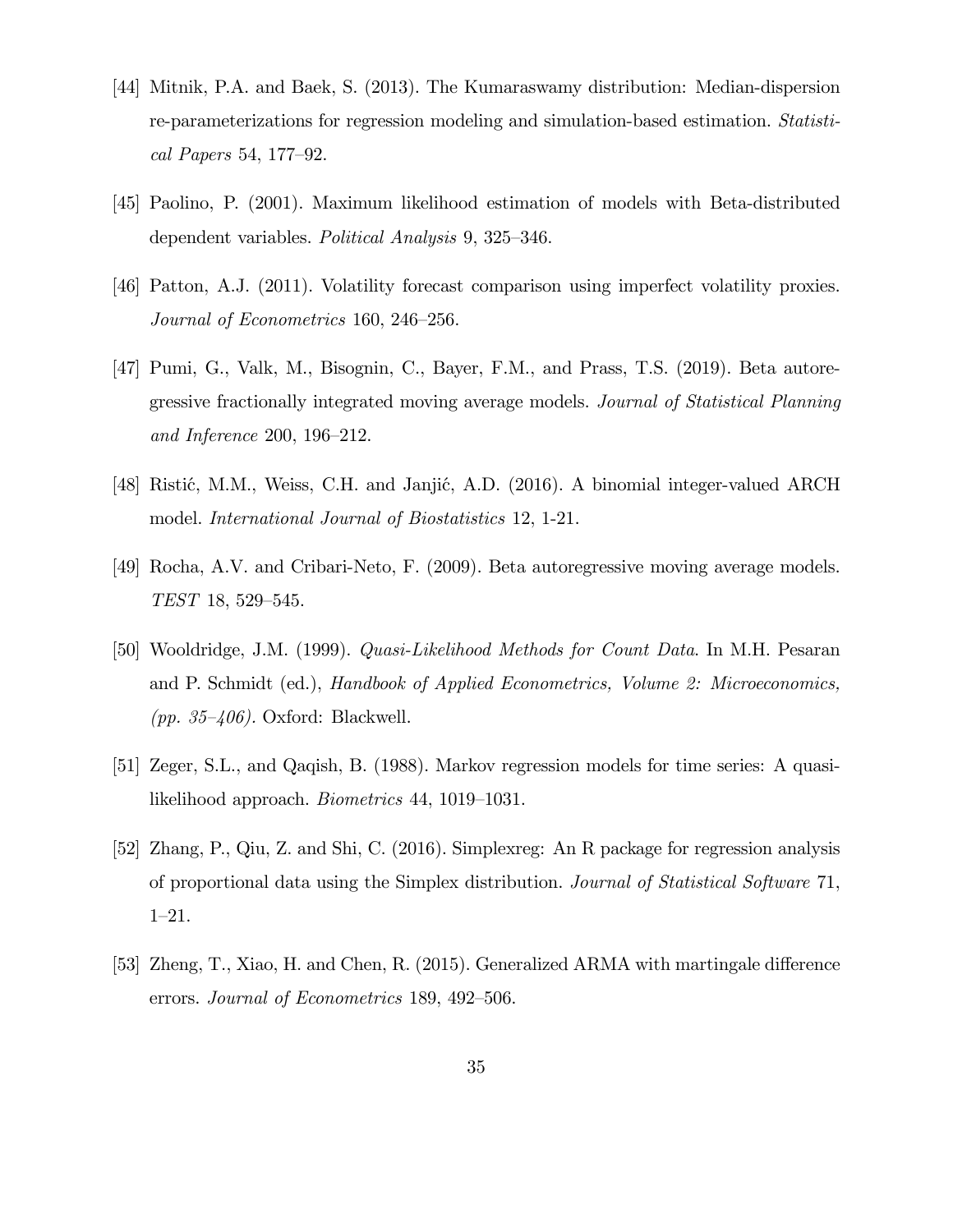# 8 Supplementary material: Proofs

### 8.1 Proof of Theorem 3.1

i) Since by the assumption of the ARCP model  $E\xi_t^{-1} < \infty$  we, thus, have  $E \log^+ ||A_{0t}|| < \infty$ and  $E \log^+ \|B_t\| < \infty$ . By Theorem 2.5 of Bougerol and Picard (1992b), equation (3.1) admits a unique nonanticipative strictly stationary and ergodic solution  $\{Y_t, t \in \mathbb{Z}\}\)$  if (3.4) holds. That solution is given by  $(3.3)$  where the series therein converges absolutely a.s.

Conversely, if model (3.1) admits a nonanticipative strictly stationary solution  $\{Y_t, t \in \mathbb{Z}\},$ then, from the non-negativity of the coefficients of  $A_{0t}$  we obtain for all  $t > 1$ ,

$$
\mathbf{Y}_0 \ge \sum_{j=0}^{t-1} \prod_{i=0}^{j-1} A_{0,-i} B_{0,-j}, \quad a.s.
$$

Hence, the series  $\sum_{n=1}^{\infty}$  $j=0$  $\prod^{j-1}$  $\prod_{i=0} A_{0,-i} B_{0,-j}$  converges a.s. and thus  $\prod^{j-1}$  $\prod_{i=0}^{j-1} A_{0,-i} B_{0,-j} \stackrel{a.s}{\rightarrow} 0$ , from which condition (3.4) follows from Lemma 3.4 of Bougerol and Picard (1992 $a$ ) as long as  $\prod^{j-1}$  $\prod_{i=0}^{j-1} A_{0,-i} \underset{j\to\infty}{\overset{a.s}{\to}}$ 0. This holds whenever

$$
\prod_{i=0}^{j-1} A_{0,-i} e_m \underset{j\to\infty}{\overset{a.s}{\to}} 0 \text{ for all } 1 \le m \le p+q
$$
 (1)

where  $(e_m)_{1 \le m \le p+q}$  is the canonical basis of  $\mathbb{R}^{p+q}$ . Since  $A_{0t}$  has the same zero-structure as the matrix  $A_t$  in Bougerol and Picard (1992b), condition (1) follows in the same way from their result. See also Pan et al (2008) and Francq and Thieu (2019).

ii) By the nonnegativity of  $(A_{0t})_t$  we have

$$
\gamma(\mathbb{A}_0) \ge \gamma(\boldsymbol{\beta}_0) := \log \rho(\boldsymbol{\beta}_0).
$$
\n(2)

If (3.1) admits a strictly stationary solution, then,  $\gamma$  (A<sub>0</sub>) < 0 and by (2) it follows that

$$
\gamma(\boldsymbol{\beta}_0) < 0 \tag{3}
$$

which, in turn, implies  $(3.5)$ .  $\Box$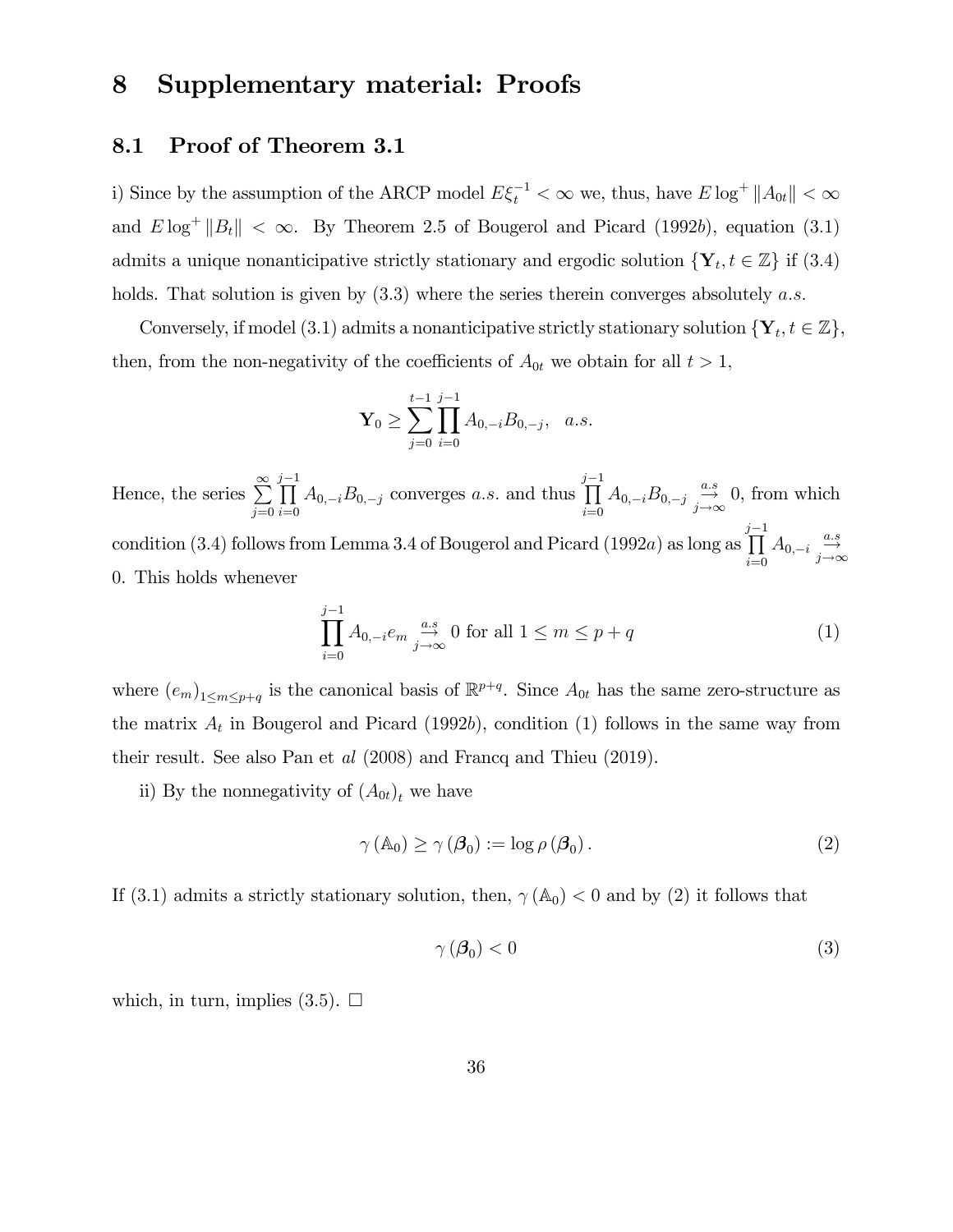### 8.2 Proof of Theorem 3.2

See the proof of Theorem 3.3 ii) with  $m = 1$  for the sufficiency of (3.6). To prove the necessity of (3.6), let  ${Y_t, t \in \mathbb{Z}}$  be a non-anticipative second-order stationary solution of the  $ARCP(p, q)$  equation (2.1). Then, taking expectation in (2.1) we obtain

$$
EY_t^{-1} = E\xi_t^{-1}E\lambda_t = E\xi_t^{-1}\left(\omega_0 + \sum_{i=1}^q \alpha_{0i}EY_{t-i}^{-1} + \sum_{j=1}^p \beta_{0j}EY_{t-j}^{-1} (E\xi_{t-j}^{-1})^{-1} + \pi'_0E\mathbf{X}_{t-1}\right)
$$
  
=  $E\xi_t^{-1}(\omega_0 + \pi'_0E\mathbf{X}_{t-1}) + \left(\sum_{i=1}^q E\xi_i^{-1}\alpha_{0i} + \sum_{j=1}^p \beta_{0j}\right)EY_t^{-1}$ 

so

$$
\left(1 - E\xi_t^{-1} \sum_{i=1}^q \alpha_{0i} - \sum_{j=1}^p \beta_{0j}\right) EY_t^{-1} = E\xi_t^{-1} \left(\omega_0 + \pi'_0 E\mathbf{X}_{t-1}\right).
$$

Since  $E\xi_t^{-1} > 0$  and  $\omega_0 > 0$ , condition (3.7) (and thus (3.6)) should be satisfied.

### 8.3 Proof of Theorem 3.3

i) The proof is similar to that of Lemma 2.3 of Berkes et  $al$  (2003). Let us first show that (3.4) implies the existence of  $\delta > 0$  and  $n_0$  such that

$$
E\left(\|A_{0,n_0}A_{0,n_0-1}...A_{01}\|^{\delta}\right) < 1.\tag{4}
$$

Since  $\gamma(A_0) = \inf_{n \in \mathbb{N}} \left\{ \frac{1}{n} E \left( \log \| A_{0n} A_{0,n-1} ... A_{01} \| \right) \right\}$  is strictly negative, there exists a positive integer  $n_0$  such that

$$
E\left(\log\|A_{0,n_0}A_{0,n_0-1}...A_{01}\|\right) < 0.\tag{5}
$$

Using a multiplicative norm and in view of the *iid* property of the sequence  $\{A_{0t}, t \in \mathbb{Z}\},\$ and the non-negativity of its terms we have

$$
E (||A_{0,n_0} A_{0,n_0-1}...A_{01}||) = ||E (A_{0,n_0} A_{0,n_0-1}...A_{01})||
$$
  

$$
\leq ||E (A_{01})||^{n_0} < \infty.
$$

Let  $f(x) = E(||A_{0,n_0}A_{0,n_0-1}...A_{01}||^x)$ . Since from (5)

$$
f'(0) = E(\log ||A_{0,n_0} A_{0,n_0-1} ... A_{01}||) < 0,
$$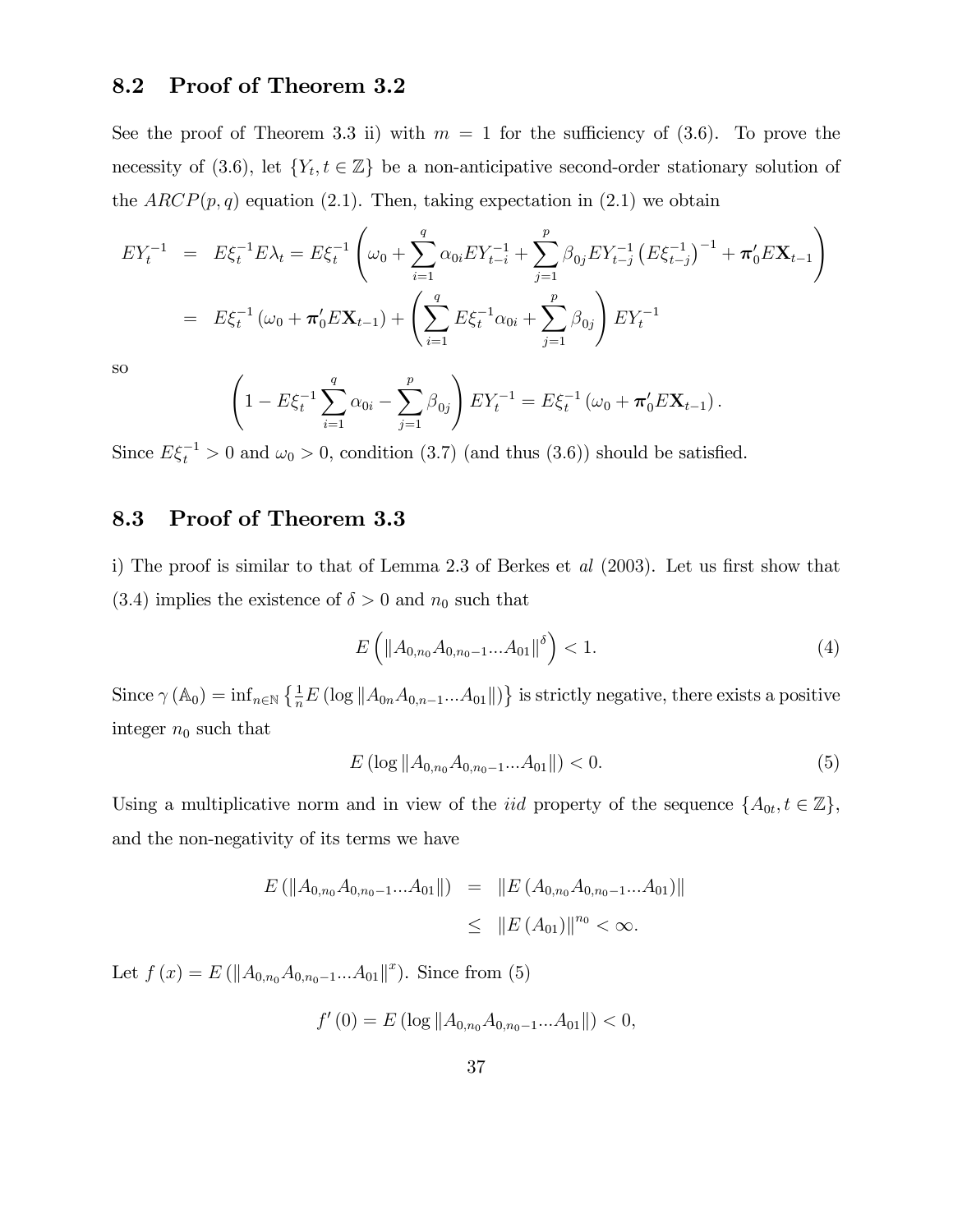the function  $f(x)$  decreases in a neighborhood of 0 and since  $f(0) = 1$ , it follows that there exists  $0 < \delta < 1$  such that (4) is satisfied. Now, from (3.3) we have

$$
\|\mathbf{Y}_{t}\| \leq \sum_{j=1}^{\infty} \prod_{i=0}^{j-1} \|A_{0,t-i}\| \|B_{0,t-j}\| + \|B_{0t}\|,
$$

and for any  $0 < \kappa < 1$ , it follows that

$$
\|\mathbf{Y}_{t}\|^{\kappa} \leq \sum_{j=1}^{\infty} \prod_{i=0}^{j-1} \|A_{0,t-i}\|^{\kappa} \|B_{0,t-j}\|^{\kappa} + \|B_{0t}\|^{\kappa}.
$$

Using (4), the independence of  $\{\xi_t, t \in \mathbb{Z}\}$ , and the finiteness of  $E(\|B_{0,t-j}\|^{\kappa})$ , which stems from assumption  $A0$ , we finally obtain

$$
E \|\mathbf{Y}_{t}\|^{k} \leq \sum_{j=1}^{\infty} E\left(\prod_{i=0}^{j-1} \|A_{0,t-i}\|^{k}\right) E\left(\|B_{0,t-j}\|^{k}\right) + E\left(\|B_{0t}\|^{k}\right)
$$
  

$$
\leq E\left(\|B_{0t}\|^{k}\right) \sum_{j=1}^{\infty} \left(E\left(\|A_{0t}\|^{k}\right)\right)^{j} + E\left(\|B_{0t}\|^{k}\right) < \infty
$$

establishing the result.

ii) The proof follows the same lines of Francq and Zakoian (2019, Theorem 2.9). Let

$$
A_{t,j} = \begin{cases} \prod_{i=0}^{j-1} A_{0,t-i} & \text{if } j > 0 \\ I_{p+q} & \text{if } j = 0 \end{cases} \text{ and } \mathbf{Y}_{t,j} = \begin{cases} A_{t,j} B_{0,t-j} & \text{if } j > 0 \\ B_{0t} & \text{if } j = 0 \end{cases}
$$

where  $I_m$  denotes the identity matrix of dimension m. It is clear that (3.3) writes as follows

$$
\mathbf{Y}_t = \sum_{j=0}^\infty \mathbf{Y}_{t,j}
$$

where the latter series is defined a.s. in  $[0, \infty]$ . Using the matrix norm  $||A|| = \sum |a_{ij}|$ , the  $\text{identity } \|A\| \|B\| = \|A \otimes B\| = \|B \otimes A\|, \text{the associativity of } \otimes, \text{ the property } (A \otimes C) (B \otimes D) =$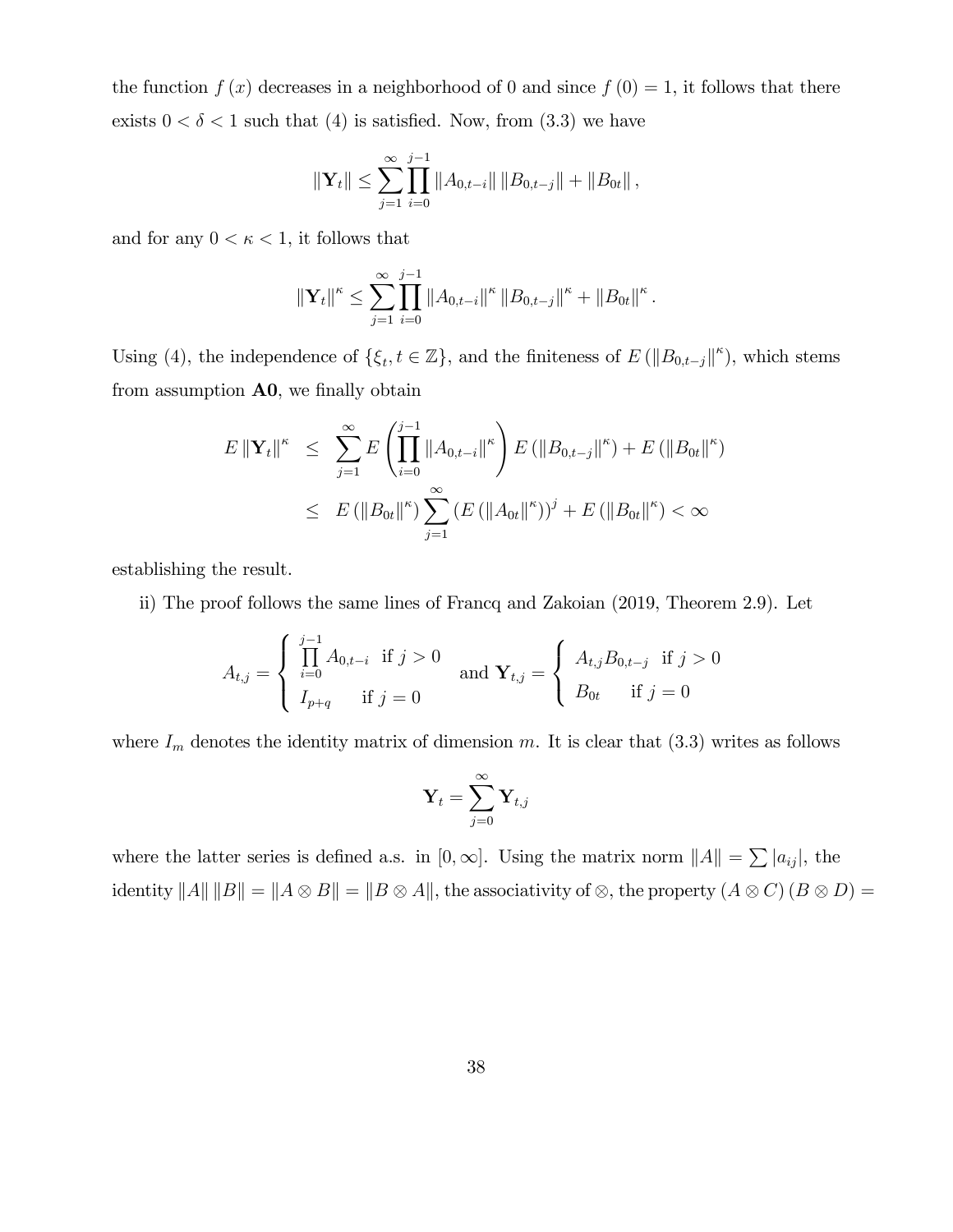$AB \otimes CD$ , and the iid property of  $(\xi_t)_t$  and its independence of  $(\mathbf{X}_t)_t$  we obtain

$$
E(||\mathbf{Y}_{t,j}||^{m}) = E(||\mathbf{Y}_{t,j} \otimes \cdots \otimes \mathbf{Y}_{t,j}||)
$$
  
\n
$$
= E(||A_{t,j}B_{0,t-j} \otimes \cdots \otimes A_{t,j}B_{0,t-j}||)
$$
  
\n
$$
= ||E(A_{t,j}B_{0,t-j} \otimes \cdots \otimes A_{t,j}B_{0,t-j})||
$$
  
\n
$$
= ||E(A_{t,j}^{\otimes m}B_{0,t-j}^{\otimes m})||
$$
  
\n
$$
= ||E(A_{0t}^{\otimes m} \cdots A_{0,t-j+1}^{\otimes m}B_{0,t-j}^{\otimes m})||
$$
  
\n
$$
= ||E(A_{0t}^{\otimes m} \cdots A_{0,t-j+1}^{\otimes m}B_{0,t-j}^{\otimes m})||
$$
  
\n
$$
= ||(E(A_{0t}^{\otimes m}))^{j} E(B_{0,t-j}^{\otimes m})||.
$$

The matrix norm  $||.||$  is multiplicative and considering the norm  $||\mathbf{Z}||_m = (E ||\mathbf{Z}||^m)^{\frac{1}{m}}$  it follows that

$$
\begin{aligned} \|\mathbf{Y}_{t}\|_{m} &= \left\| \sum_{j=0}^{\infty} \mathbf{Y}_{t,j} \right\|_{m} \leq \sum_{j=0}^{\infty} \|\mathbf{Y}_{t,j}\|_{m} \\ &= \sum_{j=0}^{\infty} \left( \left\| \left( E\left( A_{0,t}^{\otimes m} \right) \right)^{j} E\left( B_{0,t-j}^{\otimes m} \right) \right\| \right)^{\frac{1}{m}} \\ &\leq \sum_{j=0}^{\infty} \left\| \left( E\left( A_{0,t}^{\otimes m} \right) \right)^{j} \right\|^{\frac{1}{m}} \left\| E\left( B_{0,t-j}^{\otimes m} \right) \right\|^{\frac{1}{m}} \end{aligned}
$$

Since  $\rho(A_0^{\otimes m}) < 1$ , the matrix  $(E(A_0^{\otimes m}))^j$  converges to zero at exponential rate when  $j \to \infty$ . It follows that the latter series converges a.s. and hence  $Y_t$  is a.s. finite.

### 8.4 Proof of Theorem 4.1

We will prove Theorem 4.1 by using various lemmas below. In what follows,  $M > 0$  and  $\rho \in (0, 1)$  denote generic constants that are not necessarily the same when appearing in different terms. Let

$$
l_t(\theta) = \frac{\lambda_t(\theta)}{\mu_0} Y_t - \log \lambda_t(\theta), \ \ t \in \mathbb{Z}
$$

and  $L_n(\theta) = \frac{1}{n} \sum_{t=1}^n l_t(\theta)$  be the ergodic counterparts of  $\widetilde{l}_t(\theta)$  and  $\widetilde{L}_n(\theta)$  respectively.

Lemma 1 Under  $A0-AS$  we have

$$
\sup_{\theta \in \Theta} \left| L_n(\theta) - \widetilde{L}_n(\theta) \right| \underset{n \to \infty}{\overset{a.s}{\to}} 0.
$$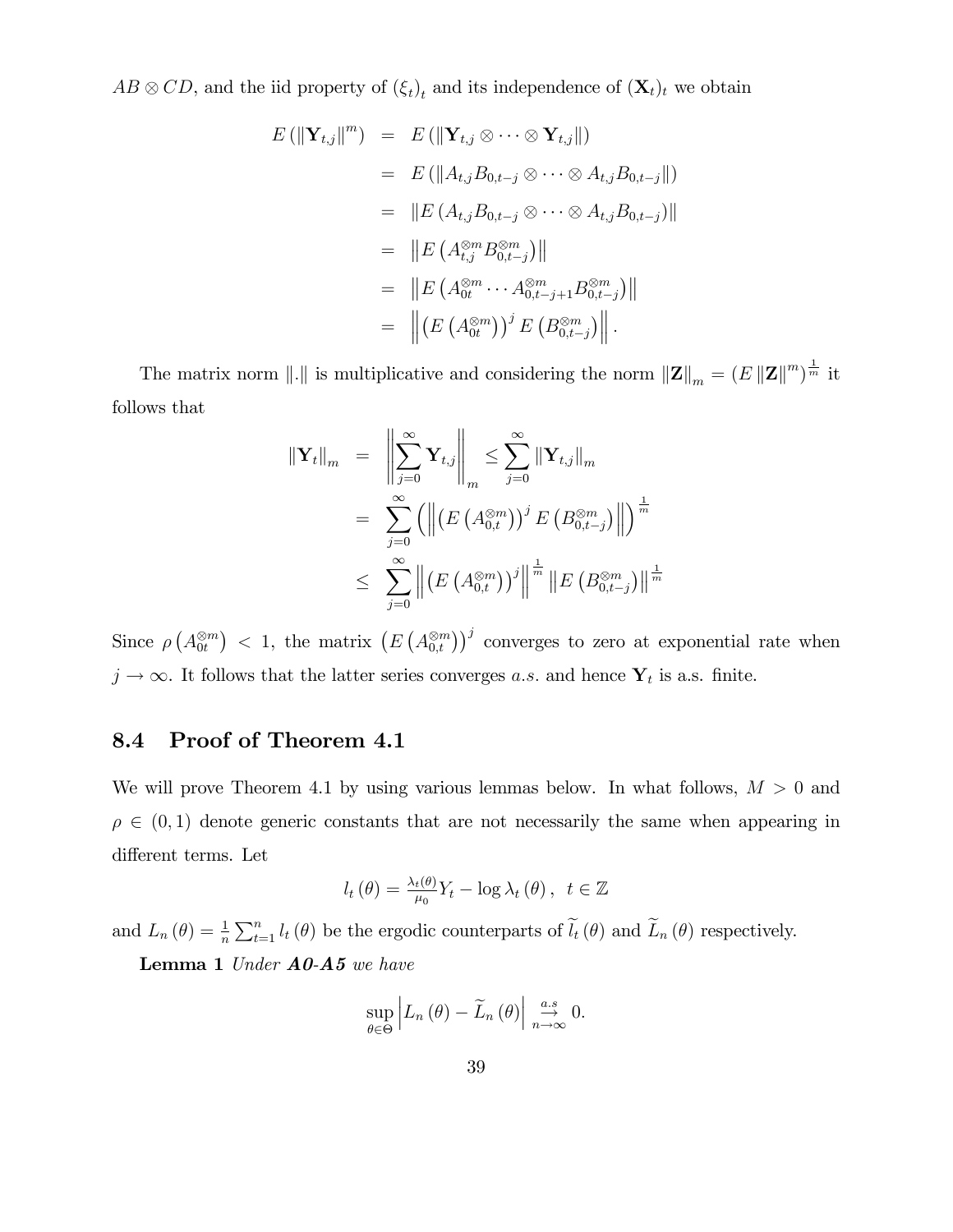Proof Let us first show that

$$
\sup_{\theta \in \Theta} \left| \lambda_t(\theta) - \widetilde{\lambda}_t(\theta) \right| \le M \rho^t. \tag{6}
$$

Rewrite  $(4.2)$  in a vector form as follows

$$
\underline{\lambda}_{t}(\theta) = \beta \underline{\lambda}_{t-1}(\theta) + \underline{\mathbf{c}}_{t}, \ t \in \mathbb{Z}
$$
\n<sup>(7)</sup>

where  $\underline{\lambda}_{t}(\theta) = (\lambda_{t}(\theta), ..., \lambda_{t-p+1}(\theta))'$  and  $\underline{\mathbf{c}}_{t} = (\omega + \boldsymbol{\pi}' \mathbf{X}_{t-1} + \sum_{i=1}^{q} \mathbf{X}_{t-i}$  $i=1$  $\alpha_i Y_{t-i}^{-1}, 0, ..., 0 \rangle'_{1 \times p}$ . By **A1** and the assumption  $\mathbf{A2}$  of compactness of  $\Theta$  it follows that

$$
\sup_{\theta \in \Theta} \rho(\boldsymbol{\beta}) < 1.
$$

Iterating (7) gives

$$
\underline{\lambda}_{t}(\theta) = \sum_{k=0}^{t-1} \beta^{k} \underline{\mathbf{c}}_{t-k} + \beta^{t} \underline{\lambda}_{0}(\theta) = \sum_{k=0}^{\infty} \beta^{k} \underline{\mathbf{c}}_{t-k}, \quad t \in \mathbb{Z}.
$$
 (8)

Denote by  $\Delta_t(\theta)$  and  $\tilde{\underline{c}}_t$  the vectors obtained from  $\Delta_t(\theta)$  and  $\underline{c}_t$ , respectively, while replacing  $\lambda_{t-j} (\theta)$  by  $\widetilde{\lambda}_{t-j} (\theta)$  with fixed initial values. That is,

$$
\widetilde{\Delta}_{t}(\theta) = \sum_{k=0}^{t-q-1} \beta^{k} \underline{c}_{t-k} + \sum_{k=t-q}^{t} \beta^{k} \widetilde{\underline{c}}_{t-k}.
$$
\n(9)

From  $(8)$  and  $(9)$  we, thus, get

$$
\sup_{\theta \in \Theta} \left\| \underline{\lambda}_{t}(\theta) - \widetilde{\underline{\lambda}}_{t}(\theta) \right\| = \sup_{\theta \in \Theta} \left\| \sum_{k=1}^{q} \beta^{t-k} \left( \underline{\mathbf{c}}_{k} - \widetilde{\underline{\mathbf{c}}}_{k} \right) + \beta^{t} \left( \underline{\lambda}_{0}(\theta) - \widetilde{\underline{\lambda}}_{0}(\theta) \right) \right\| \le M \rho^{t} \text{ for all } t,
$$

showing (6). Now, using the inequality  $log(x) \leq x - 1$  and assumptions **A2-A3**, it follows that

$$
\sup_{\theta \in \Theta} \left| L_n(\theta) - \widetilde{L}_n(\theta) \right| = \frac{1}{n} \sup_{\theta \in \Theta} \left| \sum_{t=1}^n \left( Y_t \left( \lambda_t(\theta) - \widetilde{\lambda}_t(\theta) \right) + \log \left( \frac{\widetilde{\lambda}_t(\theta)}{\lambda_t(\theta)} \right) \right) \right|
$$
  

$$
\leq \frac{1}{n} \sum_{t=1}^n \left( Y_t \sup_{\theta \in \Theta} \left| \lambda_t(\theta) - \widetilde{\lambda}_t(\theta) \right| + \frac{\sup_{\theta \in \Theta} |\widetilde{\lambda}_t(\theta) - \lambda_t(\theta)|}{\omega} \right)
$$
  

$$
\leq \frac{M}{n} \sum_{t=1}^n \left( Y_t \rho^t + \frac{\rho^t}{\omega} \right).
$$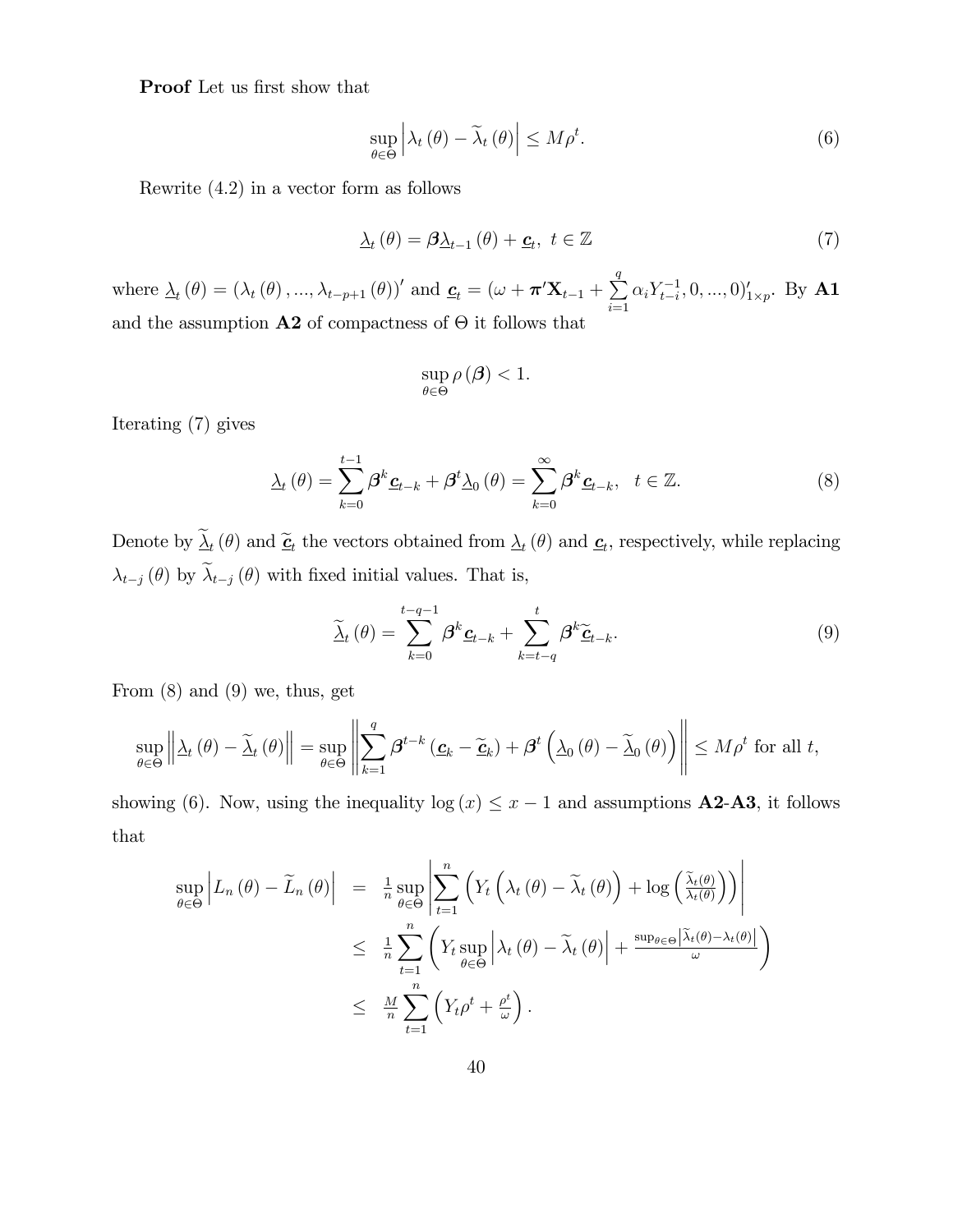The existence of  $EY_t^s$  ( $s > 0$ ) (since  $Y_t^s$  is bounded) implies, by the Borel-Cantelli lemma, that  $\rho^t Y_t \stackrel{a.s}{\rightarrow} 0$  and the conclusion follows by Césaro's lemma.  $\Box$ 

**Lemma 2** Under **A0-A5** there is  $t \in \mathbb{Z}$  such that  $\lambda_t (\theta) = \lambda_t (\theta_0)$  a.s. if and only if  $\theta = \theta_0.$ 

**Proof** From the assumption  $\rho(\boldsymbol{\beta}) < 1$  in A1, the polynomial

$$
\beta_{\theta}(L) = 1 - \sum_{j=1}^{p} \beta_j L^j
$$

is invertible for all  $\theta \in \Theta$ . Recall that the second equality in (2.1), and (4.2) can be written respectively in the polynomial forms

$$
\lambda_t(\theta) = \frac{\omega}{\beta_{\theta}(1)} + \frac{1}{\beta_{\theta}(L)} \pi' L \mathbf{X}_t + \frac{\alpha_{\theta}(L)}{\beta_{\theta}(L)} Y_t^{-1}
$$

$$
\lambda_t(\theta_0) = \frac{\omega_0}{\beta_{\theta_0}(1)} + \frac{1}{\beta_{\theta_0}(L)} \pi'_0 L \mathbf{X}_t + \frac{\alpha_{\theta_0}(L)}{\beta_{\theta_0}(L)} Y_t^{-1}
$$

where  $\alpha_{\theta}(L) = \sum_{i=1}^{q} \alpha_i L^i$  and L is the backshift operator. Assume that

 $\lambda_t (\theta) = \lambda_t (\theta_0)$  a.s. for some  $t \in \mathbb{Z}$ ,

i.e.,

$$
\frac{\omega}{\beta_{\theta}(1)} + \frac{\pi' L}{\beta_{\theta}(L)} \mathbf{X}_t + \frac{\alpha_{\theta}(L)}{\beta_{\theta}(L)} Y_t^{-1} = \frac{\omega_0}{\beta_{\theta_0}(1)} + \frac{\pi'_0 L}{\beta_{\theta_0}(L)} \mathbf{X}_t + \frac{\alpha_{\theta_0}(L)}{\beta_{\theta_0}(L)} Y_t^{-1}.
$$

Then,

$$
\left(\frac{\alpha_{\theta}(L)}{\beta_{\theta}(L)}-\frac{\alpha_{\theta_0}(L)}{\beta_{\theta_0}(L)}\right)Y_t^{-1}+\left(\frac{\pi' L}{\beta_{\theta}(L)}-\frac{\pi'_{0}L}{\beta_{\theta_0}(L)}\right)\mathbf{X}_t=\frac{\omega_0}{\beta_{\theta_0}(1)}-\frac{\omega}{\beta_{\theta}(1)}.
$$

If  $\frac{\alpha_{\theta}(L)}{\beta_{\theta}(L)} \neq \frac{\alpha_{\theta_0}(L)}{\beta_{\theta_0}(L)}$  $\frac{\alpha_{\theta_0}(L)}{\beta_{\theta_0}(L)}$ , there exist a sequence of constants  $(c_i)_{i\geq 1}$ , a sequence of vectors  $(\mathbf{d}_k)_{k\geq 1}$ and a constant b such that

$$
\sum_{i=1}^{\infty} c_i Y_{t-i}^{-1} + \sum_{k=1}^{\infty} \mathbf{d}'_k \mathbf{X}_{t-k} = b
$$

with  $c_{i0} \neq 0$  for some  $i_0 \geq 1$ . Since  $Y_t^{-1} = \lambda_t \xi_t^{-1}$  and  $(\xi_t^{-1})_t$  is iid, there exists a constant a such that  $a\xi_{t-i_0}^{-1} = c_t$  where  $c_t$  is a measurable function of  $(\mathbf{X}_{t-k})_{k\geq 1}$ . This contradicts **A4** so,  $\frac{\alpha_{\theta}(L)}{\beta_{\theta}(L)}$  $\frac{\alpha_{\theta}(L)}{\beta_{\theta}(L)} = \frac{\alpha_{\theta_0}(L)}{\beta_{\theta_0}(L)}$  $\frac{\alpha_{\theta_0}(L)}{\beta_{\theta_0}(L)}$ , which by **A3** implies  $\alpha_{\theta_0}(L) = \alpha_{\theta}(L)$  and  $\beta_{\theta_0}(L) = \beta_{\theta}(L)$ . Therefore, (9) becomes  $(\boldsymbol{\pi} - \boldsymbol{\pi}_0)' \mathbf{X}_{t-1} = \omega_0 - \omega$  and under **A5** it follows that  $\boldsymbol{\pi} = \boldsymbol{\pi}_0$  and  $\omega = \omega_0$ .

**Lemma 3** Under **A0-A5**  $E(|l_t(\theta_0)|) < \infty$  and  $E(l_t(\theta))$  is minimized at  $\theta = \theta_0$ .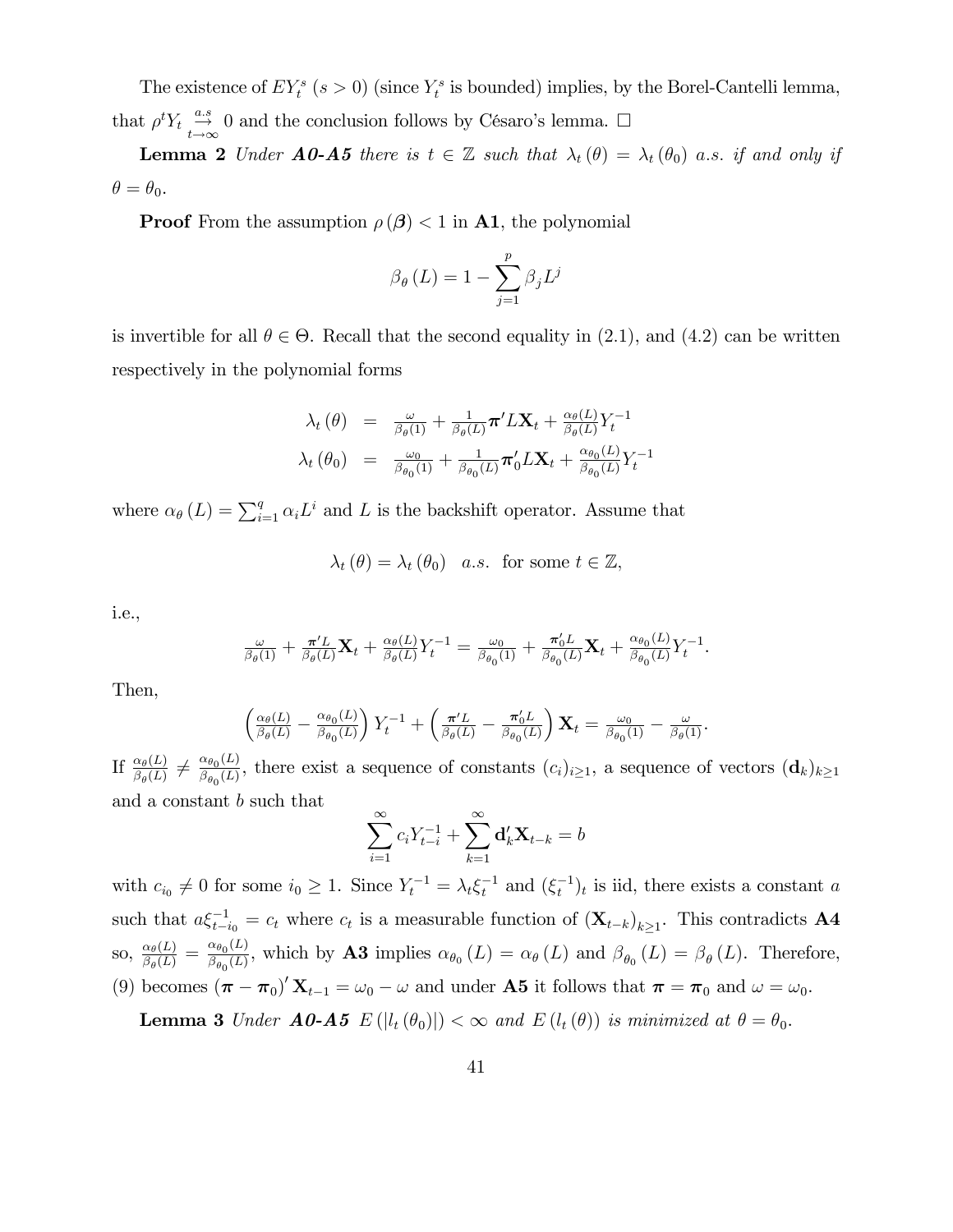**Proof** By Jensen's inequality and the existence of  $E\lambda_t^{\kappa}$  (cf. Theorem 3.3, i)) we have  $E\left[\log\left(\lambda_t(\theta_0)\right)\right] = \frac{1}{\kappa}E\left[\log\left(\lambda_t(\theta_0)^{\kappa}\right)\right] \leq \frac{1}{\kappa}\log E\left(\lambda_t(\theta_0)^{\kappa}\right) < \infty.$  Since  $E\left(Y_t\lambda_t(\theta_0)\right) = E\left(\xi_t\right) <$  $\infty$ , it follows that  $E |l_t(\theta_0)| < \infty$ . Moreover, using the inequality log  $(x) \leq x - 1$ , we have

$$
E(l_t(\theta_0) - l_t(\theta)) = E\left(\frac{\lambda_t(\theta_0)}{\mu_0}Y_t - \log \lambda_t(\theta_0) - \left(\frac{\lambda_t(\theta)}{\mu_0}Y_t - \log \lambda_t(\theta)\right)\right)
$$
  
\n
$$
= E\left((\lambda_t(\theta_0) - \lambda_t(\theta))\frac{Y_t}{\mu_0} + \log \frac{\lambda_t(\theta)}{\lambda_t(\theta_0)}\right)
$$
  
\n
$$
\leq E\left((\lambda_t(\theta_0) - \lambda_t(\theta))\frac{Y_t}{\mu_0} - \frac{\lambda_t(\theta) - \lambda_t(\theta_0)}{\lambda_t(\theta_0)}\right)
$$
  
\n
$$
= E\left(\frac{\lambda_t(\theta) - \lambda_t(\theta_0)}{\lambda_t(\theta_0)}\right) + E\left(\frac{\lambda_t(\theta_0) - \lambda_t(\theta)}{\lambda_t(\theta)}\right) = 0
$$

with equality iff  $\lambda_t(\theta) = \lambda_t(\theta_0)$  a.s. and by **Lemma 2** iff  $\theta = \theta_0$ . It follows that  $\forall \theta \neq \theta_0$ ,  $E(l_t(\theta_0) - l_t(\theta)) \in [-\infty, 0]$  showing that  $E(l_t(\theta))$  is minimized at  $\theta_0$ .

**Lemma 4** Under the assumptions of Theorem 4.1, there exists for any  $\theta \neq \theta_0$  a neighborhood  $V(\theta)$  such that

$$
\lim_{n\to\infty}\inf\inf_{\overline{\theta}\in\mathcal{V}(\theta)}\widetilde{L}_n\left(\overline{\theta}\right) > E\left(l_t\left(\theta_0\right)\right),\ a.s.
$$

**Proof** Let  $V_k(\theta)$  be the open ball of center  $\theta$  and radius  $1/k$ , where  $\theta \in \Theta$  and k is a positive integer. In view of Lemma 1 we have

$$
\lim_{n \to \infty} \inf \inf_{\overline{\theta} \in \mathcal{V}_k(\theta) \cap \Theta} \widetilde{L}_n(\overline{\theta}) \geq \lim_{n \to \infty} \inf \inf_{\overline{\theta} \in \mathcal{V}_k(\theta) \cap \Theta} L_n(\overline{\theta}) - \lim_{n \to \infty} \sup \sup_{\theta \in \Theta} \left| L_n(\theta) - \widetilde{L}_n(\theta) \right|
$$
  
\n
$$
\geq \lim_{n \to \infty} \inf \frac{1}{n} \sum_{t=1}^n \inf_{\overline{\theta} \in \mathcal{V}_k(\theta) \cap \Theta} l_t(\overline{\theta}).
$$

The ergodic theorem for the stationary sequence  $\{l_t(\bar{\theta})\}_t$  with  $E(l_t(\bar{\theta})) \in \mathbb{R} \cup \{\infty\}$  (cf, Billingsley 1995, p. 495) entails

$$
\lim_{n\to\infty}\inf\frac{1}{n}\sum_{t=1}^n\inf_{\overline{\theta}\in\mathcal{V}_k(\theta)\cap\Theta}l_t\left(\overline{\theta}\right)=E\left(\inf_{\overline{\theta}\in\mathcal{V}_k(\theta)\cap\Theta}l_t\left(\overline{\theta}\right)\right).
$$

By the Beppo-Leviís theorem (e.g. Billingsley, 1995, p. 219) it follows that

$$
E\left(\inf_{\overline{\theta}\in\mathcal{V}_{k}(\theta)\cap\Theta}l_{t}\left(\overline{\theta}\right)\right)\to E\left(l_{t}\left(\theta\right)\right) \text{ as } k\to\infty
$$

and by Lemma 3 the result follows.

Now, the proof of Theorem 4.1 follows by standard compactness arguments (cf. Francq and Zakoian, 2004; Francq and Zakoian, 2019, p. 192), using Lemmas 2-4.  $\Box$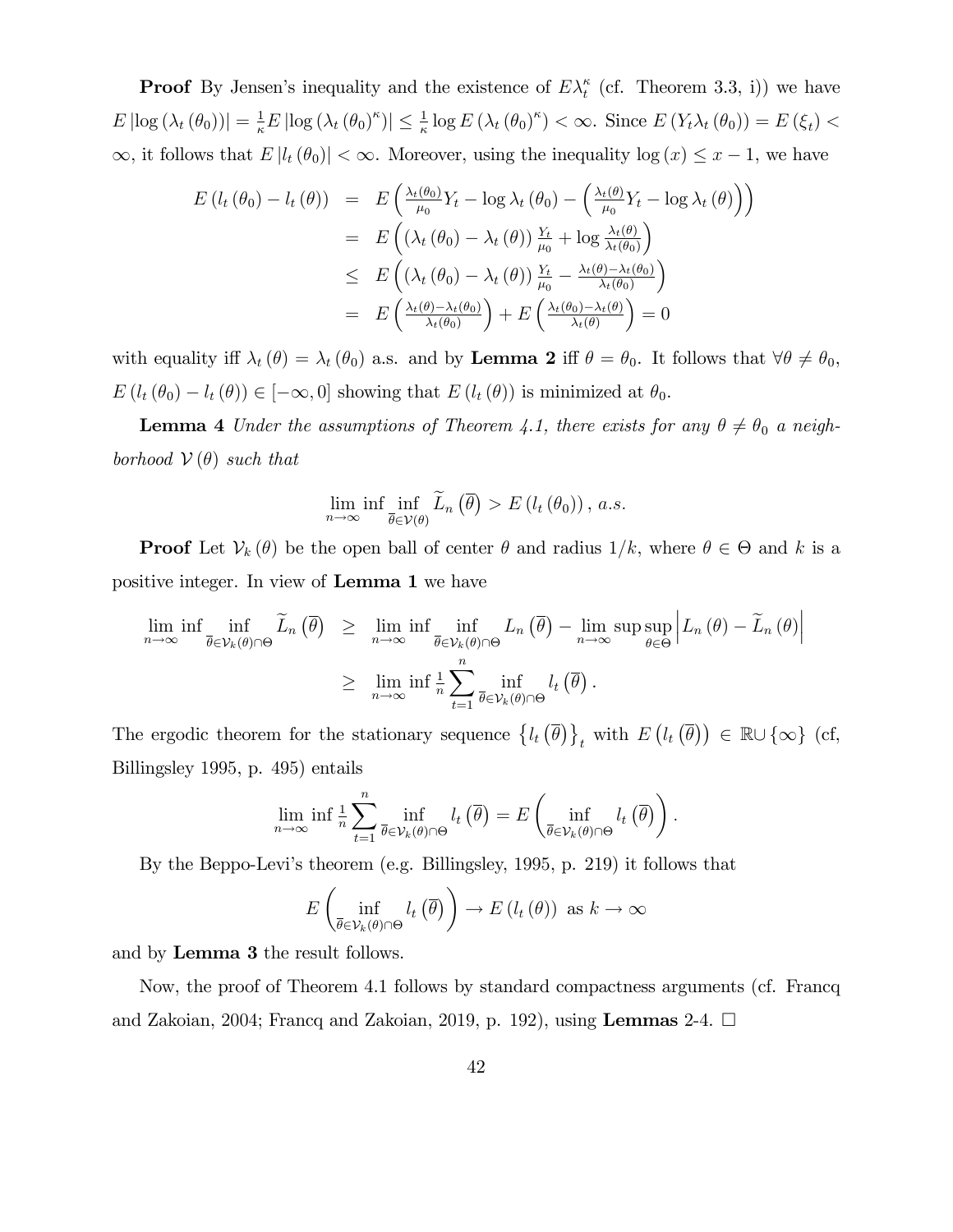### 8.5 Proof of Theorem 4.2

The proof of Theorem 4.2 is based on a Taylor expansion of  $\frac{\partial \tilde{L}_n(\theta)}{\partial \theta}$  at  $\theta_0$ , which by **A6** and the strong consistency of  $\widehat{\theta}_n,$  yields

$$
0 = \sqrt{n} \frac{\partial \tilde{L}_n(\hat{\theta}_n)}{\partial \theta} = \sqrt{n} \frac{\partial L_n(\theta_0)}{\partial \theta} + \sqrt{n} \frac{\partial^2 L_n(\theta^*)}{\partial \theta \partial \theta'} \left( \hat{\theta}_n - \theta_0 \right) + \sqrt{n} \left( \frac{\partial \tilde{L}_n(\hat{\theta}_n)}{\partial \theta} - \frac{\partial L_n(\hat{\theta}_n)}{\partial \theta} \right) \tag{10}
$$

where  $\theta^*$  is between  $\widehat{\theta}_n$  and  $\theta_0$ . The derivatives  $\frac{\partial L_n(\theta)}{\partial \theta}$  and  $\frac{\partial^2 L_n(\theta)}{\partial \theta \partial \theta'}$  are given by

$$
\frac{\partial L_n(\theta)}{\partial \theta} = \frac{1}{n} \sum_{t=1}^n \frac{\partial l_t(\theta)}{\partial \theta} = \frac{1}{n} \sum_{t=1}^n \left( \frac{Y_t}{\mu_0} - \frac{1}{\lambda_t(\theta)} \right) \frac{\partial \lambda_t(\theta)}{\partial \theta} \tag{11}
$$

$$
\frac{\partial^2 L_n(\theta)}{\partial \theta \partial \theta'} = \frac{1}{n} \sum_{t=1}^n \left( \frac{Y_t}{\mu_0} \frac{\partial^2 \lambda_t(\theta)}{\partial \theta \partial \theta'} - \frac{1}{\lambda_t(\theta)} \frac{\partial^2 \lambda_t(\theta)}{\partial \theta \partial \theta'} + \frac{1}{\lambda_t^2(\theta)} \frac{\partial \lambda_t(\theta)}{\partial \theta} \frac{\partial \lambda_t(\theta)}{\partial \theta'} \right).
$$
(12)

In view of (10), the asymptotic normality result (4.6) follows whenever the following lemmas are established.

Lemma 5 Under A0-A6

$$
E_{\theta_0} \left\| \frac{\partial l_t(\theta_0)}{\partial \theta} \frac{\partial l_t(\theta_0)}{\partial \theta'} \right\| < \infty, \quad E_{\theta_0} \left\| \frac{\partial^2 l_t(\theta_0)}{\partial \theta \partial \theta'} \right\| < \infty.
$$

**Proof** From  $(11)$  we have

$$
\frac{\partial l_t(\theta_0)}{\partial \theta} \frac{\partial l_t(\theta_0)}{\partial \theta'} = \left(\frac{\xi_t}{\mu_0} - 1\right)^2 \frac{1}{\lambda_t^2(\theta_0)} \frac{\partial \lambda_t(\theta_0)}{\partial \theta} \frac{\partial \lambda_t(\theta_0)}{\partial \theta'}
$$

and since  $\xi_t$  is independent of  $\lambda_t = \lambda_t (\theta_0)$ , to establish the lemma it, thus, suffices to show that

$$
E\left\|\frac{1}{\lambda_t(\theta_0)}\frac{\partial \lambda_t(\theta_0)}{\partial \theta \partial \theta'}\right\| < \infty, \ E\left\|\frac{1}{\lambda_t(\theta_0)}\frac{\partial^2 \lambda_t(\theta_0)}{\partial \theta \partial \theta'}\right\| < \infty, \ E\left\|\frac{1}{\lambda_t^2(\theta_0)}\frac{\partial \lambda_t(\theta_0)}{\partial \theta}\frac{\partial \lambda_t(\theta_0)}{\partial \theta'}\right\| < \infty.
$$
 (13)

Using (8) and similarly to Francq and Zakoian (2004) we have

$$
\frac{\partial \lambda_t(\theta)}{\partial \omega} = \sum_{k=0}^{\infty} \beta^k \mathbf{1}, \quad \frac{\partial \lambda_t(\theta)}{\partial \alpha_i} = \sum_{k=0}^{\infty} \beta^k \mathbf{Y}_{t-k-i}, \quad \frac{\partial \lambda_t(\theta)}{\partial \beta_j} = \sum_{k=1}^{\infty} \sum_{i=1}^k \beta^{i-1} \beta^{(j)} \beta^{k-i} \mathbf{C}_{t-k}, \quad \frac{\partial \lambda_t(\theta)}{\partial \pi_i} = \sum_{k=0}^{\infty} \beta^k \mathbf{X}_{t-k-1}^{(l)}
$$
\n(14)

where  $\underline{\mathbf{1}} = (1, 0, ..., 0)$ ,  $\underline{\mathbf{Y}}_t = (Y_t^{-1}, 0, ..., 0)$ ,  $\underline{\mathbf{X}}_t^{(l)} = (X_{l,t-k-1}, 0, ..., 0)$ , and  $\boldsymbol{\beta}^{(j)}$  is a  $p \times p$ matrix with 1 in the entree  $(1, j)$  and zeros elsewhere. From  $(14)$ , it follows that  $\frac{\partial \lambda_t(\theta)}{\partial \omega}$  is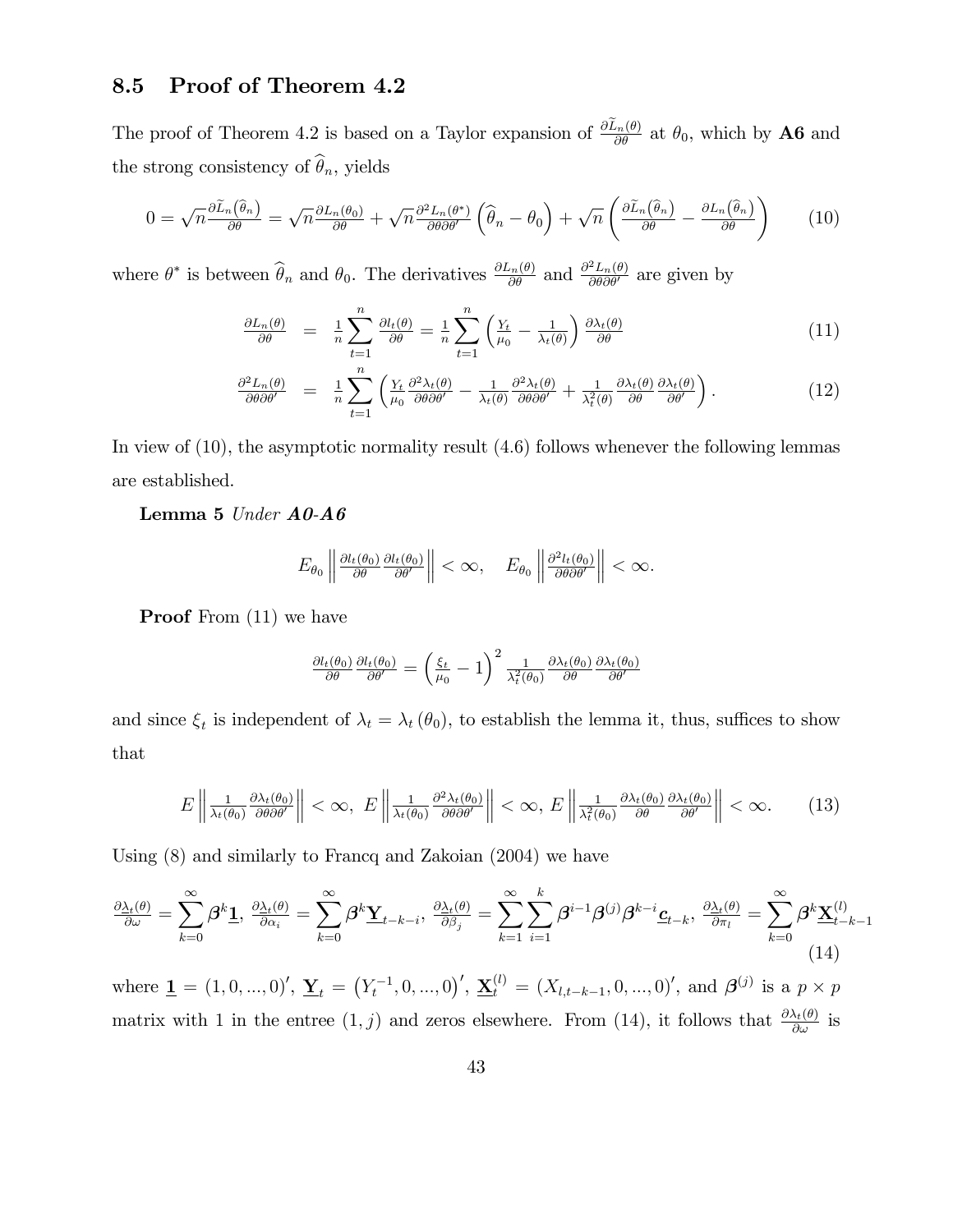bounded and since  $\lambda_t(\theta) \geq \omega$ , the variable  $\frac{1}{\lambda_t(\theta)}$  $\frac{\partial \lambda_t(\theta)}{\partial \omega}$  is also bounded and has moment of any order, in particular at  $\theta = \theta_0$ . Moreover,  $\alpha_i \frac{\partial \lambda_i(\theta)}{\partial \alpha_i}$  $\frac{\underline{\lambda}_t(\theta)}{\partial \alpha_i} = \sum_{k=0}^{\infty}$  $_{k=0}$  $\boldsymbol{\beta}^{k} \alpha_{i} \underline{\mathbf{Y}}_{t-k-i} \leq \sum_{i=0}^{\infty}$  $_{k=0}$  $\boldsymbol{\beta}^{k} \underline{\boldsymbol{c}}_{t-k} = \underline{\lambda}_{t}(\theta)$  so

$$
\frac{1}{\lambda_t(\theta)} \frac{\partial \lambda_t(\theta)}{\partial \alpha_i} \le \frac{1}{\alpha_i} \tag{15}
$$

and thus  $\frac{1}{\lambda_t^2(\theta)}$  $\partial \lambda_t(\theta)$  $\frac{\partial u(t)}{\partial \alpha_i}$  has also finite moments of all orders at  $\theta = \theta_0$ . Similarly,

$$
\pi_l \frac{\partial \underline{\lambda}_t(\theta)}{\partial \pi_l} = \sum_{k=0}^{\infty} \beta^k \pi_l \underline{\mathbf{X}}_{t-k-1}^{(l)} \le \sum_{k=0}^{\infty} \beta^k \underline{\mathbf{c}}_{t-k} = \underline{\lambda}_t(\theta)
$$

hence,

$$
\frac{1}{\lambda_t(\theta)} \frac{\partial \underline{\lambda_t(\theta)}}{\partial \pi_l} \le \frac{1}{\pi_l} \tag{16}
$$

and thus  $\frac{1}{\lambda_t^2(\theta)}$  $\partial \lambda_t(\theta)$  $\frac{\lambda_t(\theta)}{\partial \pi_l}$  has also finite moments of any order.

Now, since  $\beta_j \boldsymbol{\beta}^{(j)} \leq \boldsymbol{\beta}$ , the third equality in (14) entails

$$
\beta_j \frac{\partial \underline{\lambda}_t(\theta)}{\partial \beta_j} \le \sum_{k=1}^{\infty} \sum_{i=1}^k \beta^{i-1} \beta^{(j)} \beta^{k-i} \underline{c}_{t-k} = \sum_{k=1}^{\infty} k \beta^k \underline{c}_{t-k}.
$$
 (17)

Since by A1,  $\|\boldsymbol{\beta}^k\| \leq M\rho^k$  for all k, by Theorem 3.3  $Y_t^{-1}$  has a finite moment of order  $\kappa \in (0, 1)$ , and by **A0** the moment  $E \|\mathbf{X}_t\|^{\kappa}$  is finite, then, the same moment of the variable  $\underline{\mathbf{c}}_{t}\left(1\right)=\omega+\boldsymbol{\pi}'\mathbf{X}_{t-1}+\sum_{i=1}^{q}% \alpha_{i}\mathbf{v}_{t}+\cdots+\sum_{i=1}^{q}(\alpha_{i}\mathbf{v}_{t}+\mathbf{v}_{t}+\mathbf{v}_{t}+\mathbf{v}_{t}+\mathbf{v}_{t}+\mathbf{v}_{t}+\mathbf{v}_{t}+\mathbf{v}_{t}+\mathbf{v}_{t}+\mathbf{v}_{t}+\mathbf{v}_{t}+\mathbf{v}_{t}+\mathbf{v}_{t}+\mathbf{v}_{t}+\mathbf{v}_{t}+\mathbf{v}_{t}+\mathbf{v}_{t}+\mathbf{v}_{t}+\$  $i=1$  $\alpha_i Y_{t-i}^{-1}$  is finite. In view of (8),  $\lambda_t(\theta) \geq \omega + \beta^k(1,1) \underline{\mathbf{c}}_{t-k}(1)$  and using the inequality  $\frac{x}{x+1} \leq x^{\kappa}$  and (17) it follows that for all  $\theta \in \Theta$ 

$$
E\left(\frac{1}{\lambda_t(\theta)}\frac{\partial \lambda_t(\theta)}{\partial \beta_j}\right) \leq \frac{1}{\beta_j} \sum_{k=1}^{\infty} E\left(\frac{k\beta^k(1,1)\underline{c}_{t-k}(1)}{\omega + \beta^k(1,1)\underline{c}_{t-k}(1)}\right) \leq \frac{1}{\beta_j} \sum_{k=1}^{\infty} \frac{1}{\omega^k} k E\left(\beta^k(1,1)\underline{c}_{t-k}(1)\right)^k
$$
  

$$
\leq \frac{M^{\kappa}}{\omega^{\kappa} \beta_j} E\left(\underline{c}_{t-k}(1)^{\kappa}\right) \sum_{k=1}^{\infty} k \rho^{\kappa k} \leq \frac{M}{\beta_j}.
$$
 (18)

In view of **A6** we have  $\beta_j > 0$  for all j, so with  $\theta = \theta_0$  the first expectation in (13) exists.

Turn, now, to the second expectation in (13). Using (14), we have

$$
\frac{\partial^2 \lambda_i(\theta)}{\partial \omega^2} = \frac{\partial^2 \lambda_i(\theta)}{\partial \omega \partial \alpha_i} = \frac{\partial^2 \lambda_i(\theta)}{\partial \omega \partial \pi_l} = 0, \ \ \frac{\partial^2 \lambda_i(\theta)}{\partial \omega \partial \beta_j} = \sum_{k=1}^{\infty} \sum_{i=1}^k \beta^{i-1} \beta^{(j)} \beta^{k-i} \mathbf{1}.
$$
 (19)

Since  $\rho(\boldsymbol{\beta}) < 1$ , it follows that

$$
\beta_j \frac{\partial^2 \underline{\lambda}_t(\theta)}{\partial \omega \partial \beta_j} \le \sum_{k=1}^{\infty} k \beta^k \underline{\mathbf{1}} < \infty
$$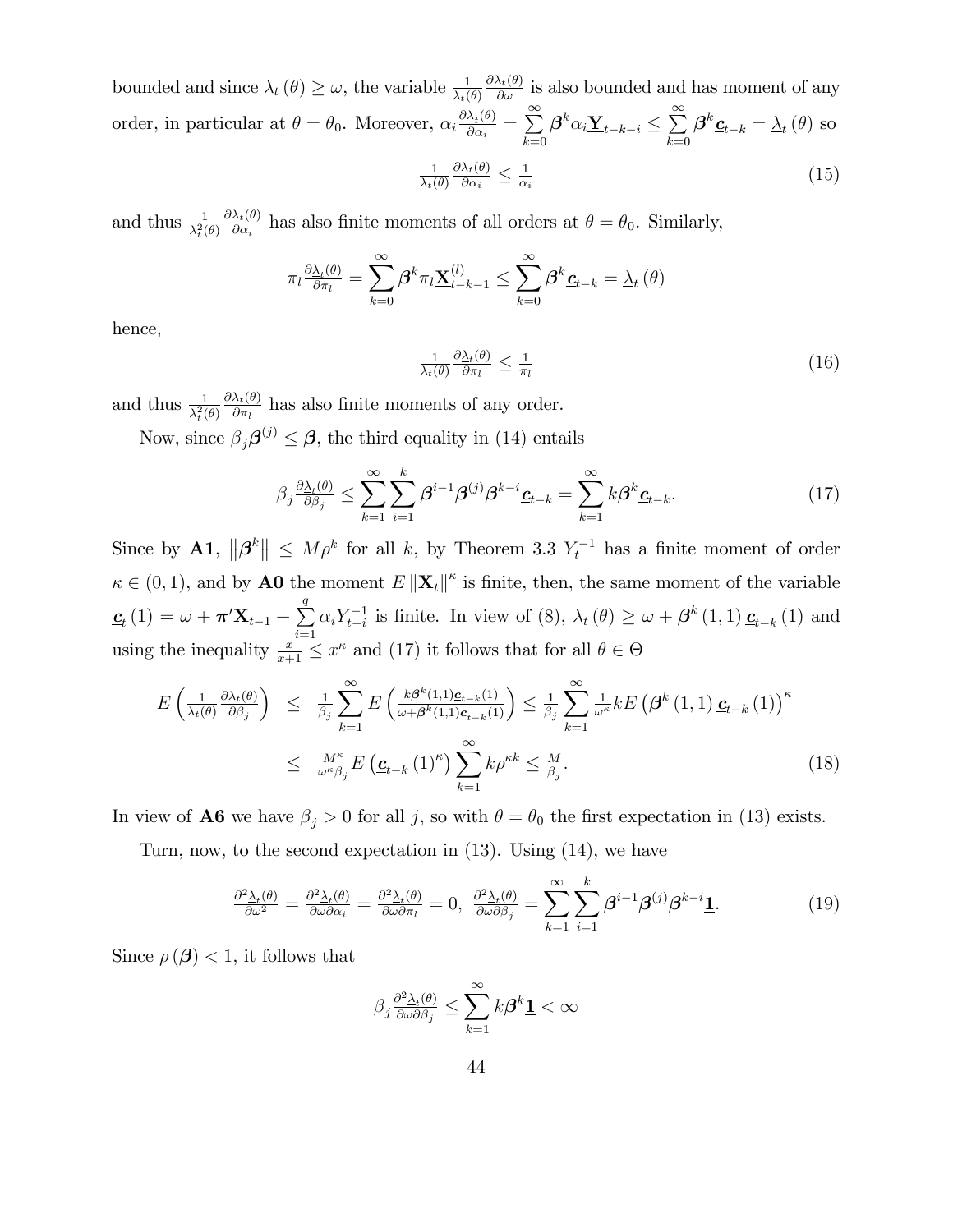implying  $\frac{\partial^2 \lambda_t(\theta)}{\partial \omega \partial \beta}$  $\frac{\partial^2 \lambda_t(\theta)}{\partial \omega \partial \beta_j} \leq \frac{M}{\beta_j}$  $\frac{M}{\beta_j}$  is bounded and admits moments of all orders, in particular at  $\theta = \theta_0$ . The same holds for  $\frac{1}{\lambda_t(\theta)}$  $\partial^2 \lambda_t(\theta)$  $\frac{\partial^2 \lambda_t(\theta)}{\partial \omega \partial \beta_j}$  and hence for  $\frac{1}{\lambda_t(\theta)}$  $\frac{\partial^2 \lambda_t(\theta)}{\partial \omega \partial \theta}$ . In view of the second and fourth equalities in (14) we have

$$
\frac{\partial^2 \lambda_t(\theta)}{\partial \alpha_i \partial \alpha_{i'}} = \frac{\partial^2 \lambda_t(\theta)}{\partial \alpha_i \partial \pi_l} = 0, \ \ \frac{\partial^2 \lambda_t(\theta)}{\partial \alpha_i \partial \beta_j} = \sum_{k=1}^{\infty} \sum_{i=1}^k \beta^{i-1} \beta^{(j)} \beta^{k-i} \underline{\mathbf{Y}}_{t-k-i}.
$$
 (20)

By the same argument used to show (18) we obtain

$$
E\left(\frac{1}{\lambda_t(\theta)}\frac{\partial^2 \lambda_t(\theta)}{\partial \alpha_i \partial \beta_j}\right) \leq \frac{M}{\beta_j}
$$

which, in turn, implies  $E\left(\frac{1}{\lambda}\right)$  $\lambda_t(\theta)$  $\left(\frac{\partial^2 \lambda_t(\theta)}{\partial \alpha_i \partial \theta}\right)$  is finite. From the third equality in (14) and using again  $\beta_j \boldsymbol{\beta}^{(j)} \leq \boldsymbol{\beta}$  we have

$$
\beta_{j}\beta_{j'}\frac{\partial^{2}\underline{\lambda}_{t}(\theta)}{\partial\beta_{j}\beta_{j'}} = \beta_{j}\beta_{j'}\sum_{k=2}^{\infty} \left[ \sum_{i=2}^{k} \sum_{m=1}^{i-1} \beta^{m-1}\beta^{(j')} \beta^{i-1-m} \beta^{(j)} \beta^{k-i} + \sum_{i=1}^{k-1} \beta^{i-1}\beta^{(j)} \sum_{m=1}^{i-1} \beta^{m-1}\beta^{(j')} \beta^{k-i-m} \right] \underline{c}_{t-k}
$$
\n
$$
\leq \sum_{k=2}^{\infty} \left[ \sum_{i=2}^{k} (i-1) \beta^{k} + \sum_{i=1}^{k-1} (k-i) \beta^{k} \right] \underline{c}_{t-k}
$$
\n
$$
= \sum_{k=2}^{\infty} k (k-1) \beta^{k} \underline{c}_{t-k}.
$$
\n(21)

The same argument used to show (18) entails

$$
E \frac{1}{\lambda_t(\theta)} \frac{\partial^2 \lambda_t(\theta)}{\partial \beta_j \beta_{j'}} \leq \frac{M}{\beta_j \beta_{j'}}.
$$

In view of the third and fourth equality in (14) it follows that

$$
\tfrac{\partial^2 \underline{\lambda}_t(\theta)}{\partial \beta_j \partial \pi_l} = \sum_{k=1}^{\infty} \sum_{l=1}^k \boldsymbol{\beta}^{l-1} \boldsymbol{\beta}^{(j)} \boldsymbol{\beta}^{k-l} \underline{\mathbf{X}}_{t-k-1}^{(l)}
$$

and the same argument used to show (18) implies

$$
E\left(\frac{1}{\lambda_t(\theta)}\frac{\partial^2 \lambda_t(\theta)}{\partial \pi_l \partial \beta_j}\right) \leq \frac{M}{\beta_j} \text{ for all } \theta \in \Theta.
$$

Since in view of the fourth equality in (14),  $\frac{\partial^2 \lambda_t(\theta)}{\partial \pi_i \partial \pi_i}$  $\frac{\partial^2 \Delta_t(\theta)}{\partial \pi_l \partial \pi_{l'}} = 0$  it follows that the second expectation in  $(13)$  is finite.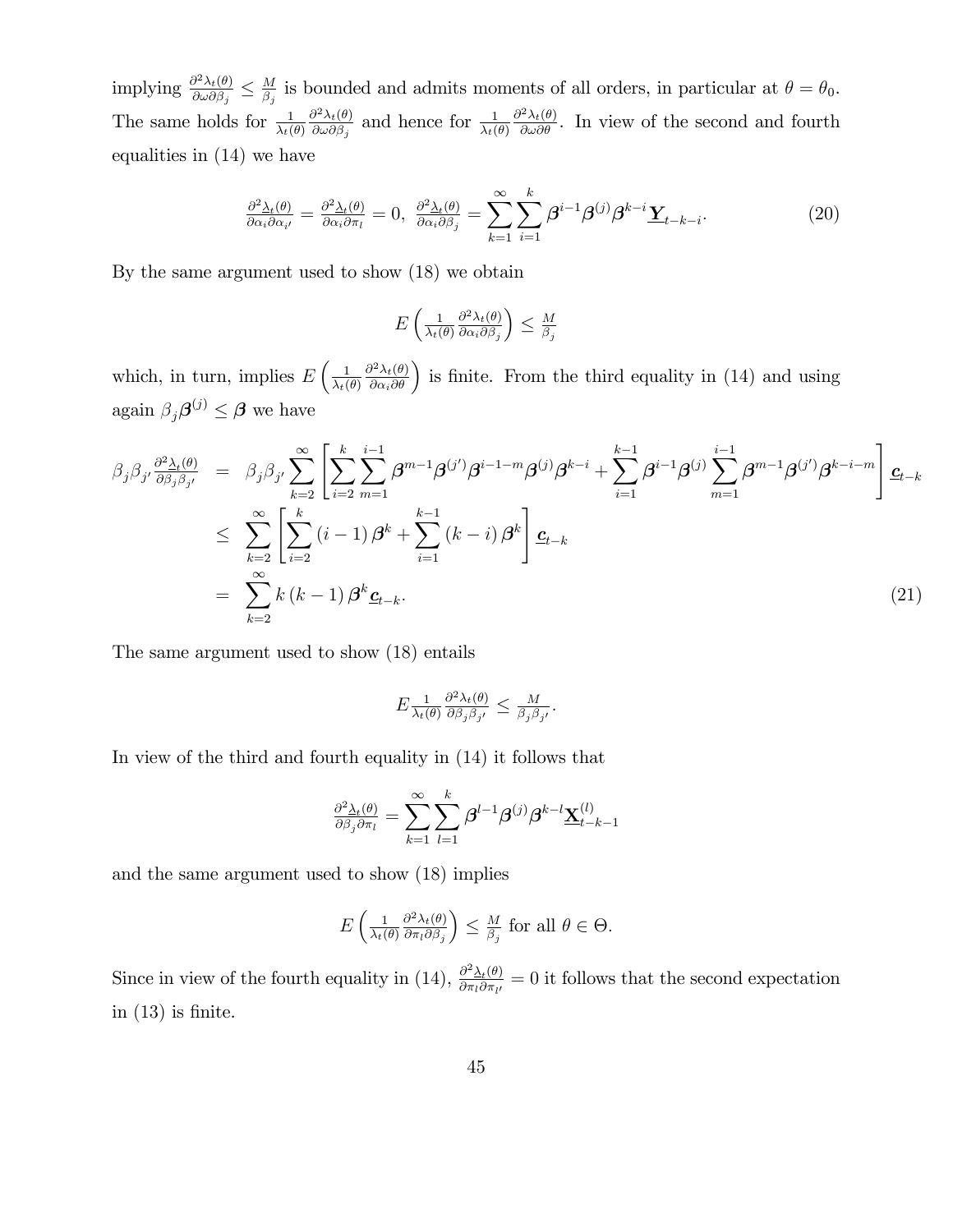To prove the finiteness of the third expectation in (13) note first that as established above, 1  $\lambda_t(\theta)$  $\frac{\partial \lambda_t(\theta)}{\partial \omega}$  is bounded and by (15) and (16),  $\frac{1}{\lambda_t(\theta)}$  $\lambda_t(\theta)$  $\partial\lambda_t(\theta)$  $\frac{\lambda_t(\theta)}{\partial \alpha_i}$  and  $\frac{1}{\lambda_t(\theta)}$  $\partial\lambda_t(\theta)$  $\frac{\lambda_t(\theta)}{\partial \pi_l}$  are bounded too for all  $\theta \in \Theta$ . Hence  $E \parallel$ 1  $\overline{\lambda_t^2(\theta_0)}$  $\partial\lambda_t(\theta_0)$  $\partial\theta_i$  $\frac{\partial \lambda_t(\theta_0)}{\partial \theta_i'}$ lis finite for  $i \in \{1, ..., q + 1\} \cup \{p + q + 2, ..., p + q + r + 1\}.$ Using the same arguments to prove (18), the inequality  $\frac{x}{1+x} \leq x^{\frac{\kappa}{2}}$  for all  $x \geq 0$ , and Minkowski's inequality we have

$$
\sqrt{E\left(\frac{1}{\lambda_t^2(\theta_0)}\frac{\partial \lambda_t(\theta_0)}{\partial \beta_j}\right)^2} \leq \frac{1}{\beta_{0j}} \sum_{k=1}^{\infty} k \sqrt{E\left(\frac{\beta_0^k(1,1)\underline{c}_{0,t-k}(1)}{\omega_0}\right)^{\kappa}} < \infty,
$$

where  $\underline{c}_{0,t-k}(1)$  is just  $\underline{c}_{t-k}(1)$  with  $\theta_0$  in place  $\theta$ . Finally, the finiteness of the third expectation in (13) follows from the Cauchy-Schwarz inequality.

**Lemma 6** Under  $\mathbf{A0}$ - $\mathbf{A6}$   $J(\theta_0)$  is invertible and

$$
Var\left(\frac{\partial l_t(\theta_0)}{\partial \theta}\right) := E\left(\frac{\partial l_t(\theta_0)}{\partial \theta}\frac{\partial l_t(\theta_0)}{\partial \theta'}\right) = \frac{\sigma_0^2}{\mu_0^2} J(\theta_0).
$$

**Proof** From the integrability of the score  $\frac{\partial l_t(\theta_0)}{\partial \theta}$  (cf. **Lemma 5**) and the independence between  $\xi_t = \lambda_t (\theta_0) Y_t$  and  $\lambda_t (\theta_0)$ , we have

$$
E\left(\frac{\partial l_t(\theta_0)}{\partial \theta}\right) = E\left(\frac{\xi_t}{\mu_0 \lambda_t(\theta_0)} - \frac{1}{\lambda_t(\theta_0)}\right) = E\left(\frac{1}{\lambda_t(\theta_0)}\left(\frac{\xi_t}{\mu_0} - 1\right)\right) = 0.
$$

Hence

$$
Var\left(\frac{\partial l_t(\theta_0)}{\partial \theta}\right) = E\left(\frac{\partial l_t(\theta_0)}{\partial \theta} \frac{\partial l_t(\theta_0)}{\partial \theta'}\right)
$$
  
= 
$$
E\left(\left(\frac{\xi_t}{\mu_0} - 1\right)^2 \frac{1}{\lambda_t^2(\theta_0)} \frac{\partial \lambda_t(\theta_0)}{\partial \theta} \frac{\partial \lambda_t(\theta_0)}{\partial \theta'}\right)
$$
  
= 
$$
\frac{\sigma_0^2}{\mu_0^2} E\left(\frac{1}{\lambda_t^2(\theta_0)} \frac{\partial \lambda_t(\theta_0)}{\partial \theta} \frac{\partial \lambda_t(\theta_0)}{\partial \theta'}\right)
$$

and the latter expectation exists in view of (13).

To establish the invertibility of  $J(\theta_0)$  assume that  $J(\theta_0)$  is singular. Then, there exists a non-null vector  $\mu = (\mu_0, \mu_1, ..., \mu_{p+q+r})' \in \mathbb{R}^{p+q+r+1}$  satisfying  $\mu' E\left(\frac{1}{\lambda_t^2(\mu)}\right)$  $\overline{\lambda_t^2(\theta_0)}$  $\partial\lambda_t(\theta_0)$  $\partial \theta$  $\frac{\partial \lambda_t(\theta_0)}{\partial \theta'}$  $\mu = 0,$ that is  $E$  $\begin{pmatrix} 1 \end{pmatrix}$  $\overline{\lambda_t^2(\theta_0)}$  $\left(\mu' \frac{\partial \lambda_t(\theta_0)}{\partial \theta}\right)^2$ = 0. The latter equality holds iff  $\frac{1}{\lambda_t^2(\theta_0)}$  $\left(\mu' \frac{\partial \lambda_t(\theta_0)}{\partial \theta}\right)^2 = 0$ a.s., which, in turn, is true iff  $\mu' \frac{\partial \lambda_t(\theta_0)}{\partial \theta} = 0$  a.s. Now, by the stationarity of  $\frac{\partial \lambda_t(\theta_0)}{\partial \theta}$  (i.e.  $J(\theta_0) := E\left(\frac{1}{\lambda^2}\right)$  $\overline{\lambda_{t-j}^2(\theta_0)}$  $\partial\lambda_{t-j}(\theta_0)$  $\partial \theta$  $\partial\lambda_{t-j}(\theta_0)$  $\bar{\partial \theta'}$ ) so if  $J(\theta_0)$  is singular, then,  $\mu' \frac{\partial \lambda_{t-j}(\theta_0)}{\partial \theta} = 0$  a.s.) we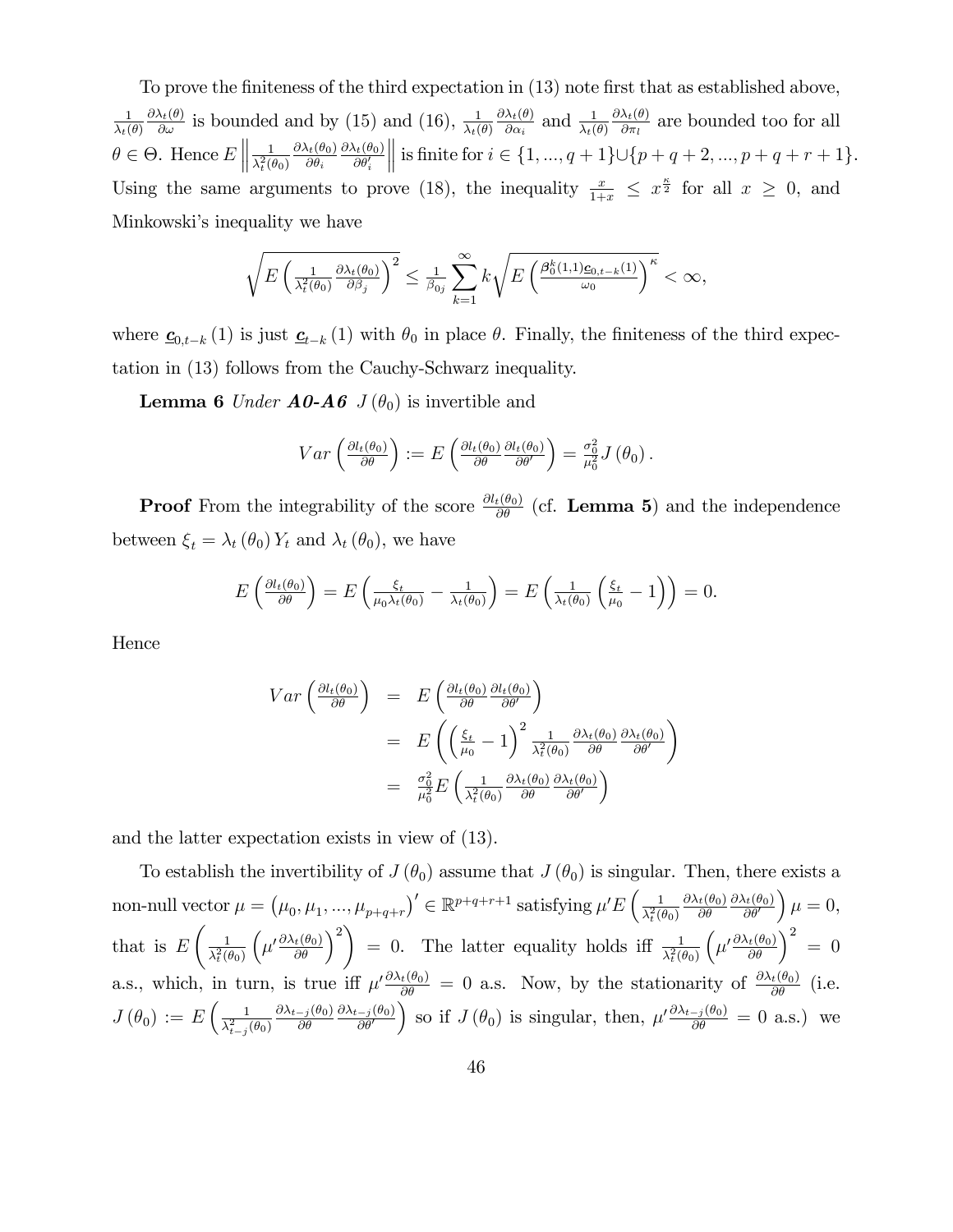have

$$
0 = \mu' \frac{\partial \lambda_t(\theta_0)}{\partial \theta}
$$
  
=  $\mu' (1, Y_{t-1}^{-1}, ..., Y_{t-q}^{-1}, \lambda_{t-1}, ..., \lambda_{t-p}, X_{1,t-1}, ..., X_{r,t-1}) + \sum_{j=1}^p \beta_j \mu' \frac{\partial \lambda_{t-j}(\theta_0)}{\partial \theta}$   
=  $\mu' (1, Y_{t-1}^{-1}, ..., Y_{t-q}^{-1}, \lambda_{t-1}, ..., \lambda_{t-p}, X_{1,t-1}, ..., X_{r,t-1}).$ 

It is, thus, clear that  $\mu_1 = 0$ , otherwise  $Y_{t-1}^{-1}$  would be measurable with respect to  $\xi_{t-2}^{-1}, \xi_{t-3}^{-1}, \dots$  (in fact  $Y_{t-1}^{-1}$  is measurable with respect to  $\xi_{t-1}^{-1}, \xi_{t-2}^{-1}, \dots$ ). The same argument shows that  $\mu_{1+q} = 0$  and so on, to get  $\mu_2 = ... = \mu_q = 0$  and  $\mu_{2+q} = ... = \mu_{p+q} = 0$ . By **A4**, a similar argument to show Lemma 2 entails  $\mu_{p+q+1} = ... = \mu_{p+q+r} = 0$ . Thus,  $\mu = 0$ , unless there exists an ARCP $(p-1, q-1)$  representation which is impossible under **A4**. This establish the result.

**Lemma 7** Under the same assumptions of Theorem  $4.2$ , there exists a neighborhood  $V(\theta_0)$  of  $\theta_0$  such that, for all  $i, j, k \in \{1, ..., p + q + r + 1\},\$ 

$$
E \sup_{\theta \in \mathcal{V}(\theta_0)} \left| \frac{\partial^3 l_t(\theta)}{\partial \theta_i \partial \theta_j \partial \theta_k} \right| < \infty.
$$

**Proof** Differentiating  $(12)$  we obtain

$$
\frac{\partial^3 l_t(\theta)}{\partial \theta_i \partial \theta_j \partial \theta_k} = \left( \frac{Y_t \lambda_t(\theta)}{\mu_0} - 1 \right) \frac{1}{\lambda_t(\theta)} \frac{\partial^3 \lambda_t(\theta)}{\partial \theta_i \partial \theta_j \partial \theta_k} + \frac{1}{\lambda_t(\theta)} \frac{\partial \lambda_t(\theta)}{\partial \theta_i} \frac{1}{\lambda_t(\theta)} \frac{\partial^2 \lambda_t(\theta)}{\partial \theta_j \partial \theta_k} + \frac{1}{\lambda_t(\theta)} \frac{\partial \lambda_t^2(\theta)}{\partial \theta_i \partial \theta_j} \frac{1}{\lambda_t(\theta)} \frac{\partial \lambda_t(\theta)}{\partial \theta_k} + \frac{1}{\lambda_t(\theta)} \frac{\partial \lambda_t^2(\theta)}{\partial \theta_i \partial \theta_k} \frac{1}{\lambda_t(\theta)} \frac{\partial \lambda_t(\theta)}{\partial \theta_j} - \frac{2}{\lambda_t(\theta)} \frac{\partial \lambda_t(\theta)}{\partial \theta_i} \frac{1}{\lambda_t(\theta)} \frac{\partial \lambda_t(\theta)}{\partial \theta_j} \frac{1}{\lambda_t(\theta)} \frac{\partial \lambda_t(\theta)}{\partial \theta_k}.
$$
\n(22)

Let us first show that  $Y_t \lambda_t (\theta) = \xi_t \frac{\lambda_t(\theta)}{\lambda_t(\theta)}$  $\frac{\lambda_t(\theta)}{\lambda_t(\theta_0)}$  is uniformly integrable in a neighborhood  $\mathcal{V}(\theta_0)$ of  $\theta_0$ . Let  $\Theta^*$  be a compact included in  $\Theta$ , whose interior contains  $\theta_0$ . For all  $\delta > 0$  there exists a neighborhood  $V(\theta_0) \subset \Theta^*$  such that  $\beta_0 \leq (1+\delta)\beta$ . From (8) we have

$$
\lambda_{t}(\theta) = \omega \sum_{k=0}^{\infty} \beta^{k} (1,1) + \sum_{k=0}^{\infty} \beta^{k} (1,1) \pi^{t} \mathbf{X}_{t-k-1} + \sum_{i=1}^{q} \alpha_{i} \sum_{k=0}^{\infty} \beta^{k} (1,1) Y_{t-k-i}^{-1}.
$$

Using the inequality  $\frac{x}{1+x} \leq x^{\kappa}$  for all  $x \geq 0$  and all  $\kappa \in (0,1)$ , and the fact that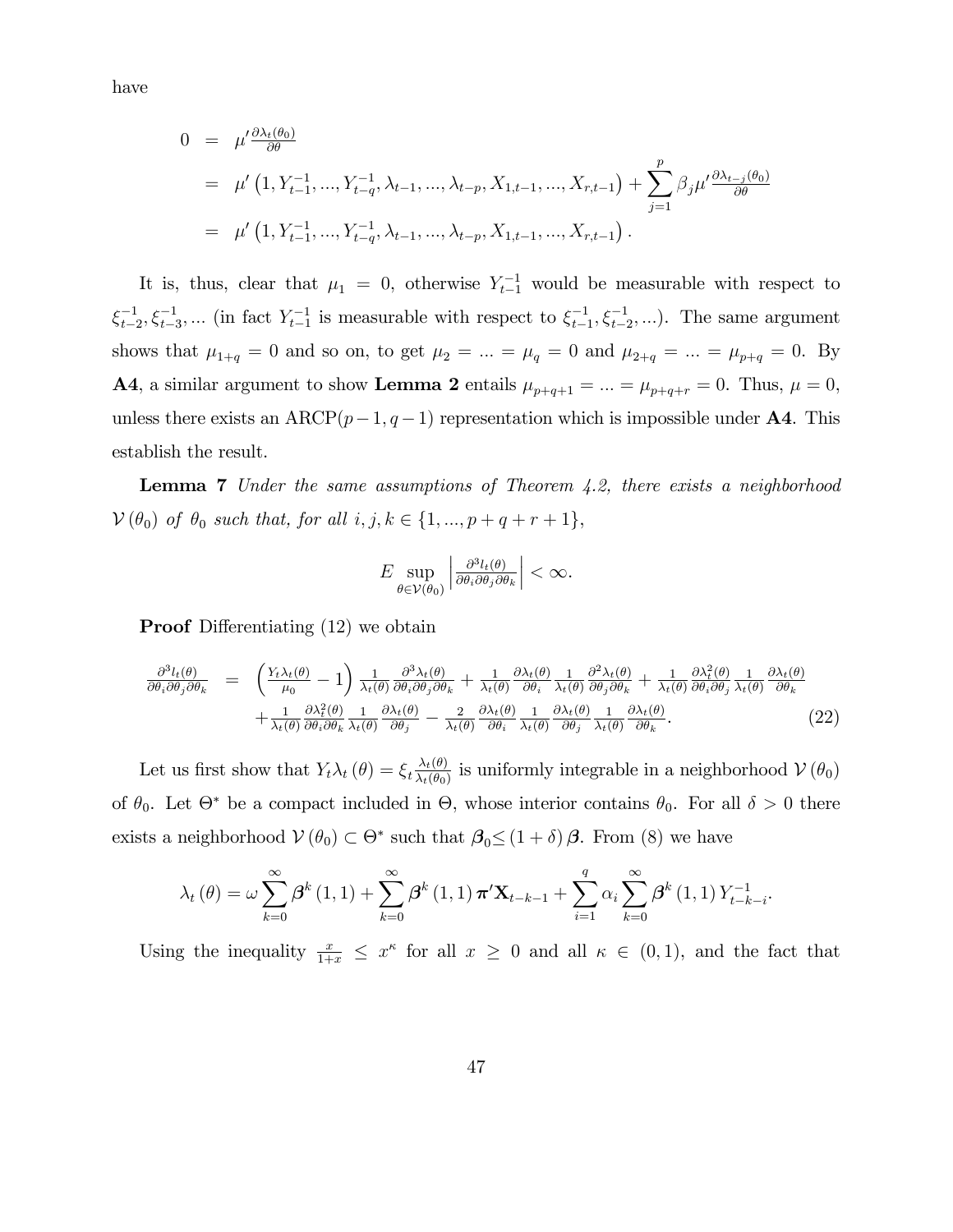sup  $\theta \in \mathcal{V}(\theta_0)$ 1  $\frac{1}{\alpha_i} < \infty$  (since  $V(\theta_0) \subset \Theta^*$ ) we obtain

$$
\sup_{\theta \in \mathcal{V}(\theta_{0})} \frac{\lambda_{t}(\theta)}{\lambda_{t}(\theta_{0})} \n\leq \sup_{\theta \in \mathcal{V}(\theta_{0})} \left( \frac{\omega}{\omega_{0}} \sum_{k=0}^{\infty} \beta^{k} (1,1) + \sum_{k=0}^{\infty} \frac{\beta^{k} (1,1) \pi^{t} \mathbf{X}_{t-k-1}}{\omega_{0} + \beta_{0}^{k} (1,1) \pi_{0}^{t} \mathbf{X}_{t-k-1}} + \sum_{i=1}^{q} \alpha_{i} \sum_{k=0}^{\infty} \frac{\beta^{k} (1,1) Y_{t-k-i}^{-1}}{\omega_{0} + \alpha_{0} i \beta_{0}^{k} (1,1) Y_{t-k-i}^{-1}} \right) \n\leq M + \sup_{\theta \in \mathcal{V}(\theta_{0})} \left( \sum_{k=0}^{\infty} \frac{\beta^{k} (1,1) \|\pi\| \|\mathbf{X}_{t-k-1}\|}{\omega_{0} + \beta_{0}^{k} (1,1) \|\pi_{0}\| \|\mathbf{X}_{t-k-1}\|} + \sum_{i=1}^{q} \frac{\alpha_{i}}{\alpha_{0}} \sum_{k=0}^{\infty} \frac{\beta^{k} (1,1)}{\beta_{0}^{k} (1,1)} \left( \frac{\alpha_{i} \beta_{0}^{k} (1,1) Y_{t-k-i}^{-1}}{\omega_{0}} \right)^{\kappa} \right) \n\leq M + \sup_{\theta \in \mathcal{V}(\theta_{0})} \left( \sum_{k=0}^{\infty} \frac{\beta^{k} (1,1) \|\pi\|}{\beta_{0}^{k} (1,1) \|\pi_{0}\|} \left( \frac{\beta_{0}^{k} (1,1) \|\pi_{0}\| \|\mathbf{X}_{t-k-1}\|}{\omega_{0}} \right)^{\kappa} + \sum_{i=1}^{q} \frac{\alpha_{i}}{\alpha_{0i}} \sum_{k=0}^{\infty} \frac{\beta^{k} (1,1)}{\beta_{0}^{k} (1,1)} \left( \frac{\alpha_{0} \beta_{0}^{k} (1,1) Y_{t-k-i}^{-1}}{\omega_{0}} \right)^{\kappa} \right) \n\leq M + M \sum_{k=0}^{\infty} (1 + \delta)^{k} \
$$

It is possible to choose  $\kappa$ , say  $\kappa = \frac{1-\rho^{\kappa}}{2\rho^{\kappa}}$  $\frac{1-\rho^{\kappa}}{2\rho^{\kappa}}$ , so that  $E(Y_t^{-\kappa}) < \infty$  and thus  $E\left(\sup_{\theta \in \mathcal{V}(\theta_0)} \frac{\lambda_t(\theta)}{\lambda_t(\theta_0)}\right)$  $\lambda_t(\theta_0)$  $\vert$  <  $\infty$ . From (23), taking  $\kappa$  so that  $E(Y_t^{-2\kappa}) < \infty$  and  $E\|\mathbf{X}_t\|^{2\kappa} < \infty$ , the triangle inequality yields

$$
\left\| \sup_{\theta \in \mathcal{V}(\theta_0)} Y_t \lambda_t(\theta) \right\|_2 = \sigma \left\| \sup_{\theta \in \mathcal{V}(\theta_0)} \frac{\lambda_t(\theta)}{\lambda_t(\theta_0)} \right\|_2
$$
  
 
$$
\leq \sigma M + \sigma M \sum_{k=0}^{\infty} (1+\delta)^k \rho^{k\kappa} ||\|\mathbf{X}_{t-k-1}\|^{\kappa} \|_2 + Mq \sum_{k=0}^{\infty} (1+\delta)^k \rho^{k\kappa} ||Y_{t-k-1}^{-\kappa} \|_2 < \infty.
$$
 (24)

Now, we consider the second factor in the first term of the right hand side of  $(22)$ . Differentiating  $(19)$ ,  $(20)$ , and  $(21)$ , while using the same argument to show inequality  $(15)$ , we get

$$
\sup_{\theta \in \Theta^*} \frac{1}{\lambda_t(\theta)} \frac{\partial^3 \lambda_t(\theta)}{\partial \theta_i \partial \theta_j \partial \theta_k} \le M,
$$

where the derivative is taken with respect to at least one parameter different from the  $\beta_j$ . Similarly to (21), we have for all  $\kappa \in (0, 1)$ 

$$
\beta_{j_1}\beta_{j_2}\beta_{j_3}\frac{\partial^3 \lambda_t(\theta)}{\partial \beta_{j_1}\partial \beta_{j_2}\partial \beta_{j_3}} \leq \sum_{k=3}^{\infty} k(k-1)(k-2)\beta^k(1,1)\underline{c}_{t-k}(1)
$$
  
\n
$$
\sup_{\theta \in \Theta^*} \frac{1}{\lambda_t(\theta)} \beta_{j_1}\beta_{j_2}\beta_{j_3}\frac{\partial^3 \lambda_t(\theta)}{\partial \beta_{j_1}\partial \beta_{j_2}\partial \beta_{j_3}} \leq M \sup_{\theta \in \Theta^*} \frac{1}{\omega^{\kappa}} \beta_{j_1}\beta_{j_2}\beta_{j_3}\sum_{k=3}^{\infty} k(k-1)(k-2)\rho^{k\kappa}\left(\sup_{\theta \in \Theta^*} \underline{c}_{t-k}(1)\right)^{\kappa}.
$$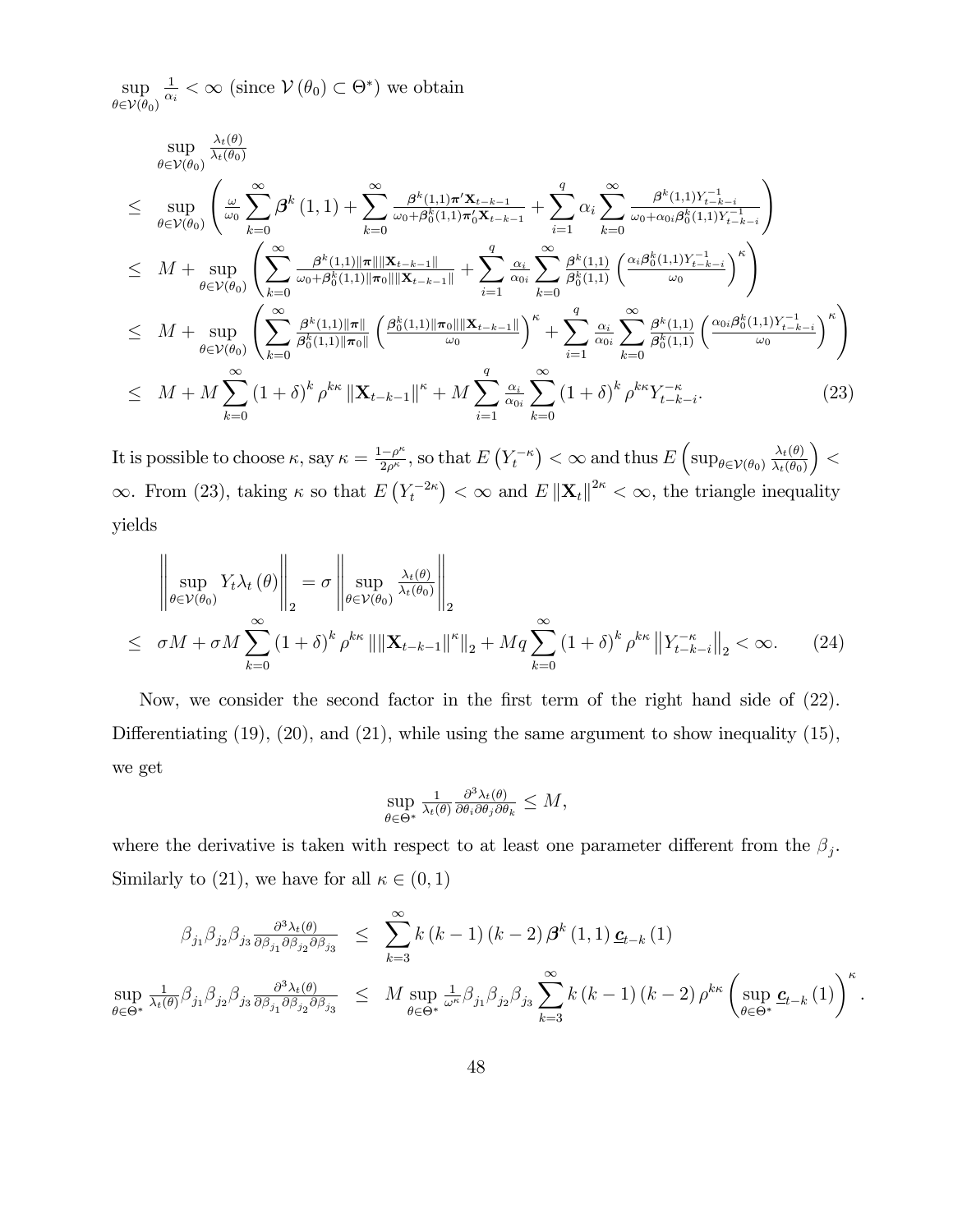Since by **A0** and Theorem 3.3,  $E \left( \sup_{\theta \in \Theta^*} \underline{c}_{t-k}(1) \right)^{2\kappa} < \infty$  for some  $\kappa > 0$ , we thus obtain

$$
E \sup_{\theta \in \Theta^*} \left| \frac{1}{\lambda_t(\theta)} \frac{\partial^3 \lambda_t(\theta)}{\partial \theta_i \partial \theta_j \partial \theta_k} \right|^2 < \infty. \tag{25}
$$

More generally, it can be shown, using the same argument to establish (25), that

$$
E \sup_{\theta \in \Theta^*} \left| \frac{1}{\lambda_t(\theta)} \frac{\partial^3 \lambda_t(\theta)}{\partial \theta_i \partial \theta_j \partial \theta_k} \right|^d < \infty
$$

for all integer  $d$ . In view of  $(24)$  and  $(25)$  and using the Cauchy-Schwarz inequality we obtain

$$
E \sup_{\theta \in \mathcal{V}(\theta_0)} \left| \left( \tfrac{Y_t \lambda_t(\theta)}{\mu_0} - 1 \right) \tfrac{1}{\lambda_t(\theta)} \tfrac{\partial^3 \lambda_t(\theta)}{\partial \theta_i \partial \theta_j \partial \theta_k} \right| < \infty.
$$

The remaining terms in the right-hand side of (22) can be handled in a similar way. In particular, it can be easily shown using the latter argument that for all integer d,

$$
E \sup_{\theta \in \Theta^*} \left| \frac{1}{\lambda_t(\theta)} \frac{\partial^2 \lambda_t(\theta)}{\partial \theta_i \partial \theta_j} \right|^d < \infty \text{ and } E \sup_{\theta \in \Theta^*} \left| \frac{1}{\lambda_t(\theta)} \frac{\partial \lambda_t(\theta)}{\partial \theta_i} \right|^d < \infty. \tag{26}
$$

By Hölder's inequality we finally get

$$
E \sup_{\theta \in \Theta^*} \left| \frac{1}{\lambda_t(\theta)} \frac{\partial \lambda_t(\theta)}{\partial \theta_i} \frac{1}{\lambda_t(\theta)} \frac{\partial \lambda_t(\theta)}{\partial \theta_j} \frac{1}{\lambda_t(\theta)} \frac{\partial \lambda_t(\theta)}{\partial \theta_k} \right| \le \max_i E \sup_{\theta \in \Theta^*} \left| \frac{1}{\lambda_t(\theta)} \frac{\partial \lambda_t(\theta)}{\partial \theta_i} \right|^3 < \infty,
$$

establishing the lemma.

Lemma 8 Under A1-A6

$$
i) \sqrt{n} \left\| \frac{\partial L_n(\theta_0)}{\partial \theta} - \frac{\partial \widetilde{L}_n(\theta_0)}{\partial \theta} \right\|_{n \to \infty} \stackrel{p}{\to} 0, \quad ii) \sup_{\theta \in \mathcal{V}(\theta_0)} \left\| \frac{\partial^2 L_n(\theta)}{\partial \theta \partial \theta'} - \frac{\partial^2 \widetilde{L}_n(\theta)}{\partial \theta \partial \theta'} \right\|_{n \to \infty} \stackrel{p}{\to} 0
$$

for some neighborhood  $V(\theta_0)$  of  $\theta_0$ .

**Proof** i) From (9), the derivatives of  $\Delta_t(\theta)$  are given by

$$
\begin{array}{lll} \frac{\partial \widetilde{\underline{\lambda}}_t(\theta)}{\partial \omega} & = & \displaystyle \sum_{k=0}^{t-q-1} \beta^k \underline{1} + \sum_{k=t-q}^{t} \beta^k \frac{\partial \widetilde{\underline{e}}_{t-k}}{\partial \omega} \\ \frac{\partial \widetilde{\underline{\lambda}}_t(\theta)}{\partial \alpha_i} & = & \displaystyle \sum_{k=0}^{t-q-1} \beta^k \underline{\mathbf{Y}}_{t-k-i} + \sum_{k=t-q}^{t} \beta^k \frac{\partial \widetilde{\underline{e}}_{t-k}}{\partial \omega} \\ \frac{\partial \widetilde{\underline{\lambda}}_t(\theta)}{\partial \beta_j} & = & \displaystyle \sum_{k=0}^{t-q-1} \sum_{i=1}^{k} \beta^{i-1} \beta^{(j)} \beta^{k-i} \underline{c}_{t-k} + \sum_{k=t-q}^{t} \beta^k \\ \frac{\partial \widetilde{\underline{\lambda}}_t(\theta)}{\partial \pi_l} & = & \displaystyle \sum_{k=0}^{t-q-1} \beta^k \underline{\mathbf{X}}_{t-k-1}^{(l)} + \sum_{k=t-q}^{t} \beta^k \frac{\partial \widetilde{\underline{e}}_{t-k}}{\partial \omega} . \end{array}
$$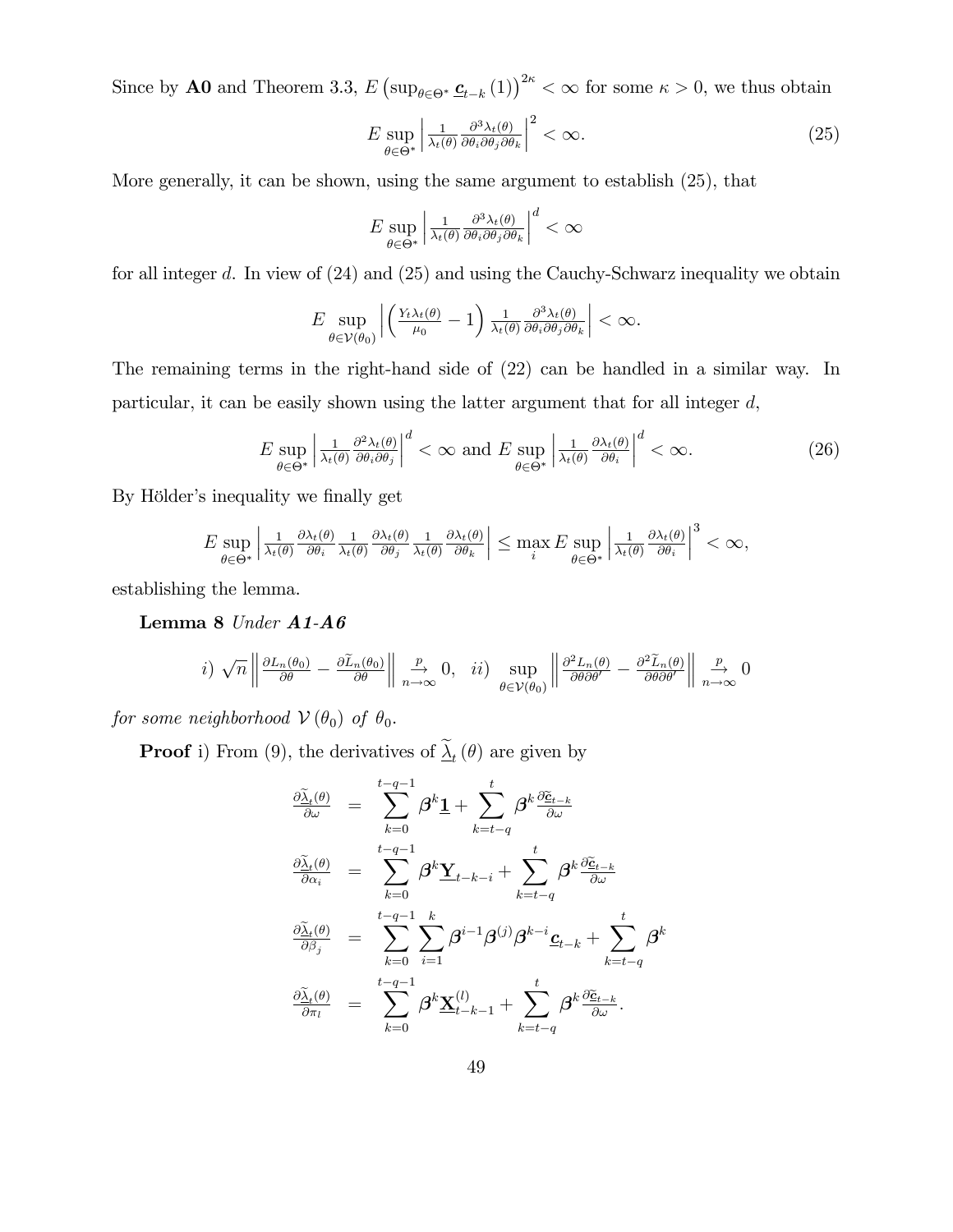The second derivatives are computed in a similar way. Now, we have

$$
\frac{\partial l_n(\theta)}{\partial \theta_i} - \frac{\partial \widetilde{l}_n(\theta)}{\partial \theta_i} = \left( \frac{Y_t \lambda_t(\theta)}{\mu_0} - 1 \right) \frac{1}{\lambda_t(\theta)} \frac{\partial \lambda_t(\theta)}{\partial \theta_i} - \left( \frac{Y_t \widetilde{\lambda}_t(\theta)}{\mu_0} - 1 \right) \frac{1}{\widetilde{\lambda}_t(\theta)} \frac{\partial \widetilde{\lambda}_t(\theta)}{\partial \theta_i} \n= \left( \frac{Y_t \lambda_t(\theta)}{\mu_0} - \frac{Y_t \widetilde{\lambda}_t(\theta)}{\mu_0} \right) \frac{1}{\lambda_t(\theta)} \frac{\partial \lambda_t(\theta)}{\partial \theta_i} + \left( \frac{Y_t \widetilde{\lambda}_t(\theta)}{\mu_0} - 1 \right) \left( \frac{1}{\lambda_t(\theta)} - \frac{1}{\widetilde{\lambda}_t(\theta)} \right) \frac{\partial \lambda_t(\theta)}{\partial \theta_i} \n+ \left( \frac{Y_t \widetilde{\lambda}_t(\theta)}{\mu_0} - 1 \right) \frac{1}{\widetilde{\lambda}_t(\theta)} \left( \frac{\partial \lambda_t(\theta)}{\partial \theta_i} - \frac{\partial \widetilde{\lambda}_t(\theta)}{\partial \theta_i} \right).
$$

By (22), the compactness of  $\Theta$  (cf. **A2**) and the fact that  $\rho(\boldsymbol{\beta}) < 1$  (cf. **A1**) we have a.s.

$$
\left|\frac{1}{\tilde{\lambda}_{t}(\theta)} - \frac{1}{\lambda_{t}(\theta)}\right| \leq \frac{M\rho^{t}}{\lambda_{t}(\theta)}, \quad \frac{\lambda_{t}(\theta)}{\tilde{\lambda}_{t}(\theta)} \leq (1+M)\rho^{t}
$$
  

$$
\sup_{\theta \in \Theta} \left\|\frac{\partial \lambda_{t}(\theta)}{\partial \theta} - \frac{\partial \tilde{\lambda}_{t}(\theta)}{\partial \theta}\right\| < M\rho^{t}, \quad \sup_{\theta \in \Theta} \left\|\frac{\partial^{2} \lambda_{t}(\theta)}{\partial \theta \partial \theta'} - \frac{\partial^{2} \tilde{\lambda}_{t}(\theta)}{\partial \theta \partial \theta'}\right\| < M\rho^{t}.
$$

Hence, using the latter inequalities we obtain

$$
\left| \frac{\partial l_n(\theta_0)}{\partial \theta_i} - \frac{\partial \widetilde{l}_n(\theta_0)}{\partial \theta_i} \right| \le M \rho^t \left( 1 + \frac{\xi_t}{\mu_0} \right) \left| 1 + \frac{1}{\lambda_t(\theta_0)} \frac{\partial \lambda_t(\theta_0)}{\partial \theta_i} \right|
$$

so

$$
\sqrt{n}\left|\frac{\partial L_n(\theta_0)}{\partial \theta}-\frac{\partial \widetilde{L}_n(\theta_0)}{\partial \theta}\right|\leq \frac{M}{\sqrt{n}}\sum_{t=1}^n\rho^t\left(1+\frac{\xi_t}{\mu_0}\right)\left|1+\frac{1}{\lambda_t(\theta_0)}\frac{\partial \lambda_t(\theta_0)}{\partial \theta_i}\right|.
$$

Using (13) and Markov's inequality, it follows that for all  $\varepsilon > 0,$ 

$$
P\left(\frac{1}{\sqrt{n}}\sum_{t=1}^{n}\rho^{t}\left(1+\frac{\xi_{t}}{\mu_{0}}\right)\left|1+\frac{1}{\lambda_{t}(\theta_{0})}\frac{\partial\lambda_{t}(\theta_{0})}{\partial\theta_{i}}\right|>\varepsilon\right)
$$
  

$$
\leq \frac{2}{\varepsilon}\left(1+E\left|1+\frac{1}{\lambda_{t}(\theta_{0})}\frac{\partial\lambda_{t}(\theta_{0})}{\partial\theta_{i}}\right|\right)\frac{1}{\sqrt{n}}\sum_{t=1}^{n}\rho^{t}\to 0 \text{ as } n\to\infty
$$

from which part i) of the lemma follows.

ii) From (12) we have

$$
\sup_{\theta \in \mathcal{V}(\theta_0)} \left\| \frac{\partial^2 L_n(\theta)}{\partial \theta_i \partial \theta_j} - \frac{\partial^2 \tilde{L}_n(\theta)}{\partial \theta_i \partial \theta_j} \right\| \leq n^{-1} \sum_{t=1}^n \sup_{\theta \in \mathcal{V}(\theta_0)} \left| \left( \frac{Y_t \lambda_t(\theta)}{\mu_0} - \frac{Y_t \tilde{\lambda}_t(\theta)}{\mu_0} \right) \frac{1}{\lambda_t(\theta)} \frac{\partial^2 \lambda_t(\theta)}{\partial \theta_i \partial \theta_j} \right|
$$
\n
$$
+ \left( \frac{Y_t \tilde{\lambda}_t(\theta)}{\mu_0} - 1 \right) \left[ \left( \frac{1}{\lambda_t(\theta)} - \frac{1}{\tilde{\lambda}_t(\theta)} \right) \frac{\partial^2 \lambda_t(\theta)}{\partial \theta_i \partial \theta_j} + \frac{1}{\tilde{\lambda}_t(\theta)} \left( \frac{\partial \lambda_t(\theta)}{\partial \theta_i \partial \theta_j} - \frac{\partial \tilde{\lambda}_t(\theta)}{\partial \theta_i \partial \theta_j} \right) \right]
$$
\n
$$
+ 2 \left( \frac{Y_t \lambda_t(\theta)}{\mu_0} - \frac{Y_t \tilde{\lambda}_t(\theta)}{\mu_0} \right) \frac{1}{\lambda_t(\theta)} \frac{\partial \lambda_t(\theta)}{\partial \theta_i} \frac{1}{\lambda_t(\theta)} \frac{\partial \lambda_t(\theta)}{\partial \theta_j}
$$
\n
$$
+ \left( \frac{2Y_t \tilde{\lambda}_t(\theta)}{\mu_0} - 1 \right) \frac{1}{\lambda_t(\theta)} \frac{\partial \lambda_t(\theta)}{\partial \theta_i} \left[ \left( \frac{1}{\lambda_t(\theta)} - \frac{1}{\tilde{\lambda}_t(\theta)} \right) \frac{\partial \lambda_t(\theta)}{\partial \theta_i} + \frac{1}{\tilde{\lambda}_t(\theta)} \left( \frac{\partial \lambda_t(\theta)}{\partial \theta_i} - \frac{\partial \tilde{\lambda}_t(\theta)}{\partial \theta_i} \right) \right]
$$
\n
$$
+ \left( \frac{2Y_t \tilde{\lambda}_t(\theta)}{\mu_0} - 1 \right) \frac{1}{\tilde{\lambda}_t(\theta)} \frac{\partial \tilde{\lambda}_t(\theta)}{\partial \theta_i} \left[ \left( \frac{1}{\lambda_t(\theta)} - \frac{1}{\tilde{\lambda}_t(\
$$

: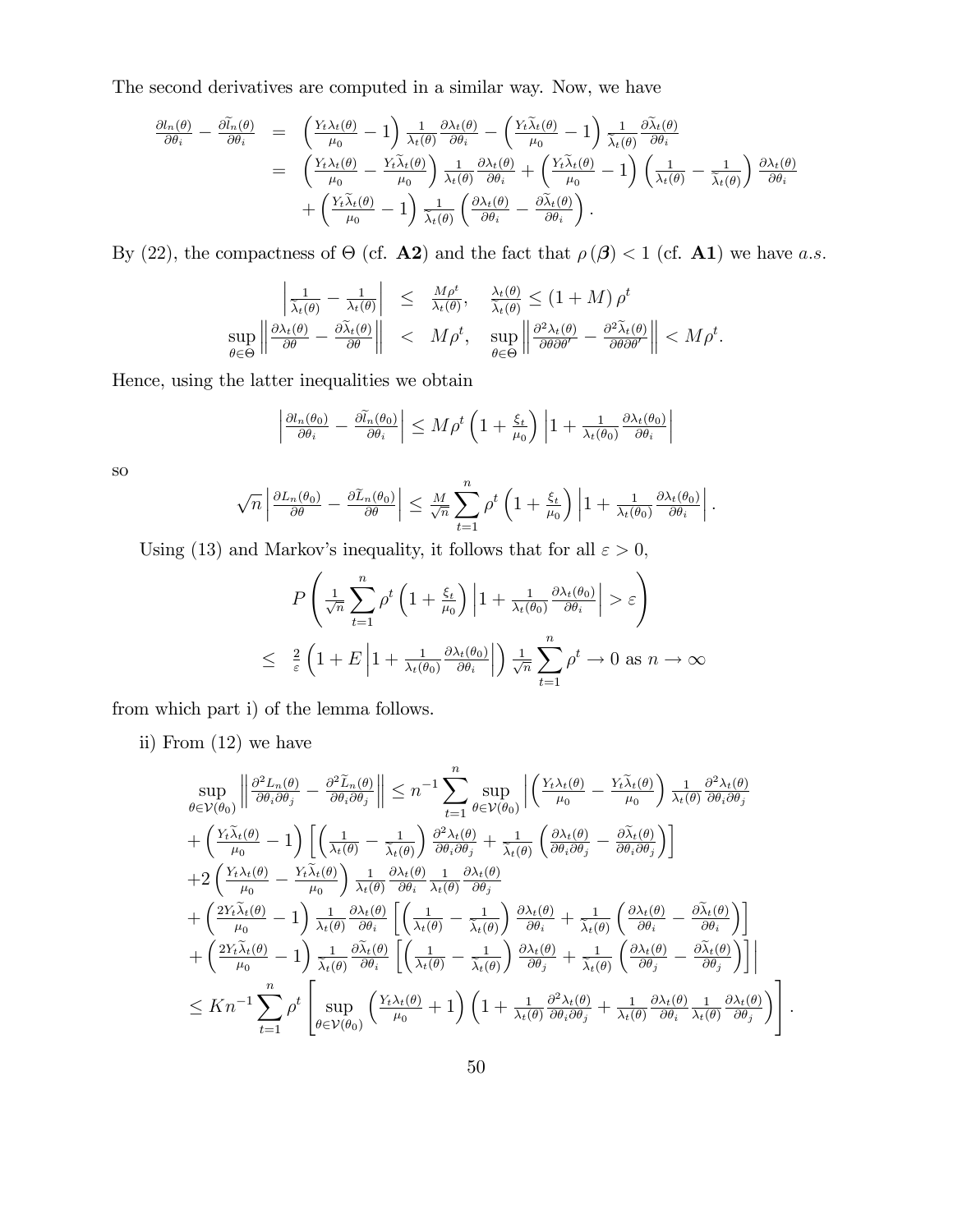By (24), (26) and Hölder's inequality it is easily seen that there exists a neighborhood  $V(\theta_0)$ such that

$$
E \sup_{\theta \in \mathcal{V}(\theta_0)} \left( \frac{Y_t \lambda_t(\theta)}{\mu_0} + 1 \right) \left( 1 + \frac{1}{\lambda_t(\theta)} \frac{\partial^2 \lambda_t(\theta)}{\partial \theta_i \partial \theta_j} + \frac{1}{\lambda_t(\theta)} \frac{\partial \lambda_t(\theta)}{\partial \theta_i} \frac{1}{\lambda_t(\theta)} \frac{\partial \lambda_t(\theta)}{\partial \theta_j} \right) < \infty.
$$

Finally, the second part of the lemma follows from Markov's inequality.  $\Box$ 

Lemma 9 Under A0-A6

$$
\sqrt{n} \frac{\partial L_n(\theta_0)}{\partial \theta} \underset{n \to \infty}{\xrightarrow{D}} \mathcal{N}\left(0, \frac{\sigma_0^2}{\mu_0^2} J\left(\theta_0\right)\right).
$$

**Proof** Note that in view of **Lemma 6**,  $\sqrt{n} \frac{\partial L_n(\theta_0)}{\partial \theta} = \sum_{n=1}^{\infty}$  $t=1$  $\frac{1}{\sqrt{2}}$  $\overline{n}$  $\frac{\partial l_t(\theta_0)}{\partial \theta}$  is a term of a square integrable ergodic Martingale with respect to its natural filtration. The ergodic theorem, thus, entails

$$
\frac{1}{n}\sum_{t=1}^{n}\frac{\partial l_t(\theta_0)}{\partial \theta}\frac{\partial l_t(\theta_0)}{\partial \theta'}=\frac{1}{n}\sum_{t=1}^{n}\left(\frac{\xi_t}{\mu_0}-1\right)^2\frac{1}{\lambda_t^2(\theta_0)}\frac{\partial \lambda_t(\theta_0)}{\partial \theta}\frac{\partial \lambda_t(\theta_0)}{\partial \theta'}\stackrel{a.s.}{\underset{n\to\infty}{\longrightarrow}}\frac{\sigma_0^2}{\mu_0^2}J(\theta_0),
$$

and the result thus follows from the martingale central limit theorem (e.g. Billingsley, 1995).  $\Box$ 

Lemma 10 Under A0-A6

$$
\frac{\partial^2 L_n(\theta^*)}{\partial \theta \partial \theta'} \underset{n \to \infty}{\overset{a.s}{\longrightarrow}} J(\theta_0)
$$

for any  $\theta^*$  between  $\theta_n$  and  $\theta_0$ .

**Proof** A Taylor expansion of  $\frac{1}{n} \sum_{n=1}^{\infty}$  $t=1$  $\partial^2 l_t(\theta^*)$  $\frac{\partial^2 l_t(\theta')}{\partial \theta_i \partial \theta_j}$  at  $\theta_0$  gives

$$
\frac{1}{n}\sum_{t=1}^{n}\frac{\partial^2 l_t(\theta^*)}{\partial \theta_i \partial \theta_j} = \frac{1}{n}\sum_{t=1}^{n}\frac{\partial^2 l_t(\theta_0)}{\partial \theta_i \partial \theta_j} + \frac{1}{n}\sum_{t=1}^{n}\frac{\partial}{\partial \theta'}\left(\frac{\partial^2 l_t(\theta^{**})}{\partial \theta_i \partial \theta_j}\right)(\theta^{**} - \theta_0)
$$

where  $\theta^{**}$  is between  $\theta^*$  and  $\theta_0$ . In view of the strong convergence of  $\theta^{**}$  to  $\theta_0$ , the ergodic theorem and Lemma 7, we have a.s.

$$
\limsup_{n \to \infty} \left\| \frac{1}{n} \sum_{t=1}^{n} \frac{\partial}{\partial \theta'} \frac{\partial^{2} l_{t}(\theta^{*})}{\partial \theta_{i} \partial \theta_{j}} \right\| \leq \limsup_{n \to \infty} \frac{1}{n} \sum_{t=1}^{n} \sup_{\theta \in \mathcal{V}_{k}(\theta_{0})} \left\| \frac{\partial}{\partial \theta'} \frac{\partial^{2} l_{t}(\theta)}{\partial \theta_{i} \partial \theta_{j}} \right\|
$$

$$
= E \sup_{\theta \in \mathcal{V}_{k}(\theta_{0})} \left\| \frac{\partial}{\partial \theta'} \frac{\partial^{2} l_{t}(\theta)}{\partial \theta_{i} \partial \theta_{j}} \right\| < \infty.
$$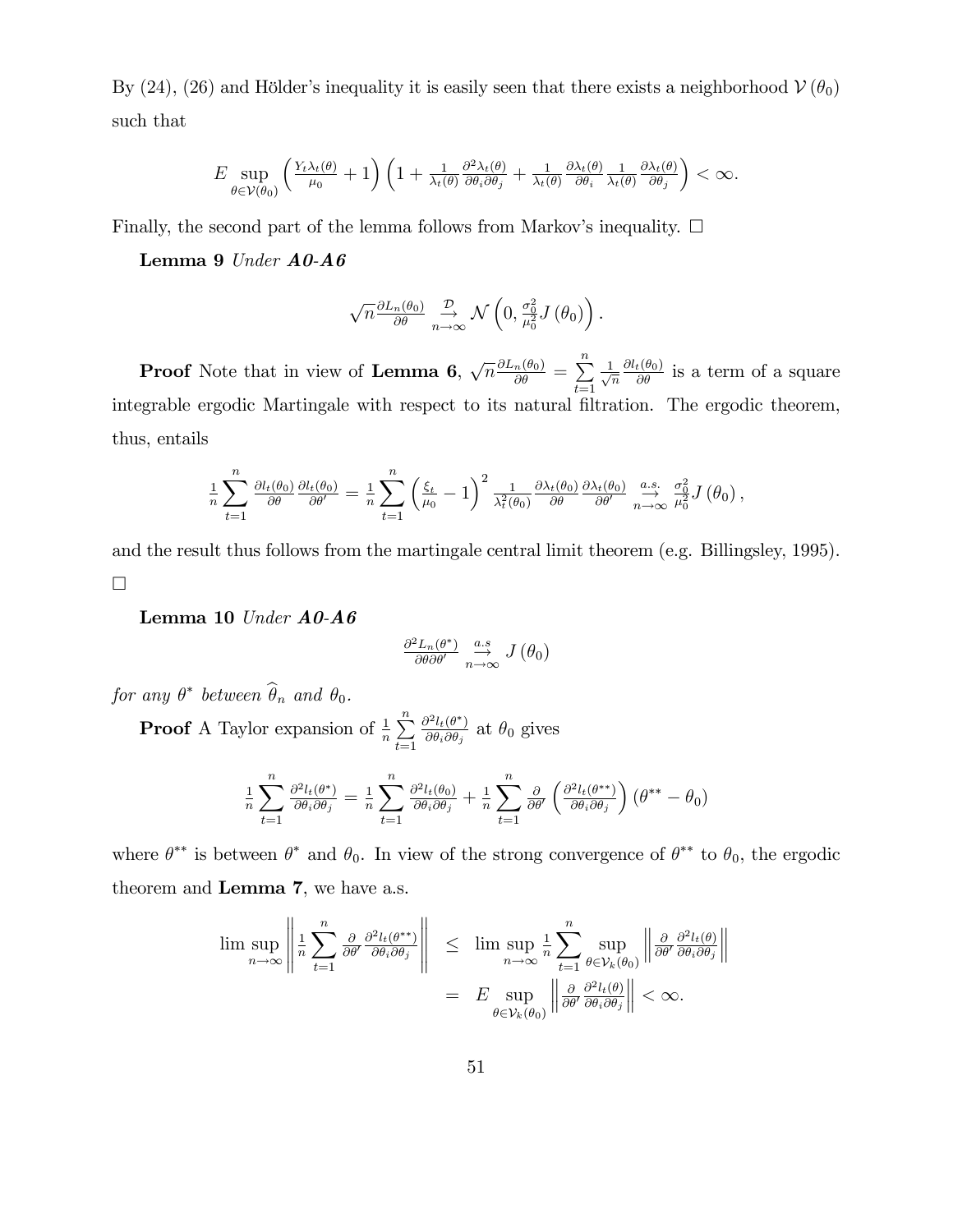As  $\|\theta^* - \theta_0\| \xrightarrow[n \to \infty]{a.s} 0$ , we obtain  $\frac{1}{n} \sum_{t=1}^n$  $t=1$  $\frac{\partial}{\partial \theta'} \frac{\partial^2 l_t(\theta^{**})}{\partial \theta_i \partial \theta_j}$  $\frac{\partial l_t(\theta^{**})}{\partial \theta_i \partial \theta_j}$  ( $\theta^{**} - \theta_0$ )  $\overset{a.s}{\rightarrow} 0$ . Moreover, the ergodic theorem entails 1  $\frac{1}{n} \sum_{n=1}^{n}$  $\partial^2 l_t(\theta_0)$  $\frac{\partial^2 l_t(\theta_0)}{\partial \theta_i \partial \theta_j} \stackrel{a.s}{\to} J(\theta_0)(i,j),$ 

from which the result follows while using Slutsky's lemma.  $\square$ 

 $t=1$ 

### 8.6 Proof of Theorem 4.3

i) Let  $U_t(\theta) = (Y_t \lambda_t(\theta) - \mu_0)^2$  and denote by  $o_{a.s.}(1)$  a term converging almost surely to 0 as  $n \to \infty.$  If we can show that

$$
\hat{\sigma}_n^2 = \frac{1}{n} \sum_{t=1}^n U_t \left( \hat{\theta}_n \right) = \frac{1}{n} \sum_{t=1}^n \left( Y_t \lambda_t \left( \theta_0 \right) - \mu_0 \right)^2 + o_{a.s.} (1)
$$

then, the result (4:10) would follow from standard arguments. Now a Taylor expansion of 1  $\frac{1}{n}$  $\sum_{n=1}^{n}$  $\sum_{t=1} U_t(\theta_n)$  around  $\theta_0$  yields

$$
\widehat{\sigma}_n^2 = \frac{1}{n} \sum_{t=1}^n U_t(\theta_0) + \left(\widehat{\theta}_n - \theta_0\right) \frac{1}{n} \sum_{t=1}^n \frac{\partial U_t(\theta^*)}{\partial \theta}
$$

where  $\theta^*$  is between  $\theta_n$  and  $\theta_0$ , and

$$
\frac{\partial U_t(\theta)}{\partial \theta} = 2Y_t \lambda_t(\theta) \left(Y_t \lambda_t(\theta) - \mu_0\right) \frac{1}{\lambda_t(\theta)} \frac{\partial \lambda_t(\theta)}{\partial \theta}.
$$

From (24) and (26), we already have

$$
E\left(\sup_{\theta\in\mathcal{V}(\theta_0)}Y_t\lambda_t(\theta)\right)<\infty, E\left(\sup_{\theta\in\mathcal{V}(\theta_0)}\left\|\frac{1}{\lambda_t(\theta)}\frac{\partial\lambda_t(\theta)}{\partial\theta}\right\|\right)<\infty,
$$

for some neighborhood  $V(\theta_0)$  of  $\theta_0$ . Hence, by the ergodic theorem, the consistency of  $\hat{\theta}_n$ (and hence of  $\theta^*$ ), and the Cauchy-Schwarz inequality, we obtain

$$
\limsup_{n \to \infty} \left\| n^{-1} \sum_{t=1}^n \frac{\partial U_t(\theta^*)}{\partial \theta} \right\| \leq \limsup_{n \to \infty} n^{-1} \sum_{t=1}^n \sup_{\theta \in \mathcal{V}(\theta_0)} \left\| \frac{\partial U_t(\theta)}{\partial \theta} \right\|
$$
  
= 
$$
E \left( \sup_{\theta \in \mathcal{V}(\theta_0)} |Y_t \lambda_t(\theta) (Y_t \lambda_t(\theta) - \mu_0)| \sup_{\theta \in \mathcal{V}(\theta_0)} \left\| \frac{1}{\lambda_t(\theta)} \frac{\partial \lambda_t(\theta)}{\partial \theta} \right\| \right) < \infty.
$$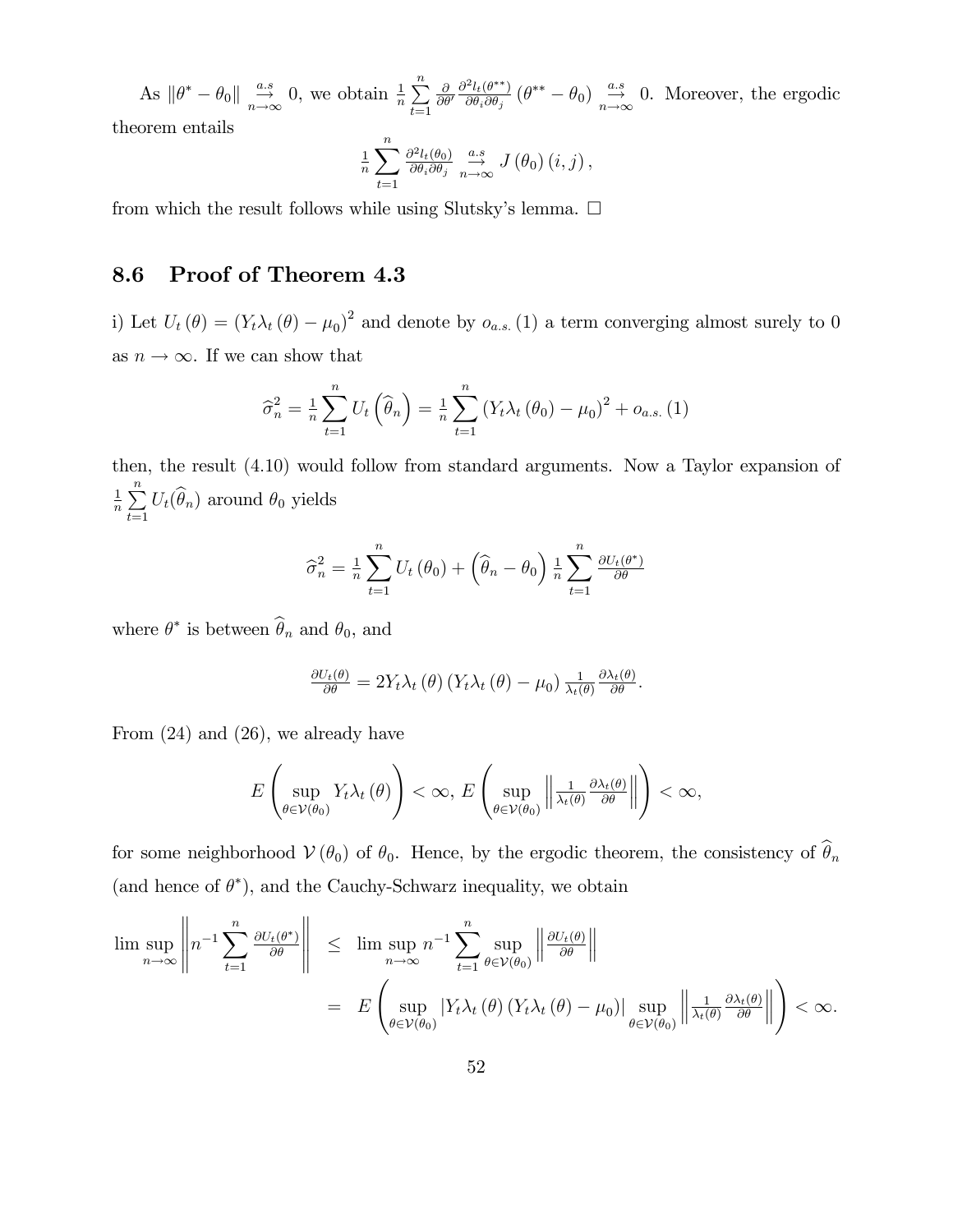Thus

$$
\left(\widehat{\theta}_n - \theta_0\right) n^{-1} \sum_{t=1}^n \frac{\partial U_t(\theta^*)}{\partial \theta} = o_{a.s.}(1) ,
$$

establishing  $(4.10)$ .

ii) Set  $V_t(\theta) = (Y_t \lambda_t(\theta) - \mu_0)^2 - \sigma_0^2 = U_t(\theta) - \sigma_0^2$  and denote by  $o_p(1)$  a term converging in probability to 0 as  $n\to\infty.$  If we can show that

$$
\sqrt{n}\left(\widehat{\sigma}_n^2-\sigma_0^2\right)=\frac{1}{\sqrt{n}}\sum_{t=1}^n V_t\left(\widehat{\theta}_n\right)=\frac{1}{\sqrt{n}}\sum_{t=1}^n \left(\left(Y_t\lambda_t\left(\theta_0\right)-\mu_0\right)^2-\sigma_0^2\right)+o_p\left(1\right) \tag{27}
$$

then, the result (4:10) would follow from the standard central limit theorem for iid sequences. A Taylor expansion of  $\frac{1}{\sqrt{2}}$  $\frac{n}{n}$  $\sum_{t=1} V_t(\theta_n)$  around  $\theta_0$  yields

$$
\sqrt{n} \left( \widehat{\sigma}_n^2 - \sigma_0^2 \right) = \frac{1}{\sqrt{n}} \sum_{t=1}^n V_t (\theta_0) + \frac{1}{\sqrt{n}} \sum_{t=1}^n \frac{\partial V_t(\theta^*)}{\partial \theta'} \left( \widehat{\theta}_n - \theta_0 \right)
$$

$$
= \frac{1}{\sqrt{n}} \sum_{t=1}^n V_t (\theta_0) + \frac{1}{n} \sum_{t=1}^n \frac{\partial U_t(\theta^*)}{\partial \theta'} \sqrt{n} \left( \widehat{\theta}_n - \theta_0 \right)
$$

where  $\theta^*$  is between  $\widehat{\theta}_n$  and  $\theta_0$ . By the  $\sqrt{n}$ -consistency of  $\widehat{\theta}_n$  it follows that (27) holds.  $\square$ 

# 9 Supplementary material: Application to the relative range of the S&P 500 volume

We finally apply the ARCP model to the daily relative range of the S&P 500 volume (RRVSP). Specifically, the series is defined by  $RRSP_t = \frac{H_t - L_t}{H_t}$ , where  $H_t$  and  $L_t$  are, respectively, the high and low levels of the S&P 500 volume in day  $t$ . The relative range can be seen as a volatility measure (Chou, 2005). The dataset was obtained from Yahoo Finance, and runs from July, 2, 2018 to July, 9, 2021 with a total of  $n = 761$  observations (Figure S.1).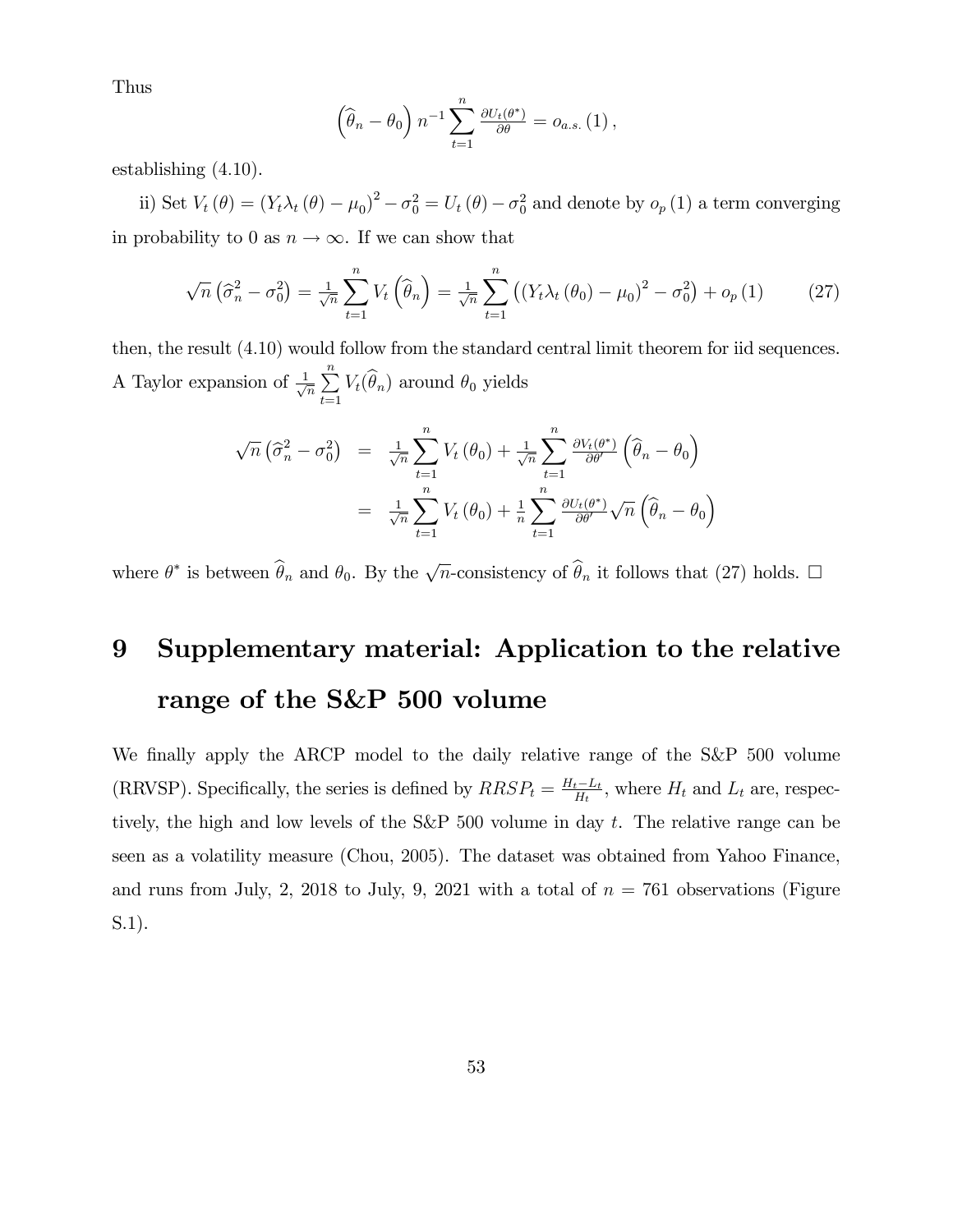

(c)

Figure S.1. (a) RRVSP series; (b) sample autocorrelation; (c) histogram.

The best value of  $\mu_0$  was found to be  $\mu_0 = 0.25$ . The optimal  $(p, q)$  values were found to be  $(1,2)$ , as they produced the largest log-likelihood  $(-172.1088)$  and the smallest BIC  $(370.7032)$ and AIC  $(352.2176)$ . We, thus, estimate an  $ARCP(1, 2)$  model with initial parameter value  $\theta^{(0)} = (\omega^{(0)}, \alpha_1^{(0)})$  $\overset{(0)}{1},\overset{(0)}{\beta_1^{(0)}}$  $\mathcal{O}' = (0.1, 0.1, 0.1, 0.1)'$  and starting values  $\lambda_0 = \lambda_{-1} = \omega^{(0)}$  and  $Y_0 =$  $1/\lambda_0$ . The mean-inverted persistence parameter in Table S.1 was found to be *Persi* = 0:9627 (see. Table S.1), implying a strong persistence, while the estimated mean innovation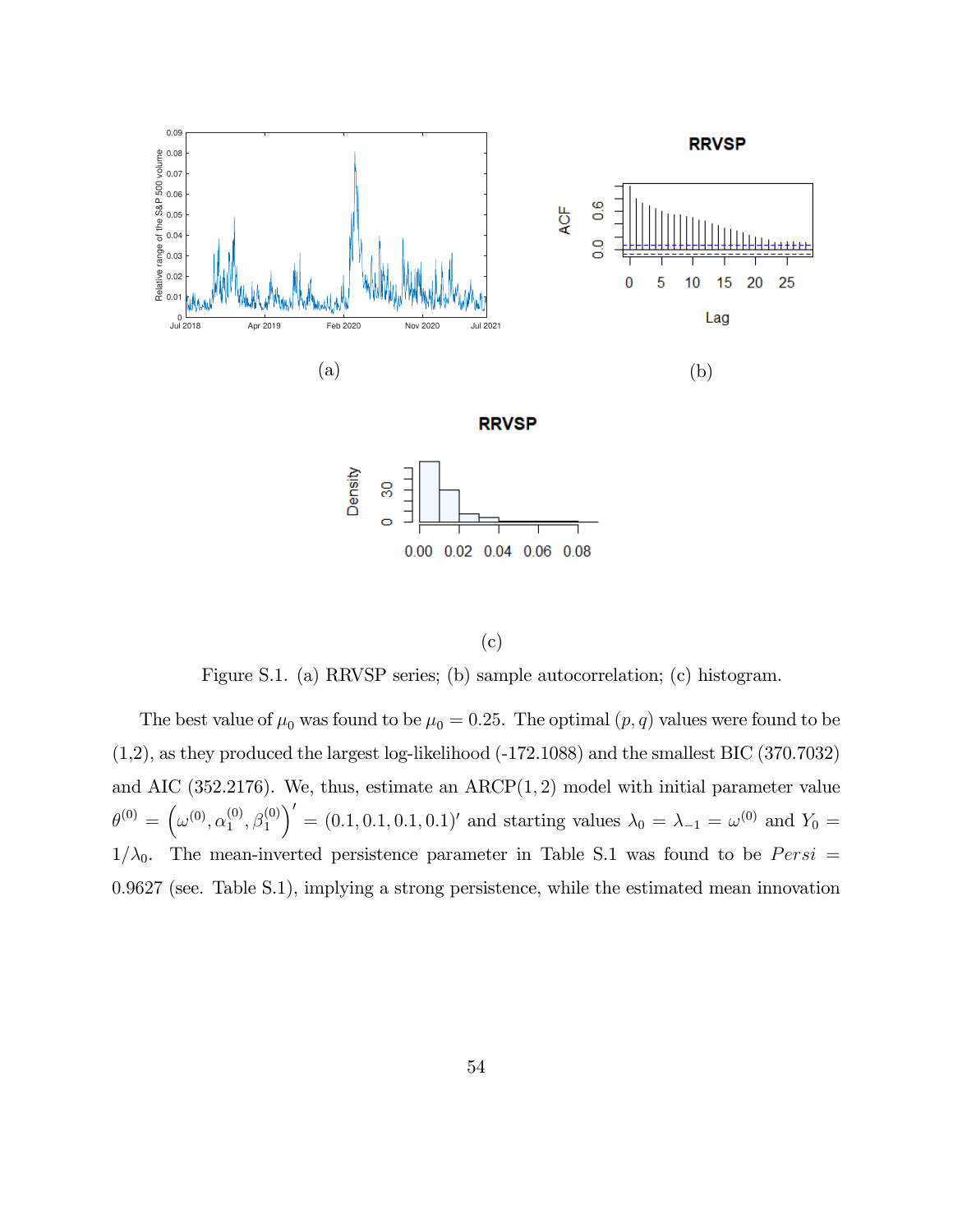1  $\frac{1}{n}$  $\sum_{n=1}^{n}$  $\sum_{t=1} \xi_t = 0.2526$  is very close to  $\mu_0 = E(\xi_t) = 0.25$ .

| $\widehat{\phantom{1}}$<br>$\omega$ | ∼<br>$\alpha_{1n}$ | ∼<br>$\mathbf{1}$  | ∼<br>$\smash{\omega_{2n}}$ | $\sim$<br>$\boldsymbol{n}$ | ∼<br>$\varphi_n$ | Persi  | MAFE   | MSFE    |
|-------------------------------------|--------------------|--------------------|----------------------------|----------------------------|------------------|--------|--------|---------|
| $1606\,$<br>(0.0239)                | 0.1069<br>(0.0175) | 0.2785<br>(0.0208) | 0.1646<br>(0.0046)         | 0.0147<br>(0.0019)         | 11.7373          | 0.9627 | 0.0042 | 0.00003 |

Table S.1. EQML and WLS estimates for the  $ARCP(1, 2)$  model; RRVSP series.

The MAFE and MSFE are respectively 0:0042 and 0:00003. The normalized residual series  $(\xi_t)$  and its sample autocorrelation, in Figure S.2, are in favour of the iid assumption for the innovation sequence.



Figure S.2. (a) Normalized residuals; (b) residual sample autocorrelation.

The PIT of the normalized residuals  $(\xi_t)$  (see Figure S.3) with respect to the Beta distribution  $Beta(\hat{\phi}_n\mu_0, \hat{\phi}_n(1-\mu_0))$  (with  $\hat{\phi}_n = 11.1850$ , see Table S.1) does not favor the usage of this distribution for the RRVSP data. In contrast, the residual PIT with respect to the Simplex distribution  $S^-(\mu_0, 2.3)$  suggests a quite good fit of the latter distribution to the RRVSP data.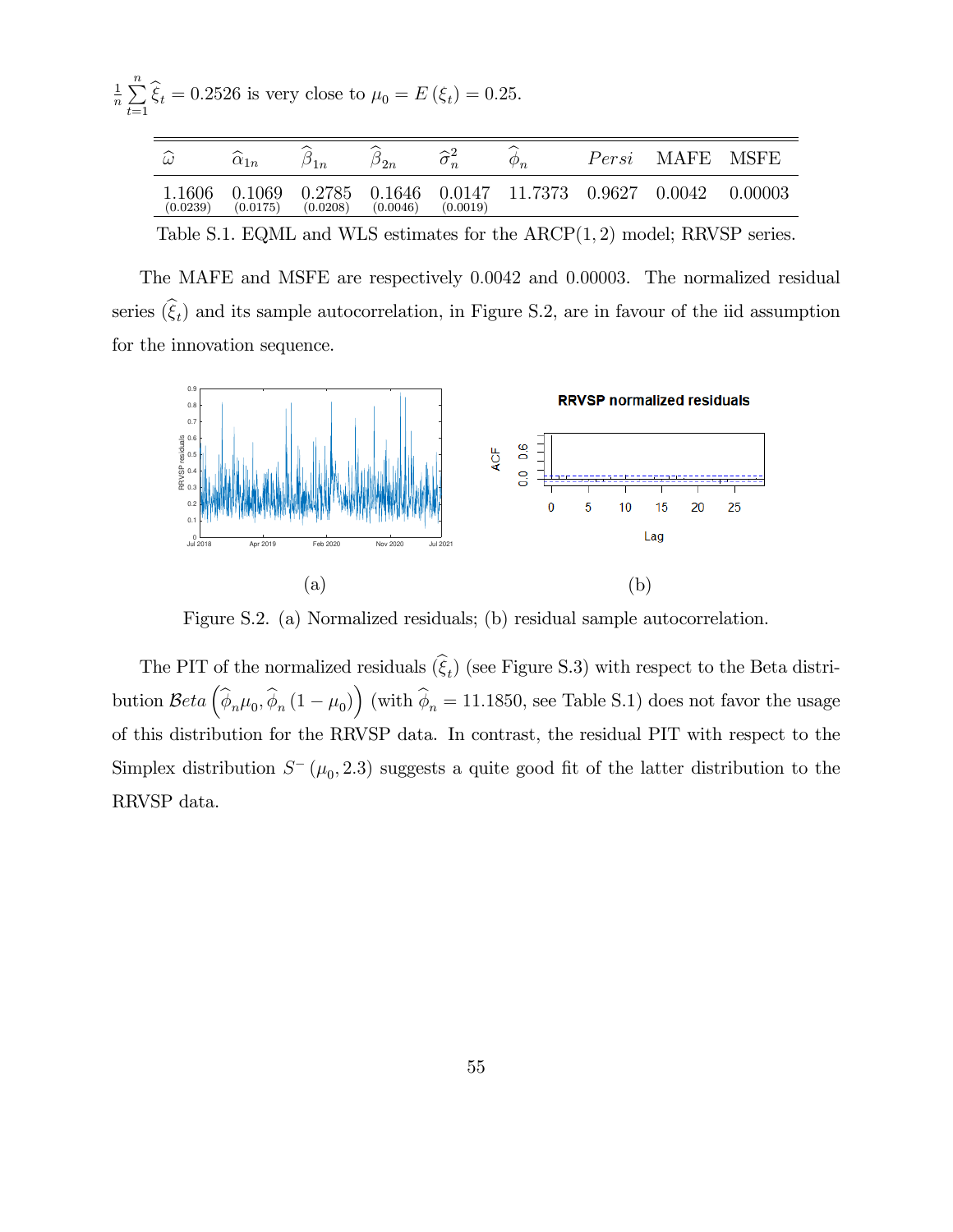

Figure S.3. PIT of the ARCP residuals with respect to: (a) the simplex distribution, (b) the beta distribution. RRVSP series.

We fitted a linear conditional-mean Beta observation driven  $(BOD)$  model given by  $(5.1)$ to the RRVSP series. The MLE is

$$
\widehat{g}_n = (0.0013, 0.4423, 0.4533, 462.9364)'
$$

with persistence parameter 0.8956,  $MAFE = 0.0042$  and  $MSFE = 0.00003$ . Figure S.4 shows the RRVSP series together with the conditional means generated by the ARCP and BOD models. The ARCP and BOD models have visibly similar conditional mean behaviors.



Figure S.4. RRVSP series and its estimated conditional means generated by the ARCP and the BOD models.

Figure S.5 displays the PIT of the series RRVSP with respect to the BOD distribution given by  $(5.1)$ . By inspecting this figure we conclude that the BOD distribution is not really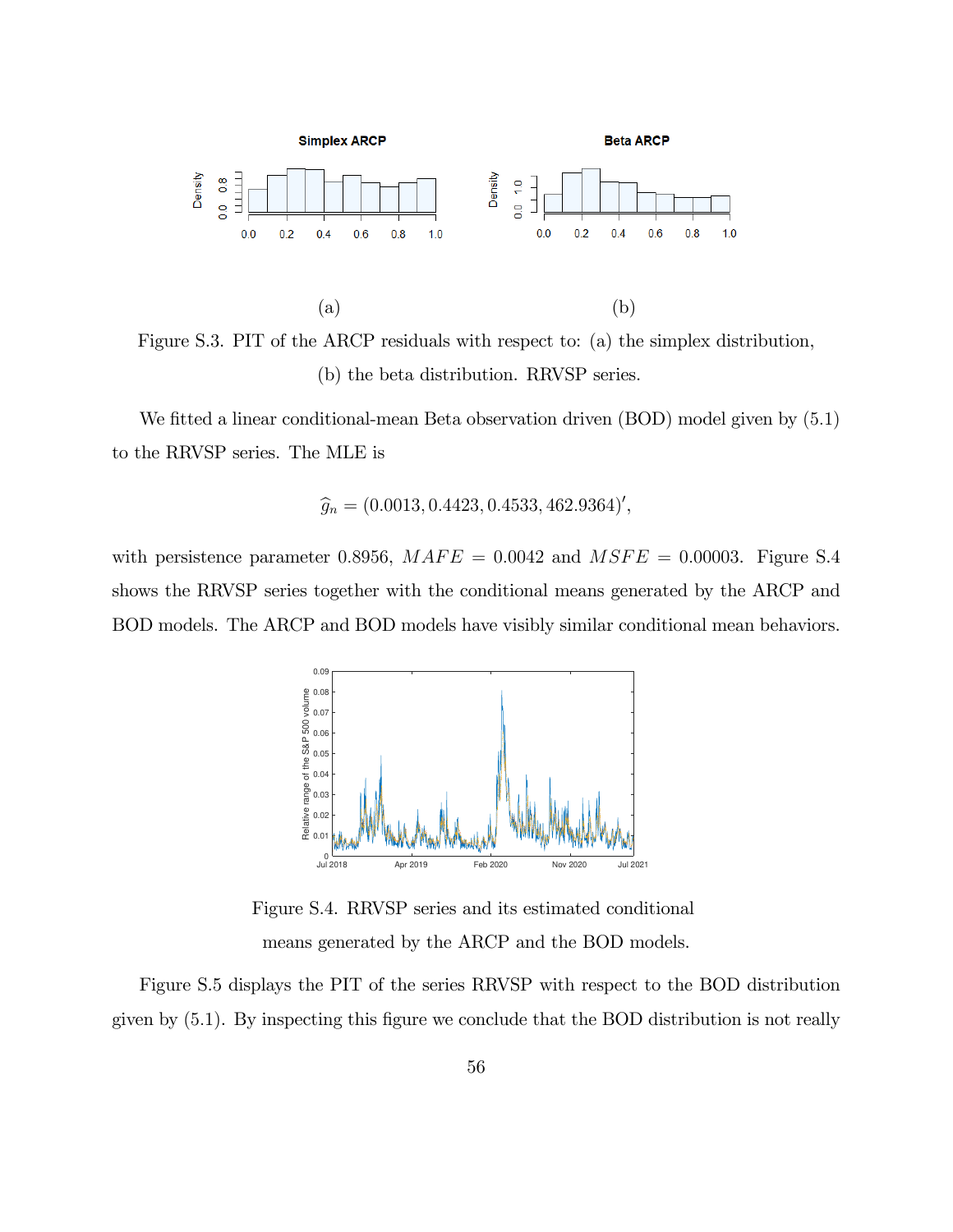a proper choice for the RRVSP series.



Figure S.5. PIT of the RRVSP series with respect to the Beta conditional distribution.

Finally, in terms of the out-of-sample forecasting performance, both the  $ARCP(1, 2)$  and the  $BOD(1, 1)$  yielded very similar MSFE and MAFE values (Table S.2).

| $n_f$     |             | 300     | 400     | 500     | 600     | 640     |
|-----------|-------------|---------|---------|---------|---------|---------|
| ARCP(1,2) | <b>MSFE</b> | 0.00005 | 0.0006  | 0.00004 | 0.00001 | 0.00002 |
|           | <b>MAFE</b> | 0.0045  | 0.0051  | 0.0042  | 0.0035  | 0.0035  |
| BOD(1,1)  | <b>MSFE</b> | 0.00004 | 0.00005 | 0.00004 | 0.00002 | 0.00002 |
|           | <b>MAFE</b> | 0.0044  | 0.0050  | 0.0042  | 0.0036  | 0.0035  |

Table S.2. Out-of-sample forecasting performances of ARCP and BOD; RRVSP series.

# References

- [1] Berkes, I., Horvath, L. and Kokoskza, P. (2003). GARCH processes: Structure and estimation. *Bernoulli*, 9, 201-227.
- [2] Billingsley, P. (1995). Probability and measure. John Wiley and Sons, second edition.
- [3] Bougerol, P. and Picard, N. (1992a). Strict stationarity of generalized autoregressive processes. Annals of Probability, 20, 1714-1730.
- [4] Bougerol, P. and Picard, N. (1992b). Stationarity of GARCH processes and some nonnegative time series. *Journal of Econometrics*, **52**, 115-127.